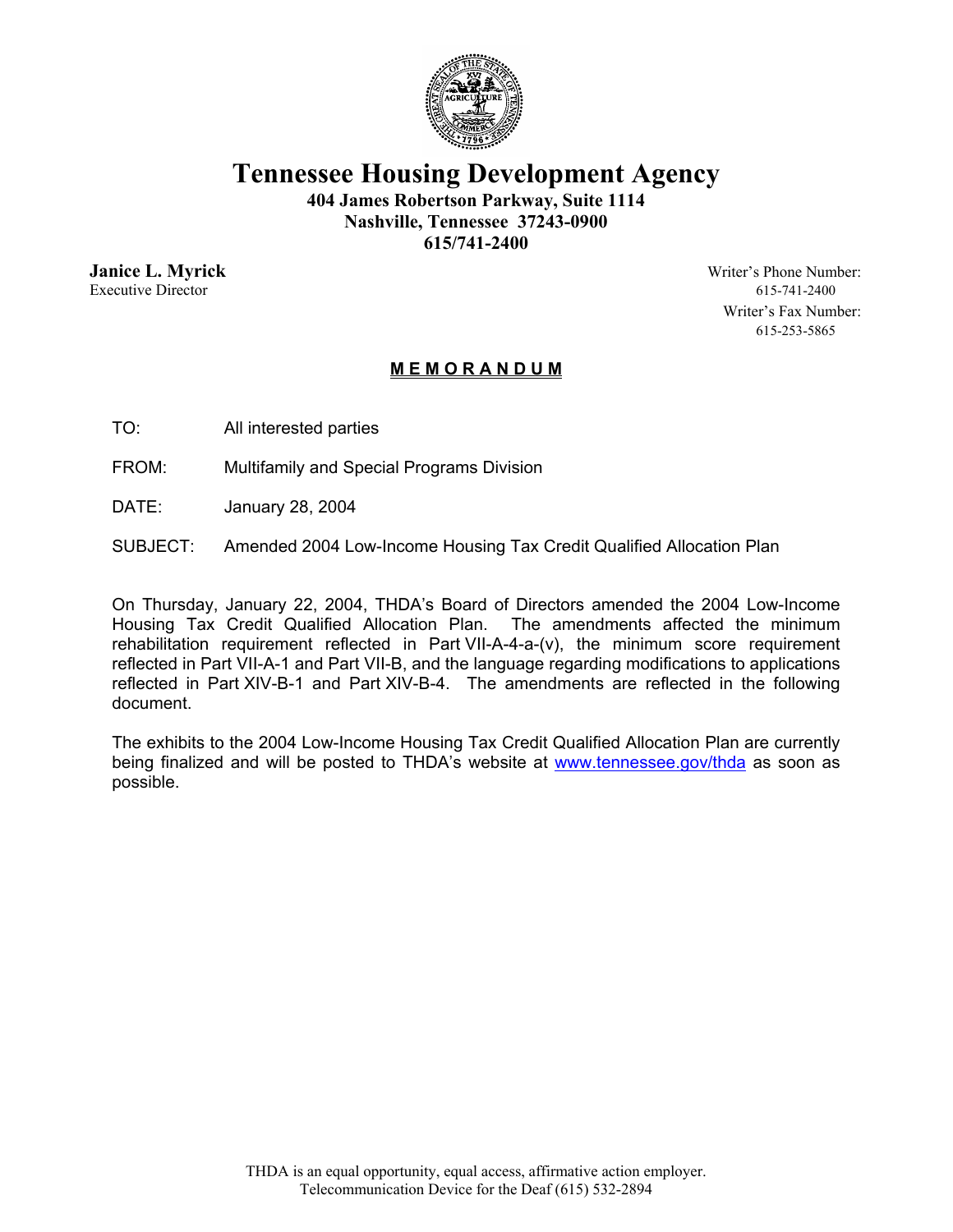**TENNESSEE HOUSING DEVELOPMENT AGENCY** 

# **Low-Income Housing Tax Credit**

# **2004 QAP**

THDA is an equal opportunity, equal access, affirmative action employer. Telecommunication Device for the Deaf (615) 532-2894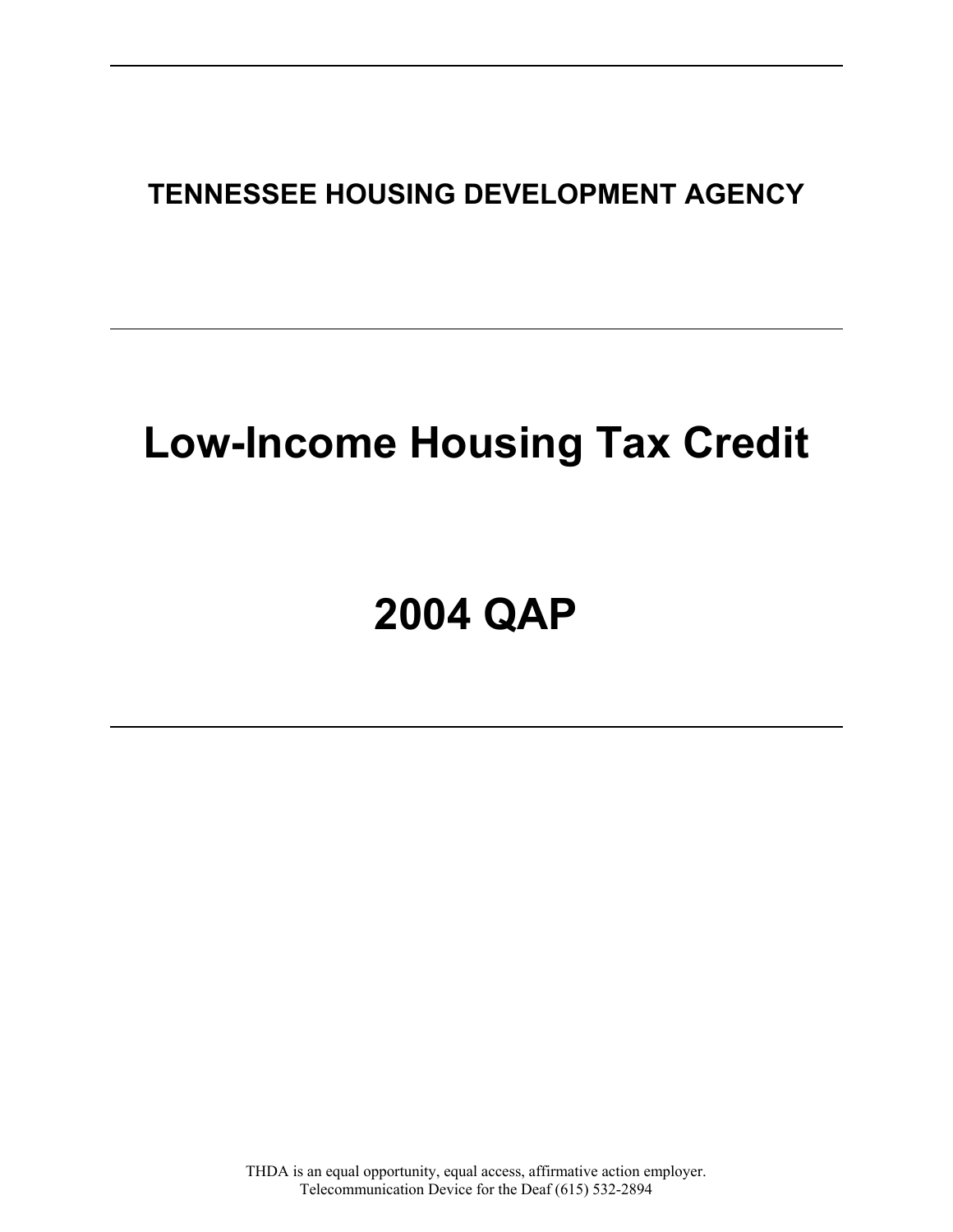# **TENNESSEE HOUSING DEVELOPMENT AGENCY LOW-INCOME HOUSING TAX CREDIT QUALIFIED ALLOCATION PLAN**

## **2004**

#### **Part I: Introduction**

The Tennessee Housing Development Agency ("THDA") administers the Low-Income Housing Tax Credit program in Tennessee. The Low-Income Housing Tax Credit program was created by the Tax Reform Act of 1986 under Section 42 of the Internal Revenue Code of 1986, as amended ("Section 42"), to encourage the construction and rehabilitation of rental housing for low-income individuals and families. Under Section 42(m), THDA is required to develop a Qualified Allocation Plan ("QAP") to define the process by which it will allocate an annual amount of Low-Income Housing Tax Credits ("Tax Credits") in Tennessee.

This document is the QAP required by Section 42. This QAP incorporates all requirements of Section 42 unless more stringent requirements, as permitted under Section 42, are included. A public hearing was held to solicit comments. "**Exhibits**" are documents which accompany this QAP and which provide additional information. "**Attachments**" are forms or documents which must be submitted as part of the Initial Application. Exhibits, the Initial Application Form, and Attachments are all considered part of the QAP. The QAP has been approved by the THDA Board of Directors and adopted by the Governor of Tennessee.

#### **Part II: Goals and Objectives**

The goal of this QAP is to use the Tax Credits allocated to Tennessee for 2004 to the fullest extent possible to create, maintain, and preserve affordable rental housing for low-income households. Tax Credits are not intended to provide the primary or principal source of financing for a development, but are intended to provide financial incentives sufficient to fill "gaps" which would otherwise exist in developing affordable rental housing for low income households. Specific objectives of this QAP are to:

- 1. Make rental units affordable to households with as low an income as possible and for the longest time period possible;
- 2. Encourage the construction or rehabilitation of rental units in the areas of Tennessee with the greatest need for affordable housing;
- 3. Encourage development of appropriate housing units for persons with special needs, including the elderly and persons who are homeless or have disabilities;
- 4. Discourage allocation of Tax Credits to developments for which Tax Credits are not necessary to create, improve, or preserve rental housing for low-income persons;
- 5. Allocate only the minimum amount of Tax Credits necessary to make a development financially feasible and to ensure its viability as a qualified low-income development throughout the credit period;
- 6. Encourage Non-Profit entities to develop rental housing for low-income households;
- 7. Encourage energy efficient construction and rehabilitation;
- 8. Encourage fair distribution of Tax Credits among counties and developers or related parties;
- 9. Improve distribution among developments of varying sizes to ensure that developments with a smaller number of housing units receive fair consideration; and
- 10. Allocate Tax Credits fairly.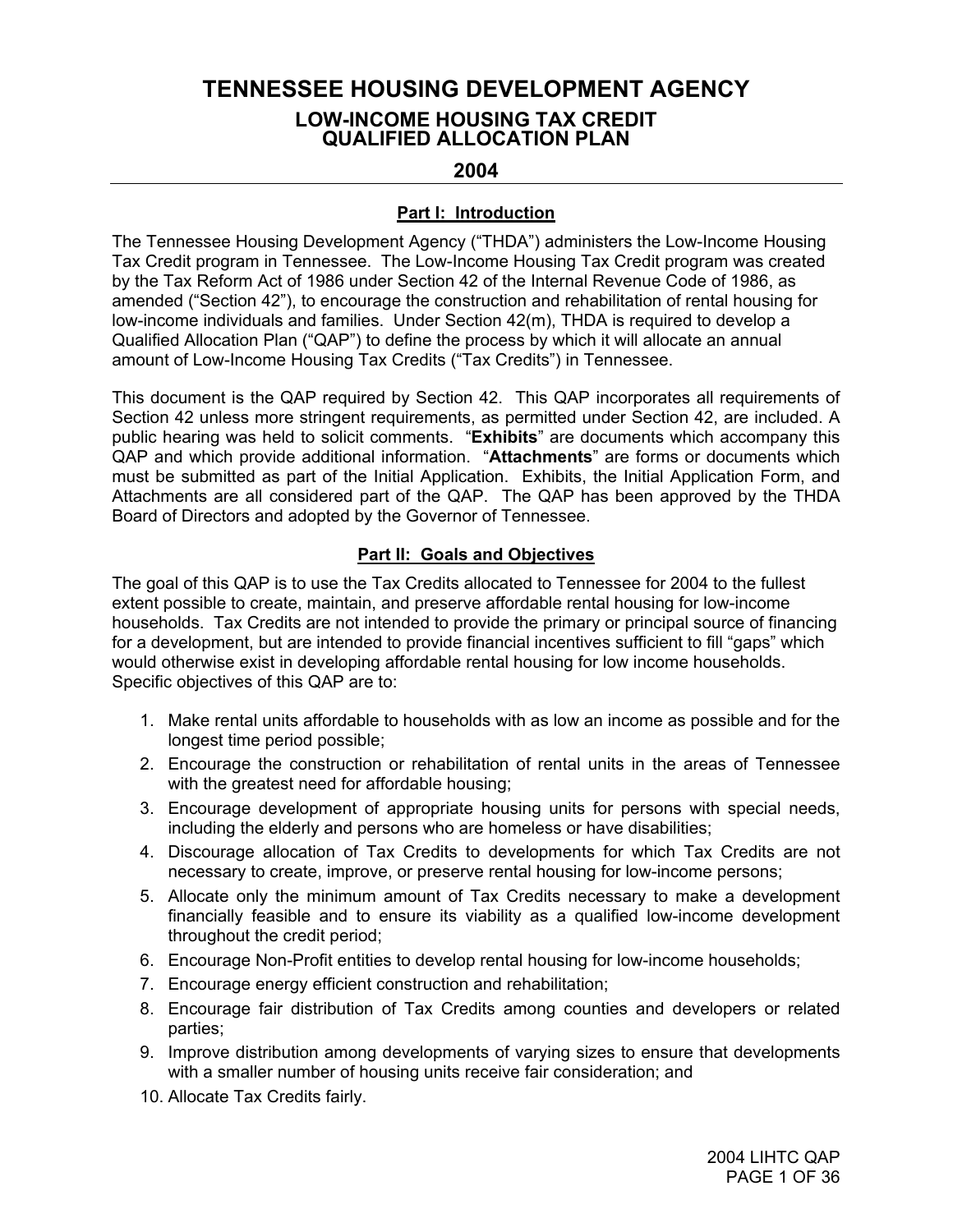## **Part III: Tax Credits Available**

## **A. Total Tax Credits**

The total amount of Tax Credits available for allocation in Tennessee for 2004 is the total of the following:

- 1. \$1.75, plus the cost of living adjustment specified in Section 42(h)(3)(H) x Tennessee's population;
- 2. Any unallocated credits from previous year;
- 3. Any returned credit from previous years; and
- 4. Any amount allocated to Tennessee by the IRS from the National Pool.

For purposes of calculating the initial Non-Profit Set-Aside and any of the other Set-Asides, the amount against which the percentages will be applied will be the sum of items 1, 2, and 3 above.

#### **B. Set-Asides**

Each development will be identified as qualifying for an allocation of Tax Credits in one or more of the "Set-Aside" categories described below, if all of the eligibility requirements specified in Part VII-A-2 are met for the relevant Set-Aside. For example, a development may qualify for the Non-Profit Set-Aside, the Small Development Set-Aside, and the Rural Set-Aside. Many other combinations are also possible. The method by which these Set-Asides will be applied is described in Part VIII-E of this QAP.

- 1. Non-Profit Set-Aside
	- a. Qualified Non-Profits (see Part VII-A-2-a of this QAP) will be considered for an allocation of Tax Credits from the Non-Profit Set-Aside.
	- b. Ten percent (10%) of the total amount of Tax Credits available for allocation in Tennessee is reserved for qualified Non-Profit applicants as required by Section 42(h)(5).
	- c. **THDA reserves the right to make additional allocations of Tax Credits from any available Set-Aside to qualified Non-Profit applicants to meet the requirements of Section 42(h)(5).**
- 2. Public Housing Authority Set-Aside
	- a. Up to ten percent (10%) of the sum of Part III-A-1, -2 and -3 will be available for developments submitted by Public Housing Authorities and which qualify for this Set-Aside (see Part VII-A-2-b).
	- b. Any amount of Tax Credits allocated to Public Housing Authority developments will be deducted from the amount of Tax Credits set-aside for developments in the appropriate related category (Non-Profit, Small Developments, Urban, or Rural) as applicable.
	- c. Only Initial Applications for the Public Housing Set-Aside that meet all the eligibility requirements specified in this QAP will be accepted. If these Initial Applications meet all the requirements of this QAP, the amount of the Public Housing Set-Aside will be allocated on a competitive basis according to final scores assigned to each such Initial Application in descending order.

Tax Credits allocated to a development under this Part III-B-2 will not be counted against the limits by county or by developer specified in Part IV-A and -C.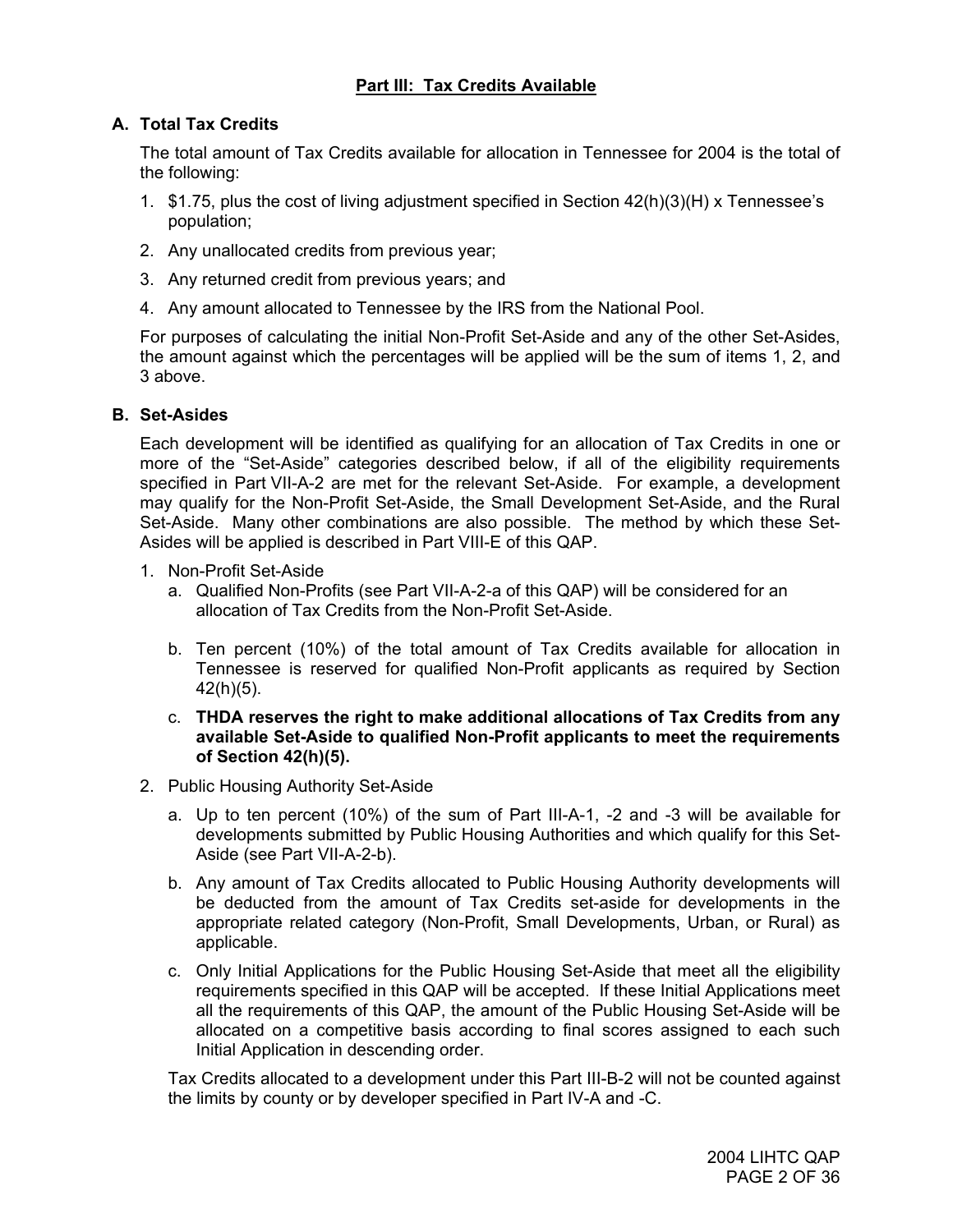- 3. Small Developments Set-Aside
	- a. Up to ten percent (10%) of the sum of Part III-A-1, -2 and -3 will be set-aside for developments with 32 or fewer units on a single site (see Part VII-A-2-c).
	- b. Any amount of Tax Credits allocated to developments in the Small Developments Set-Aside will be deducted from the amount of Tax Credits set-aside for developments in the appropriate related category (Non-Profit, or Urban or Rural, as applicable).
- 4. Urban and Rural Set-Asides
	- a. Urban Set-Aside: sixty-nine percent (69%) of the sum of Part III A-1, -2 and -3 above after the Non-Profit Set-Aside is deducted is available for allocation to developments in the Urban Set-Aside (see Part VII-A-2-d);
	- b. Rural Set-Aside: thirty-one percent (31%) of the sum of Part III A-1, -2 and -3 above after the Non-Profit Set-Aside is deducted is available for allocation to developments located in the Rural Set-Aside (see Part VII-A-2-e).

#### **C. THDA reserves the right to revise the amount of Tax Credits available for each Set-Aside based on requirements imposed by Congress or the IRS, and consistent with the intent of the various Set-Asides.**

## **Part IV: Limits on Amount of Tax Credits Available**

## **A. By County**

The maximum amount of Tax Credits that may be allocated to developments in any one **urban** county shall not exceed two million one hundred thousand dollars (**\$2,100,000**). The maximum amount of Tax Credits that may be allocated to developments in any one **rural** county shall not exceed one million dollars (**\$1,000,000**). **Exhibit 1** to this QAP identifies urban and rural counties.

## **B. By Development**

The maximum amount of Tax Credits that may be allocated to a single development shall not exceed seven hundred thousand dollars (**\$700,000**). THDA reserves the right, in its sole discretion, to determine whether Initial Applications received reflect a single development or multiple developments for the purpose of applying this limitation. In making this determination, THDA will consider the physical location of developments; the relationships among owners, developers, management agents, and other development participants; the structure of financing; and any other information which might clarify whether Initial Applications reflect a single development or multiple developments.

## **C. By Developer or Related Parties**

- 1. The maximum amount of Tax Credits that may be allocated to a single applicant, developer, owner, or related parties shall not exceed one million four hundred thousand dollars (**\$1,400,000**)**.** THDA reserves the right, in its sole discretion, to determine whether related parties are involved for the purpose of applying this limitation.
- 2. An applicant, developer, owner, or related party may not submit more than one Initial Application or be involved in more than one development per county with respect to 2004 Tax Credits. THDA reserves the right, in its sole discretion, to determine whether related parties are involved for the purpose of applying this limitation.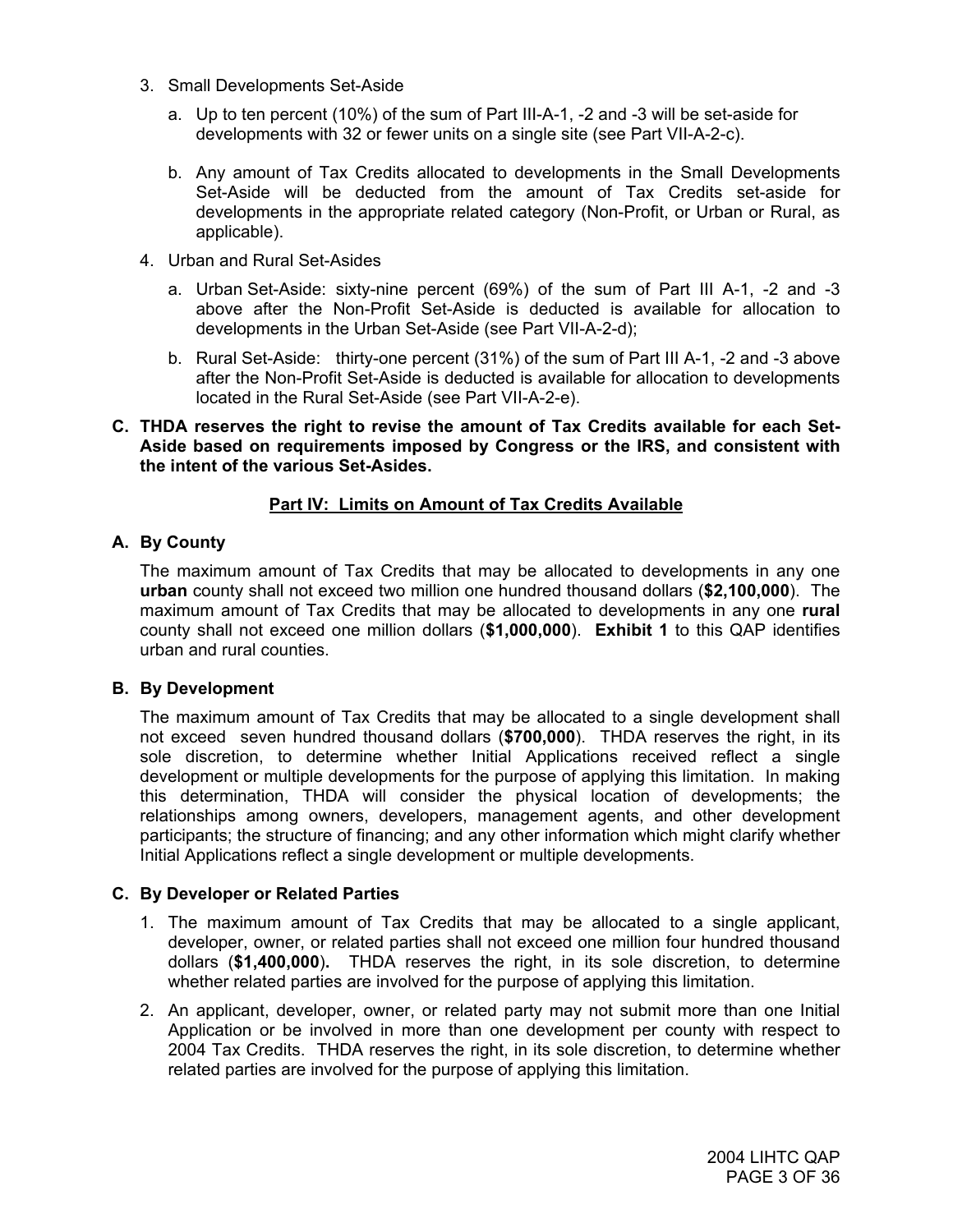- 3. The following list includes, without limitation, related parties, however, THDA reserves the right to determine, in its sole discretion, that other related parties are involved for the purpose of applying this limitation:
	- a. Any person or entity who has a right to (i) replace the developer, (ii) act as codeveloper, (iii) replace any individuals or entities who comprise a developer or codeveloper, or (iv) otherwise direct the activities of the developer will be considered a developer for purposes of applying this limit.
	- b. Any person or entity who has a right to (i) replace the general partner of the owner or applicant, (ii) act as co-general partner of the owner or applicant, (iii) replace any individuals or entities who comprise a general partner or co-general partner of the owner or applicant, or (iv) otherwise direct the activities of the general partner of the owner or applicant will be considered an owner or applicant, as the case may be, for purposes of applying this limit.
	- c. Any person or entity who has a right to (i) replace the controlling stockholder of the owner or applicant, (ii) act as controlling stockholder of owner or applicant, (iii) replace any individuals or entities who comprise a controlling stockholder of the owner or applicant, or (iv) otherwise direct the activities of the controlling stockholder of the owner or applicant will be considered an owner or applicant, as the case may be, for purposes of applying this limit.
	- d. Any person or entity who has a right to (i) replace the managing member of the owner or applicant, (ii) act as co-managing member of the owner or applicant, (iii) replace any individuals or entities who comprise a managing member or comanaging member of the owner or applicant, or (iv) otherwise direct the activities of the managing member of the owner or applicant will be considered an owner or applicant, as the case may be, for purposes of applying this limit.
	- e. This limit will also apply to any person or entity that is related to any person or entity specified above.

## **D. By Unit**

1. Per Unit Maximum (4% Tax Credit)

| Number of Units | Maximum Tax Credits per Unit |
|-----------------|------------------------------|
| $1 - 32$        | \$3,425                      |
| $33 - 72$       | \$3,200                      |
| 73 or more      | \$3,065                      |

2. Per Unit Maximum (9% Tax Credit)

| Number of Units | Maximum Tax Credits per Unit |
|-----------------|------------------------------|
| $1 - 32$        | \$7,000                      |
| $33 - 72$       | \$6,500                      |
| 73 or more      | \$6,200                      |

3. No development is guaranteed the amount of Tax Credits reflected in 1 and 2 above. THDA will evaluate Initial Applications in accordance with the requirements of this QAP and Section 42 to determine the actual amount of Tax Credits appropriate for a particular development, which amount may be less than, but never more than, the amounts reflected in 1 and 2 above.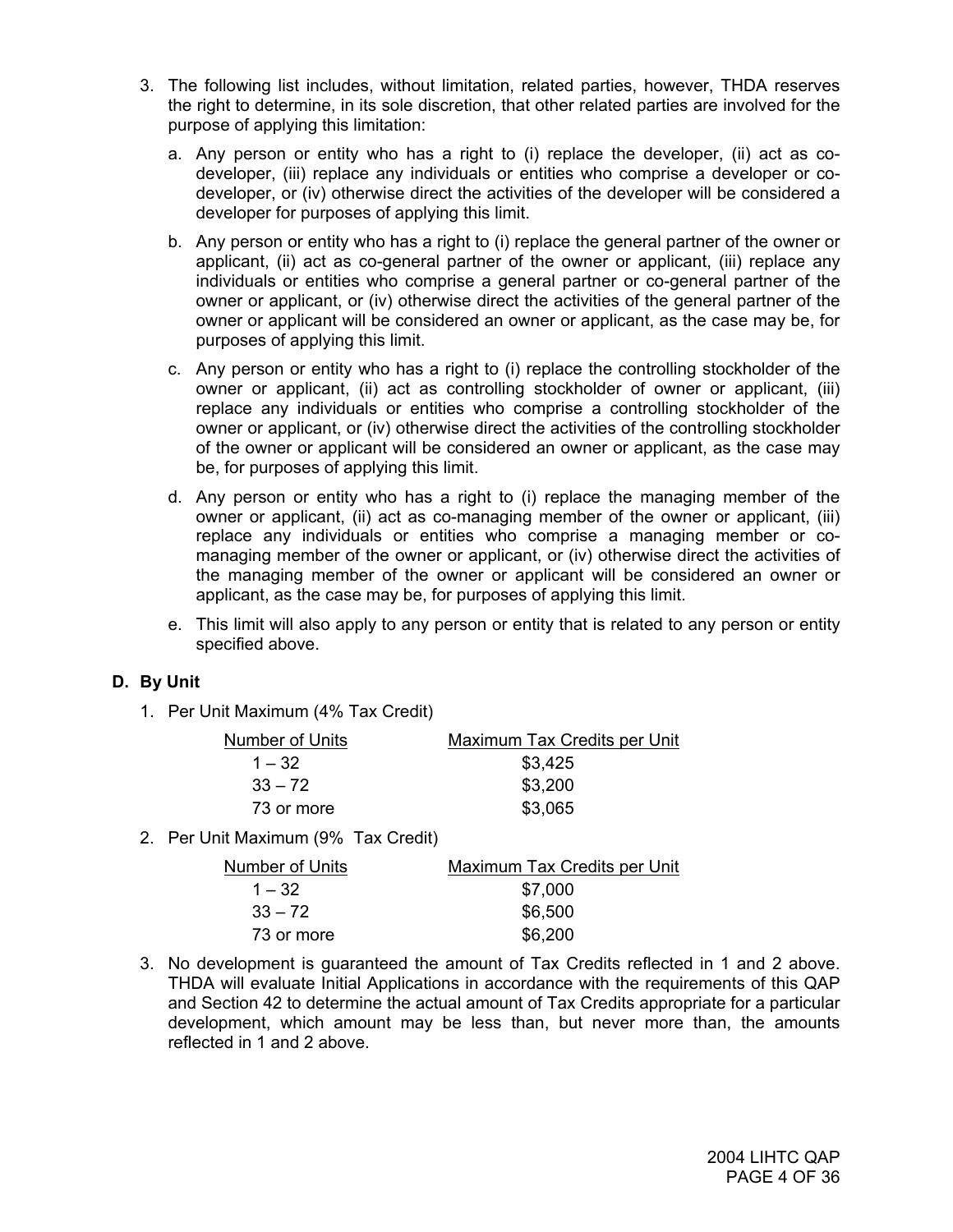## **E. For Financial Feasibility**

**Section 42(m)(2) requires that THDA not allocate more Tax Credits than necessary for the financial feasibility of a development and its viability as a qualified low-income housing development.** THDA reserves the right, in its sole discretion, to reject Initial Applications for Tax Credits when THDA determines that the proposed development is not financially feasible or does not need Tax Credits. THDA also reserves the right, in its sole discretion, to reserve or allocate an amount of Tax Credits less than the amount requested in an Initial Application, in a Carryover Application or in a Placed in Service Application. THDA's determination under Section 42(m)(2) shall not be construed to be a representation or warranty by THDA as to the financial feasibility, viability, or lack thereof, of any development.

Tax Credits allocated pursuant to this QAP are not intended to provide the primary or principal source of financing for a development, but are intended to provide financial incentives sufficient to fill "gaps" which would otherwise exist in developing affordable rental housing for low and very-low income households. The maximum obtainable rents supported by the market study will be expected to support reasonable operating expenses and maximum mortgage debt service prior to Tax Credits filling any financial "gaps". When rents for Tax Credit units in an Initial Application, a Carryover Application or a Placed in Service Application are below the maximum rents supported by the required market study, such rents, reflected as a percentage of maximum rents permitted under Section 42, must be maintained throughout the Compliance Period.

## **Part V: Limits On Developer and Consultant Fees, and Contractor Profit, Overhead, and General Requirements**

## **A. Limit on Developer Fees and Consultant Fees**

- 1. The combined total of developer and consultant fees (Attachment 15: Development Costs; #10, columns B & C) which may be included in the determination of the amount of Tax Credits for a particular development cannot exceed five percent (5%) of that portion of THDA determined eligible basis attributable to acquisition (before the addition of the developer and consultant fees), and cannot exceed fifteen percent (15%) of that portion of THDA determined eligible basis attributable to new construction or to rehabilitation (before the addition of the developer and consultant fees). Construction Advisory or Construction Supervision fees listed separately from the maximum allowed Contractor Fees will be considered as a Consultant and will be included in Consultant Fees.
- 2. No points will be awarded under Part VII-B-4 if the Initial Application reflects a combined total of developer and consultant fees in excess of two percent (2%) of the THDA determined eligible basis attributable to the acquisition cost of the development.
- 3. If the developer and contractor are related persons as defined in Section 42(d)(2)(D)(iii), then the combined total of developer fees, consultant fees, and contractor profit, contractor overhead, and general requirements, which may be included in the determination of the amount of Tax Credits for a particular development, cannot exceed fifteen percent (15%) of THDA determined eligible basis of that portion of the development attributable to acquisition (before the addition of the fees), and cannot exceed twenty-five percent (25%) of that portion of THDA determined eligible basis attributable to new construction or to rehabilitation (before the addition of the fees).
- 4. THDA will determine, in its sole discretion, whether other fees will be considered consultant or developer fees for purposes of applying this limitation.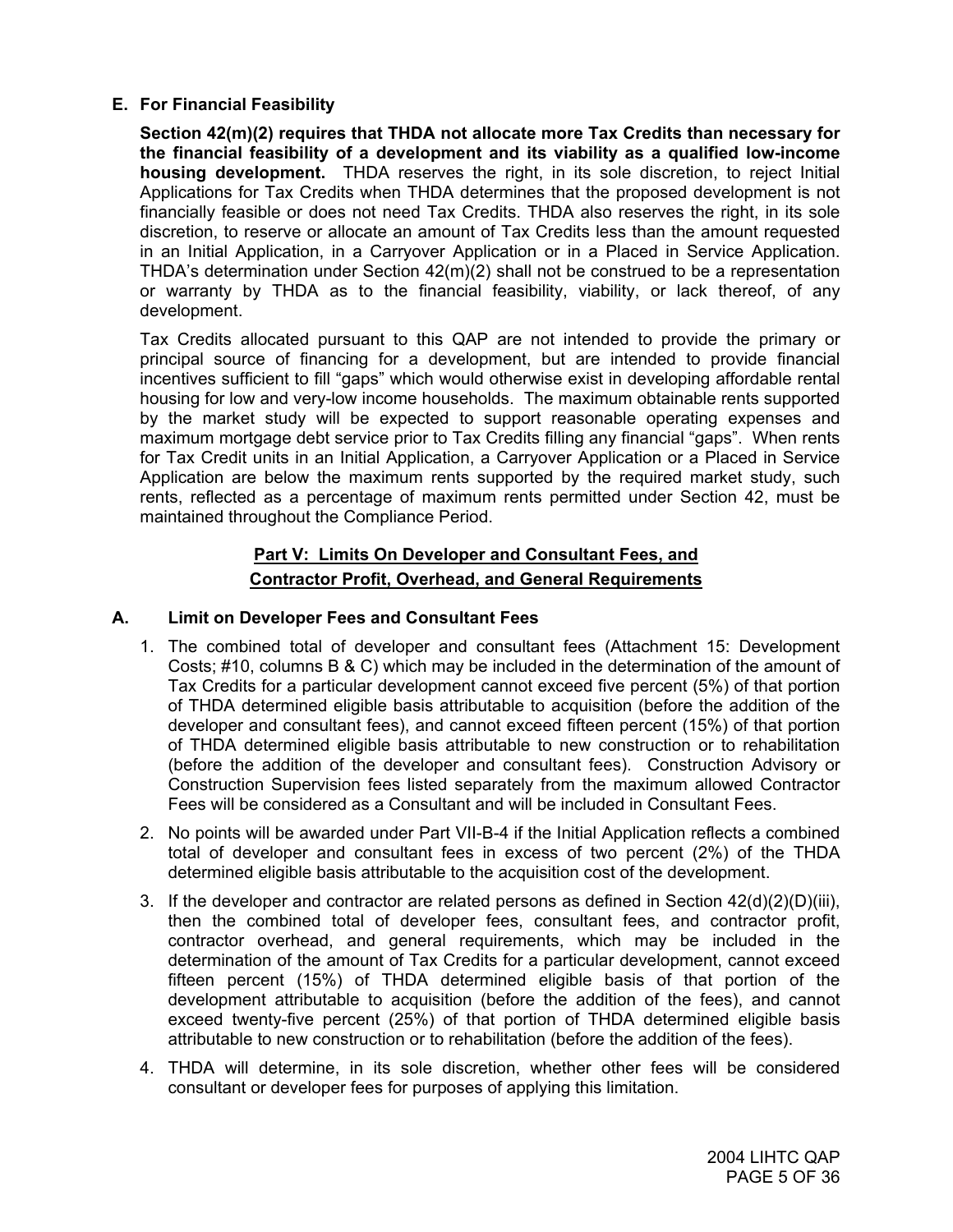## **B. Limit on Contractor Fees, Profit, Overhead and General Requirements**

1. The total contractor fees, including contractor profit, contractor overhead and general requirements shall be limited to fourteen percent (14%) of total THDA determined site work costs, plus accessory buildings plus either new building hard costs or rehabilitation hard costs. The structure of this fee is limited to the following:

| Contractor profit:                    | may not exceed six percent (6%)       |
|---------------------------------------|---------------------------------------|
| Contractor overhead:                  | may not exceed two percent (2%)       |
| Contractor general requirements       |                                       |
| (including building permits, payment  |                                       |
| and performance bonds, and tap fees): | may not exceed six percent (6%)       |
| <b>Total Contractor fees</b>          | may not exceed fourteen percent (14%) |

- 2. If the developer and contractor are related persons as defined in Section  $42(d)(2)(D)(iii)$ , then the combined total for contractor profit, overhead, and general requirements, developer fees and consultant fees which may be included in the determination of the amount of Tax Credits for a particular development, cannot exceed fifteen percent (15%) of THDA determined eligible basis on that portion of the development attributable to acquisition (before the addition of the fees), and cannot exceed twenty-five percent (25%) of that portion of THDA determined eligible basis attributable to new construction or to rehabilitation (before the addition of the fees).
- 3. THDA will determine, in its sole discretion, whether other fees will be considered contractor or developer fees for purposes of applying this limitation.

## **Part VI: Initial Application Submission**

#### **A. Initial Application Requirements**

A complete Initial Application must be submitted in accordance with Part VI-B by the Initial Application deadline specified in Part VI-C. To be considered complete, an Initial Application must meet **ALL** of the following requirements:

- 1. Have content, formatting and pagination identical to that of the attached Initial Application Form;
- 2. Be computer generated or typed **(hand written Initial Applications are prohibited)**;
- 3. Bear original signature(s) as specified in Part VI-D;
- 4. Include all required Attachments and supporting documentation, with all such Attachments and supporting documentation containing correct, complete, and consistent information as required in this QAP and bearing original signatures to the extent specified in Part VI-D;
- 5. Have no missing information or any information that is erroneous, incomplete or inconsistent;
- 6. Include a complete original and four complete copies;
- 7. Be submitted by the Initial Application deadline specified in Part VI-C; and
- 8. Include a certified check in the amount of all fees required with the Initial Application as specified in Part XV-A.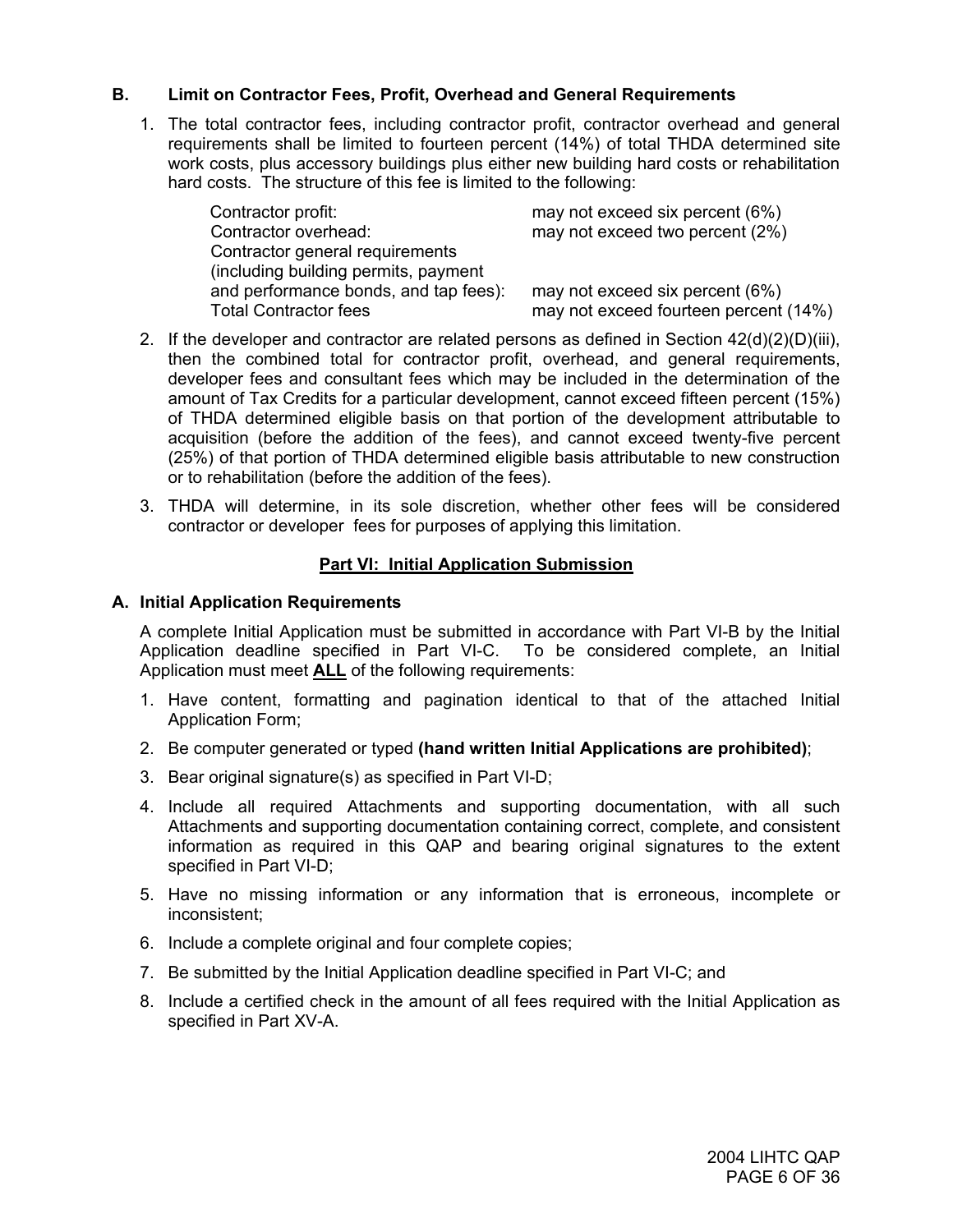## **B. Initial Application Delivery**

An Initial Application must be identified as a "Tax Credit Application" and be delivered to:

## **Tennessee Housing Development Agency Suite 1114 404 James Robertson Parkway Nashville, TN 37243-0900**

Initial Applications may be delivered to THDA by mail, in person, by courier, or by other means of physical delivery. **(Applications by express delivery services should be sent to the address above but at Zip Code 37219-1522.)** Telecopy, facsimile, or other transmission or delivery of "copies" or "representations" of the Initial Application or other documents **will not be accepted.**

THDA assumes no responsibility for late delivery or delivery to locations other than stated above. **Only those Initial Applications arriving at the location stated above by the Initial Application deadline specified in Part VI-C will be considered.** 

**C. Initial Application Deadline** 

**No Initial Applications will be accepted after 1:00 PM. Central Standard Time on Tuesday, March 23, 2004. No Initial Applications will be accepted at any location other than the location specified in Part VI-B.** 

• **After the Initial Application deadline, no erroneous, missing, incomplete or inconsistent supporting documentation or Attachments, or clarifications to the Initial Application, supporting documentation, or Attachments, or any other materials required in the Initial Application or in support of the Initial Application will be accepted except as specified in Part VIII-B.** 

## **D. Original Signatures Required**

All forms and documents provided by THDA to be completed as part of the Initial Application must bear **original** signatures where signatures are required. No photocopies, telecopies, or other reproductions of documents with signatures will be accepted on these forms and documents.

## **E. Local Government Notification**

Following receipt of Initial Applications, THDA will notify the chief executive officer (or the equivalent) of the local government in whose jurisdiction a development proposed in an Initial Application is to be located. Such individual will have an opportunity to comment on the development proposed in the Initial Application to be located in the jurisdiction, as required by Section  $42(m)(1)(A)(ii)$ .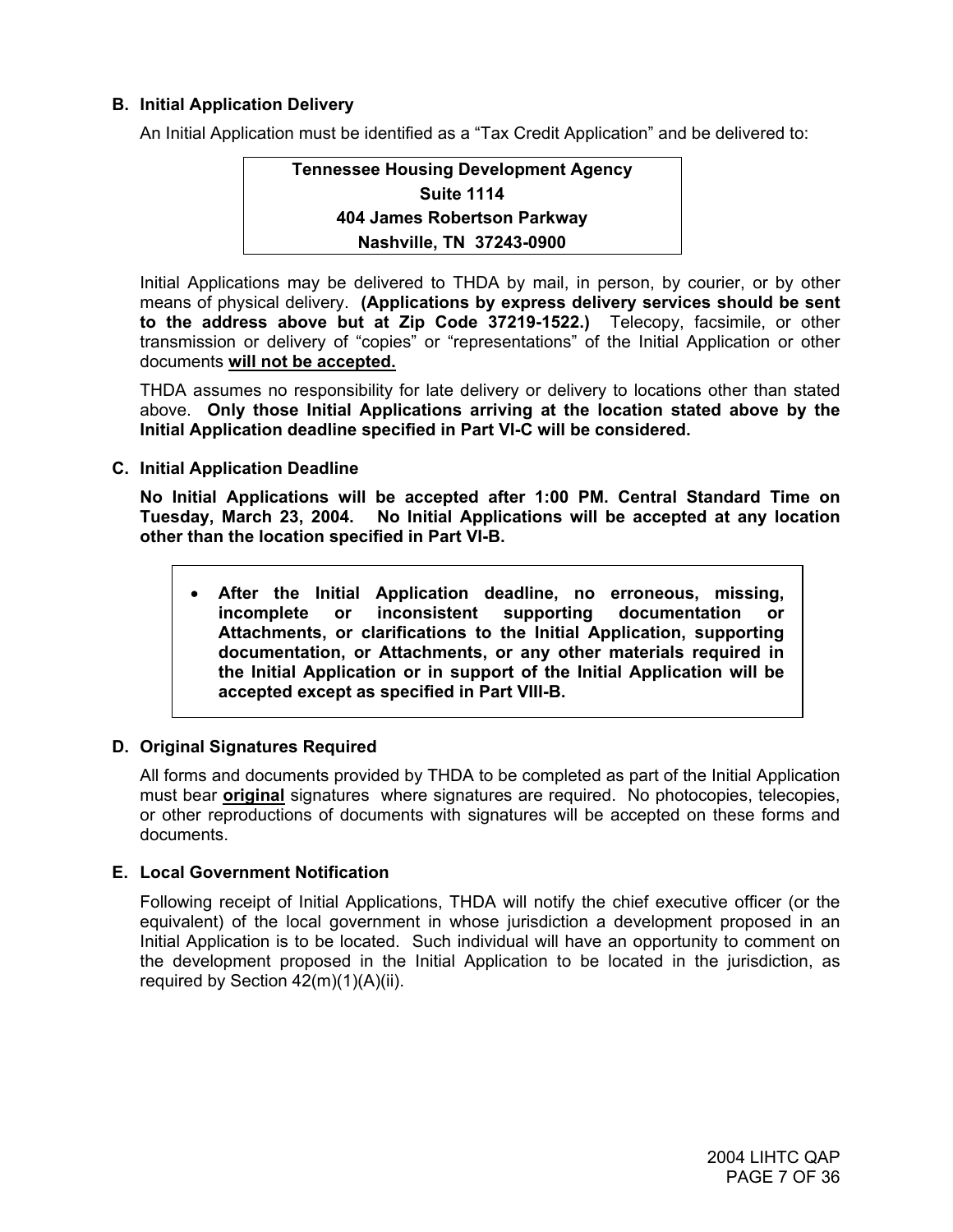## **Part VII: Initial Application Eligibility and Scoring**

#### **A. Eligibility Determination**

THDA will evaluate each Initial Application that meets the requirements of Part VI to determine whether the following eligibility requirements are met:

1. Minimum Score Required

To be eligible, an Initial Application must obtain a **minimum score of 125 points** as determined by THDA in accordance with Part VII-B.

- 2**.** Special Set-Asides
	- a. Non-Profit Set-Aside: To be eligible for Tax Credits from the Non-Profit Set-Aside, an Initial Application must contain information satisfactory to THDA demonstrating that the development proposed in the Initial Application involves a qualified non-profit organization. To be qualified, a non-profit organization must meet ALL of the following:
		- (i) The organization must be a *bona fide* non-profit organization, as evidenced by the following:
			- (A) The organization must be an IRS  $501(c)(3)$  or  $501(c)(4)$  entity;
			- (B) The organization must be organized and existing in the State of Tennessee or if organized and existing in another state, must be qualified to do business in Tennessee;
			- (C) The organization must: (i) not be formed by one or more individuals or forprofit entities for the principal purpose of being included in the Non-Profit Set-Aside; (ii) not be controlled by a for-profit organization; and (iii) not have any staff member, officer or member of the board of directors who will materially participate, directly or indirectly, in the proposed development as or through a for-profit entity; and
			- (D) The organization must be engaged in the business of developing and building low-income housing in Tennessee and must have been so engaged during all of calendar year 2002 and calendar year 2003.
		- (ii) The organization must, prior to the reservation of Tax Credits: (i) own all of the general partnership interests of the ownership entity of the development; or (ii) own, alone or with other non-profits who meet all of the requirements of this Part VII-A-2-a, one hundred percent (100%) of the stock of a corporate ownership entity of the development; or (iii) own, alone or with other non-profits who meet all of the requirements of this Part VII-A-2-a, one hundred percent (100%) of the stock or 100% of the partnership interests of an entity that is the sole general partner or sole managing member of the ownership entity of the development proposed in the Initial Application;
		- (iii) The organization must be materially participating (regular, continuous and substantial on-site involvement) in the development and operation of the development throughout the "compliance period" (as defined in Section 42(i)(1)).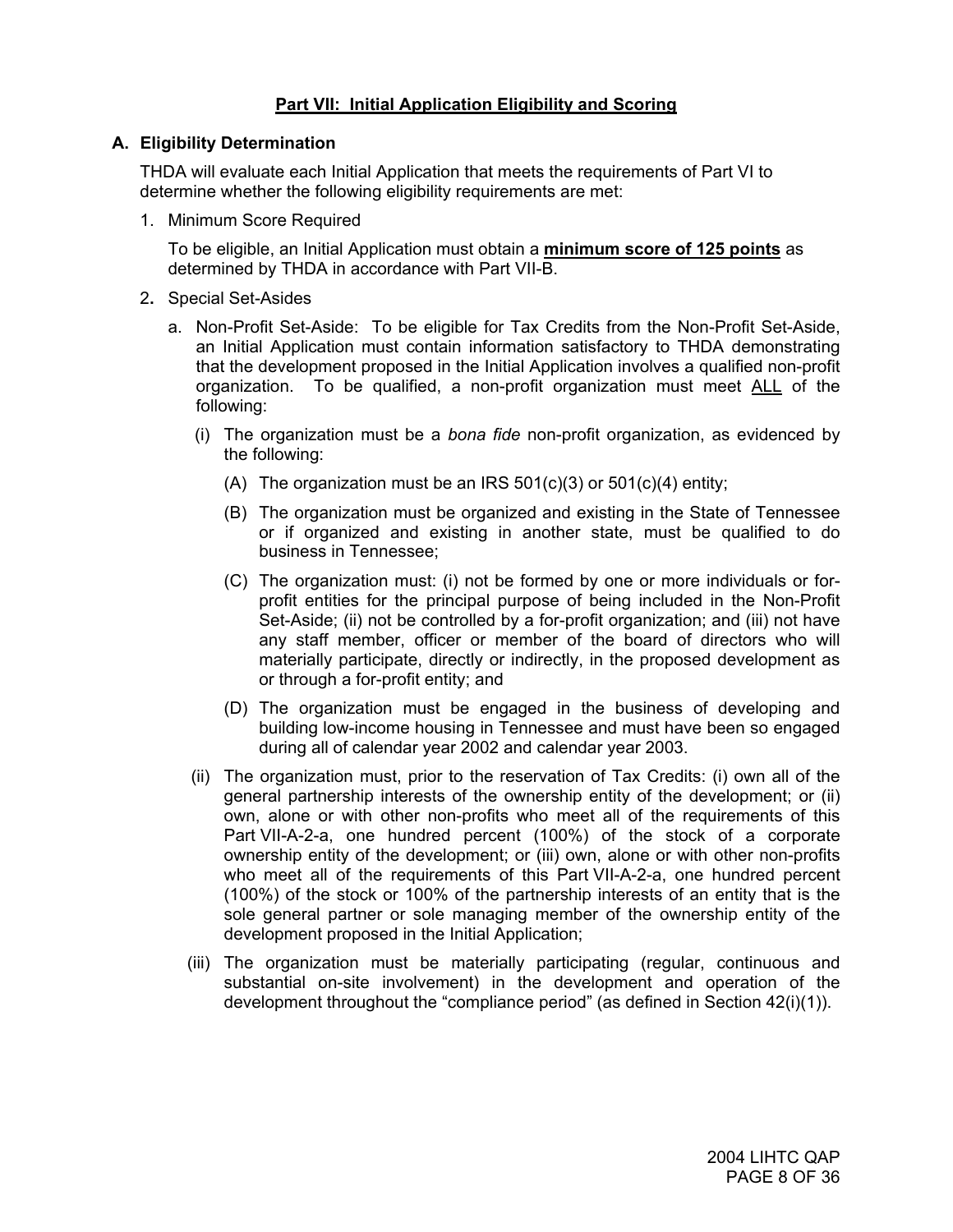- (iv) To demonstrate eligibility under this Part VII-A-2-a, ALL of the following must be submitted as part of the Initial Application:
	- (A) A copy of the IRS determination letter clearly stating the organization's status as an IRS  $501(c)(3)$  or  $501(c)(4)$  entity; and
	- (B) A Certificate of Existence from the Tennessee Secretary of State's Office dated not more than thirty (30) days prior to the date of the Initial Application;
	- (C) **Attachment 17**; and
	- (D) **Attachment 18**.
- b. Public Housing Authority Set-Aside:

An Initial Application may qualify for the Public Housing Authority Set-Aside in one of two ways, either through a public housing authority ("PHA") without use of the HOPE VI Revitalization Program (the "HOPE VI Program") or through a PHA using the HOPE VI Program.

- (i) To qualify for the Public Housing Authority Set-Aside without use of the HOPE VI Program, an Initial Application must contain information satisfactory to THDA demonstrating that the development proposed in the Initial Application involves a qualified PHA. To be qualified, a PHA must meet ALL of the following:
	- (A) The PHA must, prior to the reservation of Tax Credits: (1) be the sole general partner or the sole managing member of the ownership entity of the development; or (2) own, alone or with qualified non-profits who meet all requirements of this QAP or other qualified PHAs who meet all the requirements of this QAP, one hundred percent (100%) of the stock of a corporate ownership entity of the development; or (3) own, alone or with qualified non-profits who meet all requirements of this QAP or other qualified PHAs who meet all the requirements of this QAP, one hundred percent (100%) of the stock or 100% of the partnership interests of an entity that is the sole general partner or sole managing member of the ownership entity of the development proposed in the Initial Application;
	- (B) The PHA must materially participate (regular, continuous and substantial onsite involvement) in the development and operation of the development throughout the "compliance period" (as defined in Section 42(i)(1));
	- (C) The PHA must be acting solely within the geographic area of its jurisdiction.
	- (D) To demonstrate eligibility under this Part VII-A-2-b, an attorney's opinion letter, in the form of **Attachment 26** must be submitted as part of the Initial Application.
- (ii) To qualify for the Public Housing Authority Set-Aside using the HOPE VI Program, the Initial Application must contain the following:
	- (A) A copy of the HOPE VI Revitalization Grant Assistance Award (form HUD-1044) which identifies the PHA receiving the HOPE VI grant and the amount of the grant;
	- (B) A letter from the Executive Director of the identified PHA in the form of **Attachment 27** certifying that: (1) the development proposed in the Initial Application is identified in the PHA's HUD approved HOPE VI application or Revitalization Plan; (2) the housing units are an essential element of that Plan; and (3) the Tax Credits for the development proposed in the Initial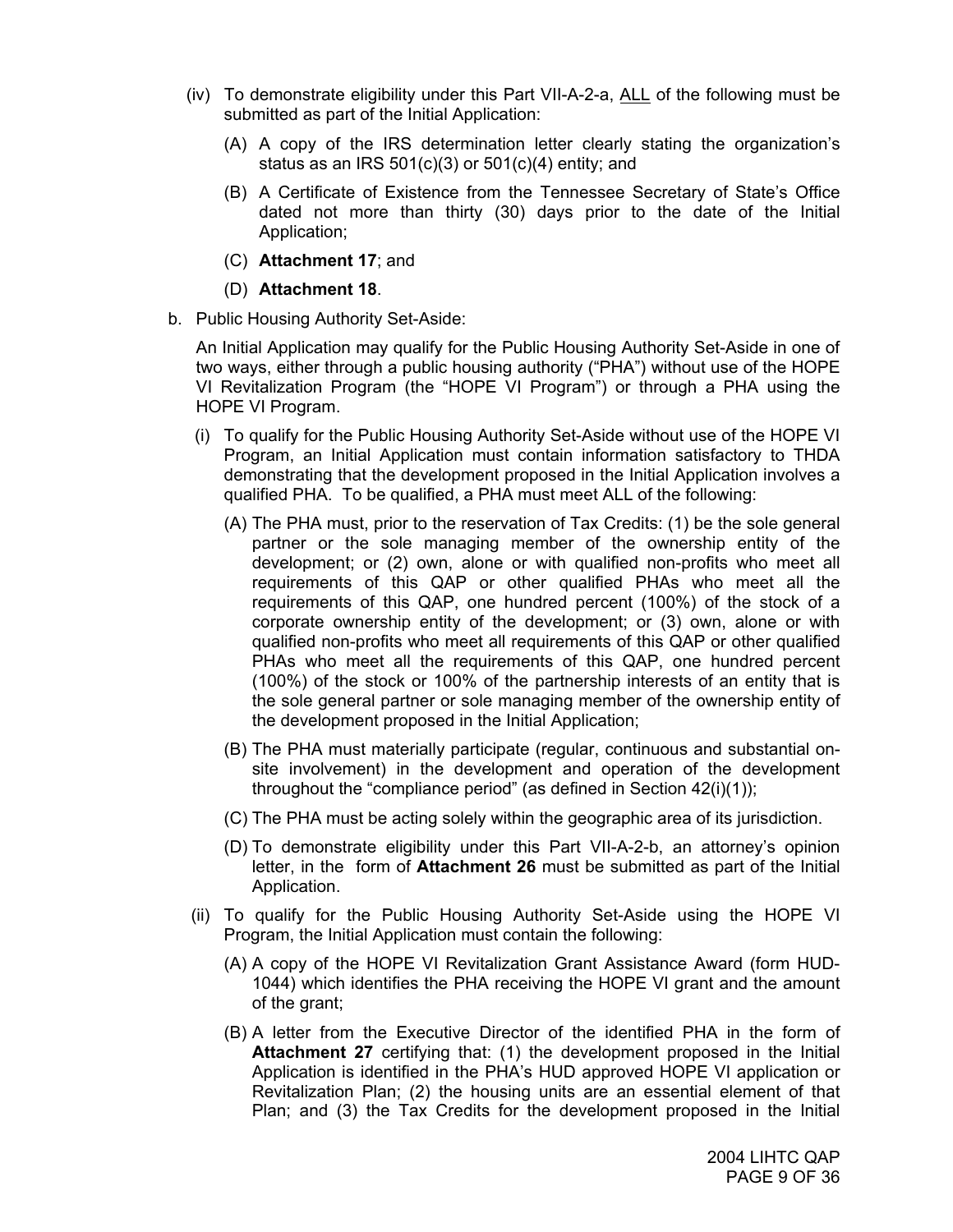Application are an essential component of the financing plan for the PHA's HOPE VI Program; and

- (C) A copy of the HUD approved Revitalization Plan.
- (iii) An Initial Application may qualify for the Public Housing Set-Aside under Part VII-A-2-b-(i) or under Part VII-A-2-b-(ii), but not both. Only one Initial Application for one development in the jurisdiction of the relevant PHA will be considered.
- c. Small Developments Set-Aside: The Initial Application must be for a development with thirty-two or fewer total housing units on a single site.
- d. Urban Set-Aside: To be eligible for consideration in the Urban Set-Aside, the development must be located in one the urban counties of Tennessee (Metropolitan Statistical Area or "MSA" counties) shown on **Exhibit 1** to this QAP.
- e. Rural Set-Aside: To be eligible for consideration in the Rural Set-Aside, the development must be located in one of the rural counties of Tennessee shown on **Exhibit 1** to this QAP.
- 3. Non-compliance
	- a. To be eligible, individuals involved (either directly or indirectly) with the developer or the ownership entity (whether formed or to be formed) identified in the Initial Application must not have any involvement (either directly or indirectly) with the developer or the ownership entity of any prior Tax Credit development which has an event of noncompliance under Section 42 or under the restrictive covenants recorded in connection with such development. Ineligibility due to noncompliance shall be in effect for the calendar year in which the non-compliance was identified and for the following calendar year. THDA will determine, in its sole discretion, whether an event of noncompliance exists which has not been cured.
	- b. **Attachment 19** must be submitted as part of the Initial Application to demonstrate eligibility under this Part VII-A-3.
- 4. Developments
	- a. The Initial Application must propose an eligible development. To be eligible, a development proposed in the Initial Application must meet ALL of the following:
		- (i) The development must be a qualified low-income housing development as defined in Section 42(g), containing qualified low-income buildings as defined in Section 42(c)(2) and low-income units as defined in Section 42(i)(3). THDA, in its sole discretion, may require opinions from relevant counsel regarding transitional housing for the homeless, single room occupancy units, service provision or other matters in connection with a determination of eligibility;
		- (ii) One hundred percent (100%) of the "covered units" (as defined in the Fair Housing Act) in the development must be designed and built in accordance with the Fair Housing Act and all other areas in the development open to the public must be designed and built in accordance with the Americans With Disabilities Act. Certification from the design architect will be required on developments of 11 units or more, from contractor on 10 units or fewer, following the issuance of the Reservation Notice. Confirmation from the supervising architect or contractor, as appropriate, will be required prior to issuing the IRS Form 8609;
		- (iii) Proposed developments that request acquisition Tax Credits must meet Section 42(d)(2) (10-year rule);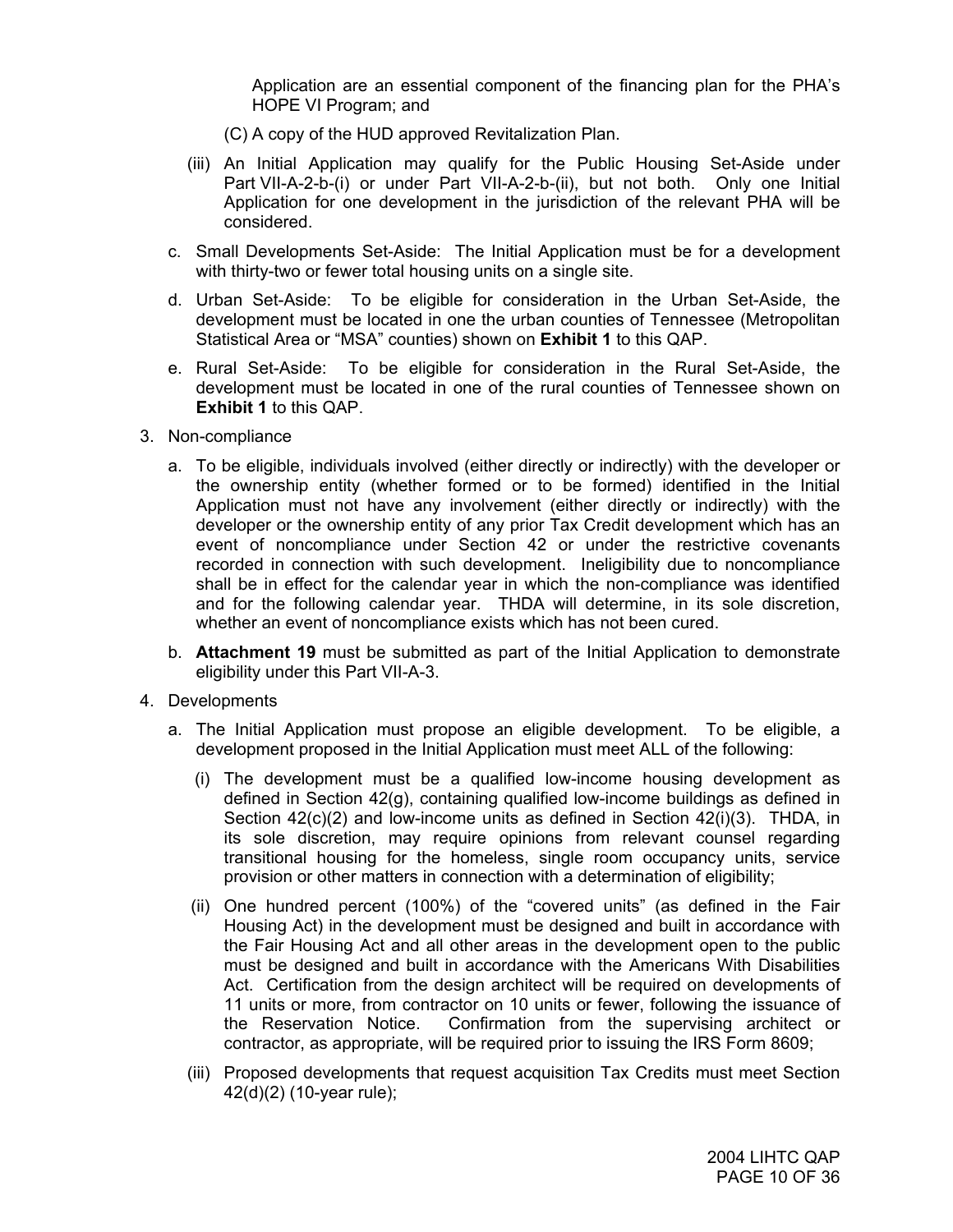- (iv) If the development proposed in the Initial Application is located on scattered sites, then the Initial Application must reflect that all sites are included under a common plan of financing and the scattered sites must be appraised as a single proposed development, using appraisal methodology appropriate for rental property as described in Part VII-A-10.
- (v) If the development proposed in the Initial Application involves rehabilitation and does not involve tax-exempt financing, rehabilitation hard costs (number from line item "Rehabilitation Hard Costs" in section 3, column A of Attachment 15: Development Costs) must be at least twenty-five percent (25%) of total development costs (number from section 12, column A of Attachment 15: Development Costs). If the development proposed in the Initial Application involves rehabilitation and involves tax-exempt financing, rehabilitation hard costs must be the greater of (A) twenty percent (20%) of building acquisition costs or (B) an amount sufficient to satisfy the requirements of Section  $42(e)(3)(A)(ii)$ . Certification from the design architect will be required on developments of 11 units or more, from contractor on 10 units or fewer, following the issuance of the Reservation Notice. Confirmation from the supervising architect or contractor, as appropriate, will be required prior to issuing the IRS Form 8609.
- b. A development which is part of a restructuring pursuant to the Multifamily Assisted Housing Reform and Affordability Act of 1997 under the supervision of the Office of Multifamily Housing Assistance Restructuring is eligible to apply for Tax Credits in an amount which would not produce syndication proceeds in excess of seventeen percent (17%) of rehabilitation costs required under that program.
- c. The following types of developments are not eligible for Tax Credits:
	- (i) Developments presently having or proposed to have development-based subsidies under the Section 8 Moderate Rehabilitation program, unless the subsidies are tied to developments utilizing the Stewart B. McKinney Homeless Assistance Act;
	- (ii) Developments that have been part of "Bargain Sales" with a "step-up" in sales price paid to an intervening Non-Profit;
	- (iii) Developments containing units that are not for use by the general public, including, but not limited to, hospitals, nursing homes, sanitariums, life care facilities, trailer parks, or intermediate care facilities for persons with mental and physical disabilities;
	- (iv) Developments in which continual or frequent nursing, medical, or psychiatric services are provided. Examples include, but are not limited to, hospitals, nursing homes, sanitariums, life care facilities, or intermediate care facilities for persons with mental and physical disabilities; or
	- (v) All developments listed on **Attachment 19** that submitted a Final Application for Tax Credits prior to January 1, 2003 must have satisfied, prior to April 1, 2004, all THDA requirements for the release of the Owner's copies of the IRS Form(s) 8609. THDA, in its sole discretion, will determine if all such requirements have been satisfied.
- d. **Attachment 20 must be submitted** as part of all Initial Applications to demonstrate eligibility under this Part VII-A-4.
- e. **Attachment 21 must be submitted** as part of any Initial Application that requests acquisition Tax Credits to demonstrate eligibility under Part VII-A-4-a-(iii).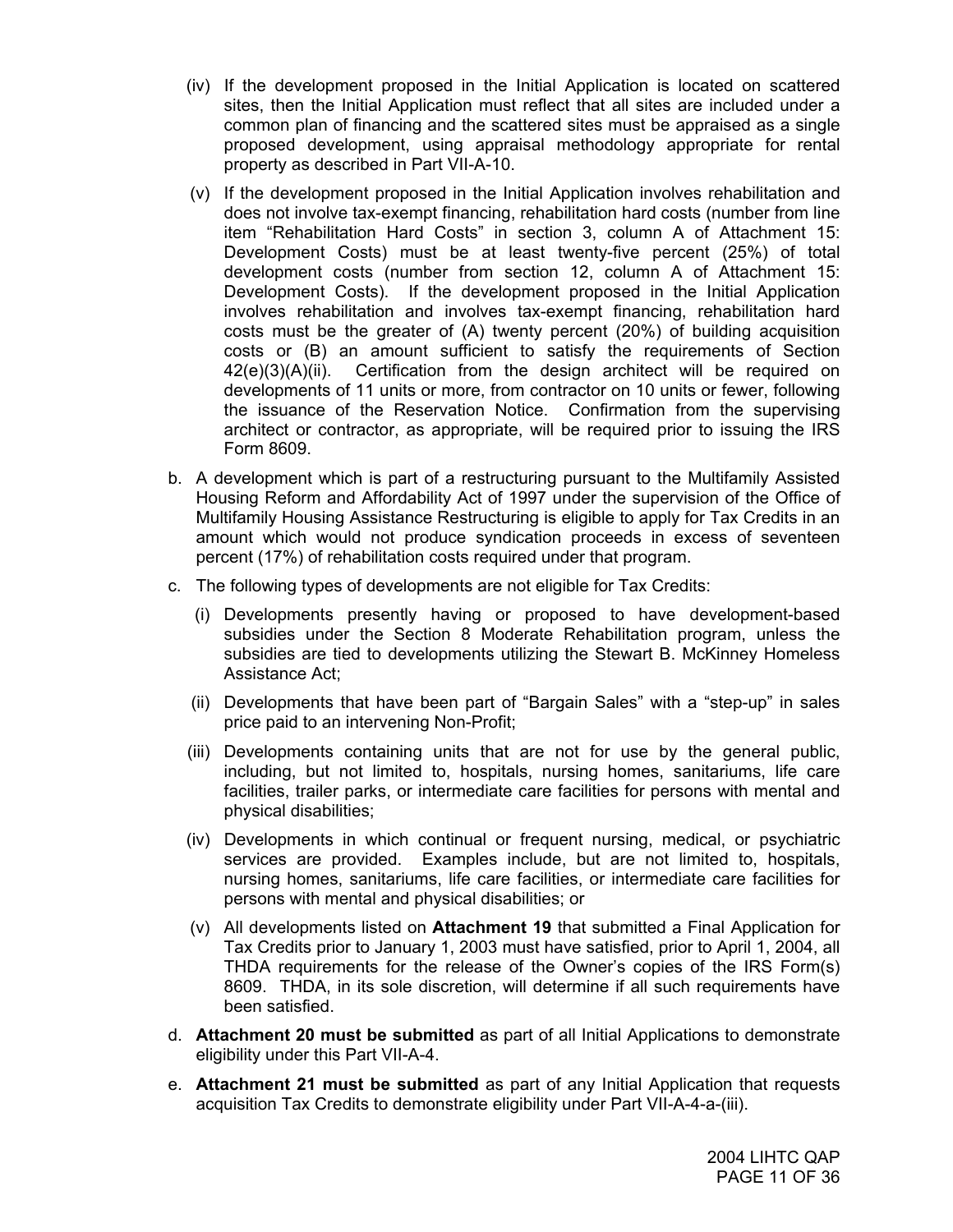- 5. Existing, Incremental, and New Developments
	- a. Developments which received reservations/allocations of Tax Credits under QAPs at any time during the prior fifteen (15) years and which are not proposing additional housing units will be considered "existing" developments. Developments which have received reservations/allocations of Tax Credits under the 2003 QAP, but which are proposing additional housing units will be considered "incremental" developments. All other developments will be considered "new" developments.
	- b. Initial Applications proposing "incremental" developments will be reviewed, evaluated and scored based solely on the costs, characteristics, and other elements of the development attributable to the housing units added pursuant to the Initial Application submitted for 2004 Tax Credits. None of the costs, characteristics, or other elements attributable to the existing development will be considered, evaluated, or scored. If Tax Credits are allocated to an "incremental" development, the limitations specified in Part IV, and the limitations specified in Part V will apply, based on the cumulative amount of Tax Credits allocated to the entire development for 2004 and the cumulative costs of the development as proposed in 2003 and 2004.
	- c. If there are sufficient qualified Initial Applications for "new" developments and/or "incremental" developments, Initial Applications for "existing" developments will not be reviewed or scored, and the application fee will be returned.
	- d. If Tax Credits are allocated to an "existing" development, the limitations specified in Part IV and the limitations specified in Part V will apply, based on the cumulative amount of Tax Credits reserved for the entire development in 2004 and allocated to the development at any time during the prior fifteen (15) years and the cumulative costs of the development as proposed in 2004 and for the prior fifteen (15) years.
	- e. Developments which received a reservation or allocation of tax credits from the Small Developments Set-Aside cannot add units to the development under any circumstances.
- 6. Development Participants
	- a. All development participants must be identified in Sections 3, 4, and 5 of the Initial Application and on **Attachment 6**, which must be submitted with the Initial Application.
	- b. **Attachments 4A, 4B, or 4C** must be fully completed and submitted with the Initial Application for the Ownership Entity identified in Section 3 of the Initial Application. If the copies of Attachments 4A, 4B, or 4C included in the Initial Application do not contain enough pages to fully describe the Ownership Entity identified in Section 3 of the Initial Application, make additional copies of the relevant portions of **Attachments 4A, 4B, or 4C,** as needed, and complete all additional pages until no entities and only individuals are identified. Provide the required information for all entities and individuals at each layer of the organizational structure of the Ownership Entity. **TRACE THE PROPOSED OWNERSHIP ENTITY THROUGH ALL LAYERS OF ITS ORGANIZATIONAL STRUCTURE REGARDLESS OF THE TYPE OF ENTITY AT ANY PARTICULAR LAYER.** Applicants are encouraged, but not required, to submit an organizational chart when the proposed Ownership Entity is complex and contains multiple layers.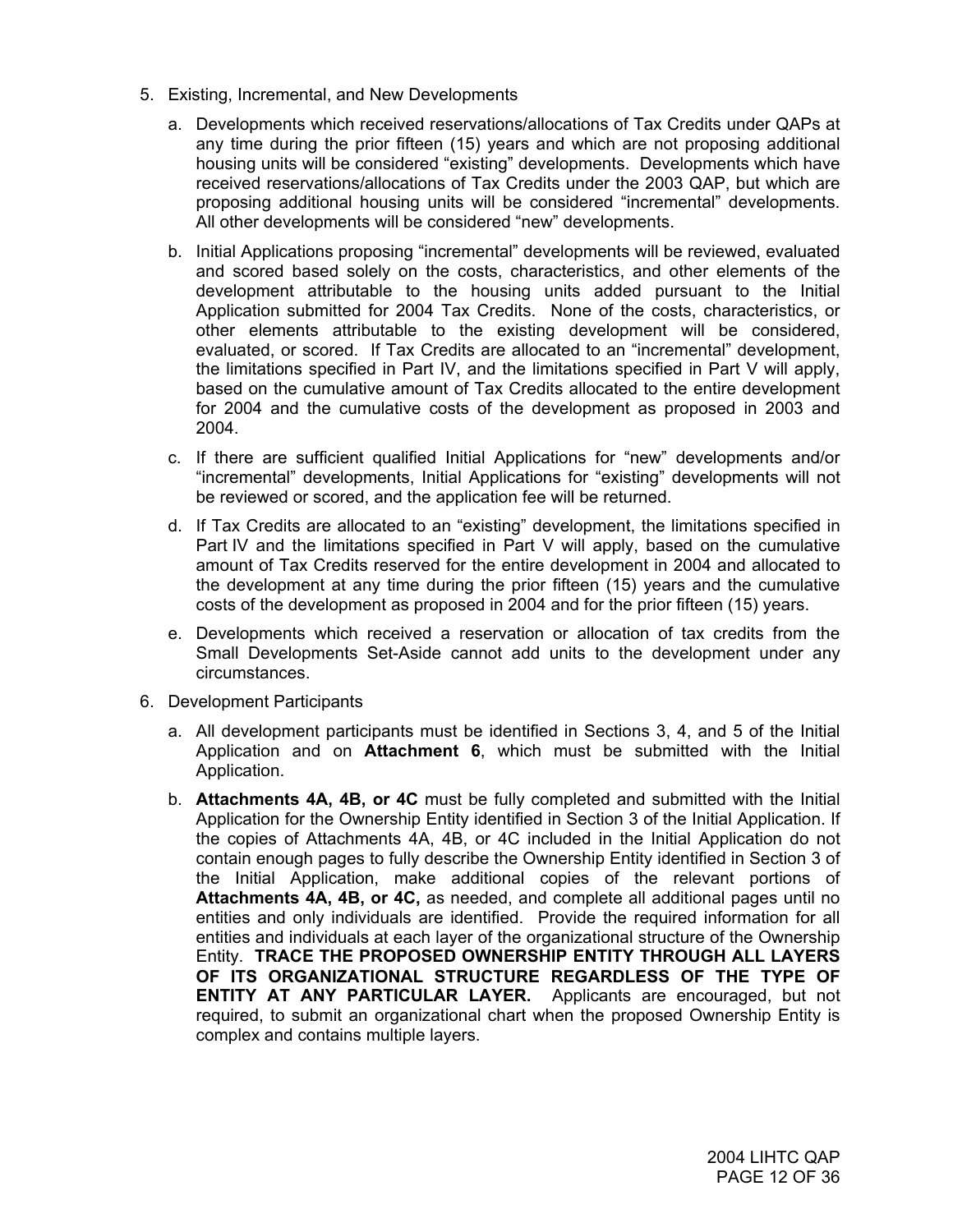- c. **Attachments 5A, 5B, or 5C** must be fully completed and submitted with the Initial Application for the Developer Entity identified in Section 4 of the Initial Application. If the copies of Attachments 5A, 5B, or 5C included in the Initial Application do not contain enough pages to fully describe the Developer entity identified in Section 5 of the Initial Application, make additional copies of the relevant portions of **Attachments 5A, 5B, or 5C**, as needed, and complete all additional pages until no entities and only individuals are identified. Provide the required information for all entities and individuals at each layer of the organizational structure of the Developer Entity. **TRACE THE PROPOSED DEVELOPER ENTITY THROUGH ALL LAYERS OF ITS ORGANIZATIONAL STRUCTURE REGARDLESS OF THE TYPE OF ENTITY AT ANY PARTICULAR LAYER.** Applicants are encouraged, but not required, to submit an organizational chart when the proposed Developer Entity is complex and contains multiple layers.
- d. In the event any entity identified in Attachments 4A, 4B, or 4C, and/or Attachments 5A, 5B, or 5C is a corporation that is publicly traded on a nationally recognized stock exchange or similar entity, the information required in Attachments 4A, 4B, or 4C, and/or Attachments 5A, 5B, or 5C need not be provided for that entity. Complete information must be provided on Attachments 4A, 4B, or 4C, and/or Attachments 5A, 5B, or 5C for all other types of entities at each layer of the organizational structure until no entities and only individuals are identified. An opinion of counsel in the form of **Attachment 28** must be provided with the Initial Application for this exception to apply.
- e. An **Attachment 22** (Disclosure Form) is required for each individual identified in **Attachments 4A, 4B, and 4C** for the Ownership Entity and for each individual identified in **Attachments 5A, 5B, and 5C** for the Developer Entity. Each Disclosure Form must include responses to each question and must bear the original signature of the individual, in their individual capacity. Provided, however, Attachment 22 is NOT required for individuals who are officers, directors of shareholders of a corporation that is publicly traded on a nationally recognized stock exchange or similar entity which is identified in Attachments 4A, 4B, or 4C, and/or Attachments 5A, 5B, or 5C. An opinion of counsel in the form of **Attachment 28** must be provided with the Initial Application for this exception to apply.
- f. An Initial Application is ineligible if any of the following apply:
	- (i) **Attachment 4A, 4B, or 4C** is not fully completed and submitted as specified above.
	- (ii) **Attachment 5A, 5B, or 5C** is not fully completed and submitted as specified above.
	- (iii) **Attachment 6** is not fully completed and submitted.
	- (iv) **Attachment 22** is not fully completed as specified above, with an original signature, in an individual capacity, and submitted for each required individual as identified in **Attachment 4A, 4B, or 4C** and **Attachment 5A, 5B, and 5C.**
	- (v) **Attachment 22** for any required individual shows that any one of the following is true for that individual:
		- (A) A felony conviction of any type within the last ten (10) years;
		- (B) A fine, suspension or debarment involving financial or housing activities within the last five (5) years imposed by any federal agency;
		- (C) Currently in bankruptcy; or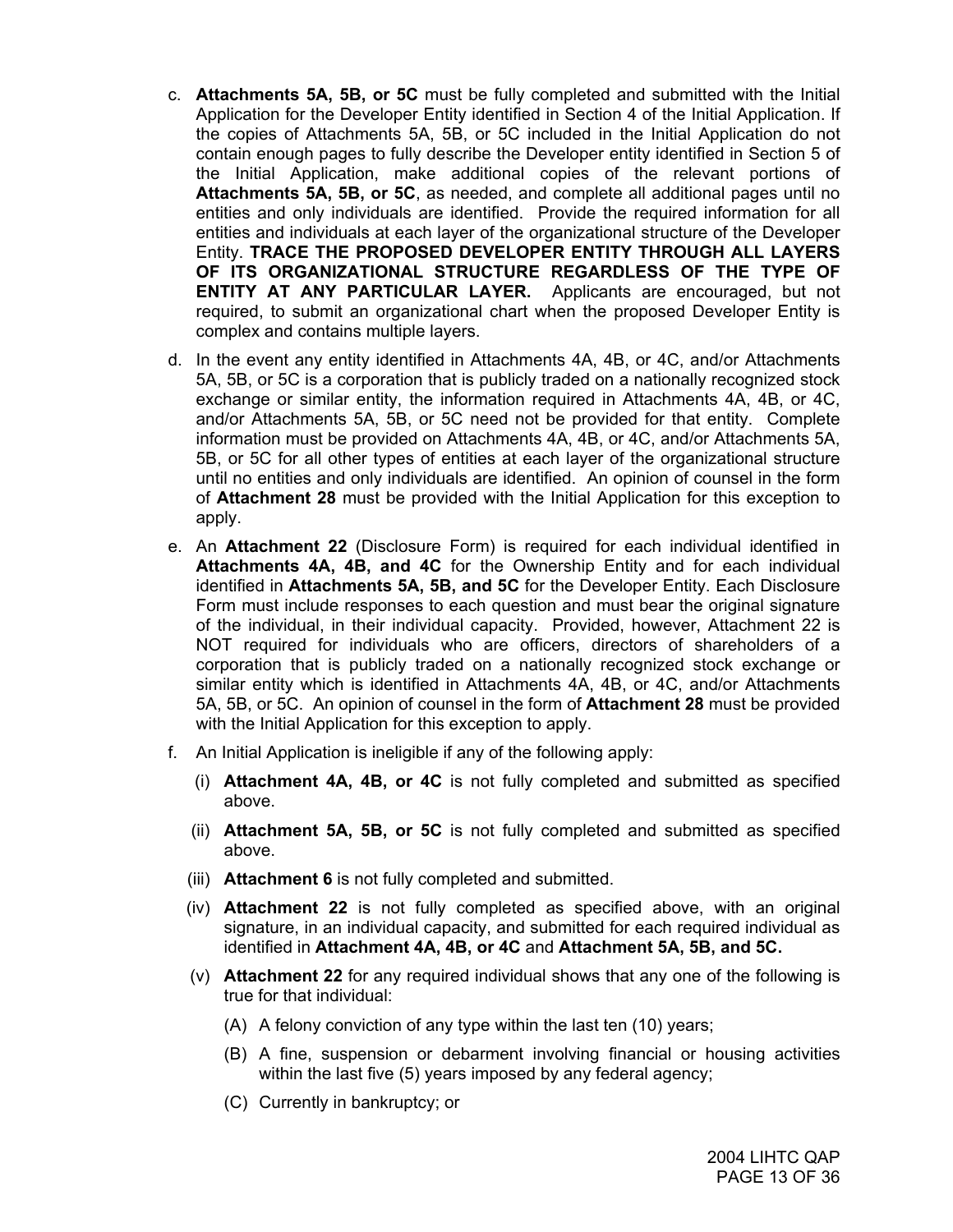- (E) Any suspensions of required state licenses (Tennessee or any other state) within the last ten (10) years.
- (vi) An opinion of counsel in the form of **Attachment 28** is not submitted with the Initial Application if the exception in Part VII-A-6-d and Part VII-A-6-e is claimed.
- 7. Property Control
	- a. To be eligible, an Initial Application must demonstrate control of the property on which the development proposed in the Initial Application is to be located (the "property"). **Acceptable documentation must be in full force and effect, fully executed and include a correct legal description for the property.** The person executing the documentation on behalf of the Ownership Entity must be a person identified in Attachments 4A, 4B, or 4C. A copy of any one of items (i)-(iv) below must be part of the Initial Application:
		- (i) Recorded instrument of conveyance (warranty deed, quitclaim deed, trustee deed, court order) evidencing title to the property vested in (A) the currently existing Ownership Entity identified in the Initial Application or (B) a person or entity identified in the Initial Application as the general partner or managing member of the Ownership Entity to be formed;
		- (ii) Acceptable evidence demonstrating the ability to acquire the property through the power of eminent domain by (A) the currently existing Ownership Entity identified in the Initial Application or (B) a person or entity identified in the Initial Application as the general partner or managing member of the Ownership Entity to be formed;
		- (iii) Contract for sale or a contract for a 99-year ground lease, which contract must show that the ground lease, when executed, will meet the requirements specified in Part VII-A-7-a-(v), executed by (A) the owner of record of the property and (B) the currently existing Ownership Entity identified in the Initial Application or a person or entity identified in the Initial Application as the general partner or managing member of the Ownership Entity to be formed; or
		- (iv) An option to purchase or an option for a 99-year ground lease, which option must show that the ground lease, when executed, will meet the requirements specified in Part VII-A-7-a-(v), executed by (A) the owner of record of the property and (B) the currently existing Ownership Entity identified in the Initial Application or a person or entity identified in the Initial Application as the general partner or managing member of the Ownership Entity to be formed.
		- (v) A ground lease for the property must have a minimum term of 99 years with no provisions for termination or reversion prior to the expiration of the extended use period as defined in Section 42(h)(6)(D).
	- b. Documentation required as part of the Initial Application to demonstrate eligibility under this Part VII-A-7:
		- (i) A copy of one of the items identified in Part VII-A-7-a above, **AND**
		- (ii) One of the following: (I) a copy of the recorded deed for the property evidencing title vested in the person or entity who executed the document required in Part VII-A-7-a above as owner and a certification by such person or entity that the deed reflects the current status of title to the property; or (II) a commitment for title insurance evidencing that title to the property is vested in the person or entity who executed the document required in Part VII-A-7-a above as owner; or (III) an executed, unqualified attorney title opinion indicating title to the property is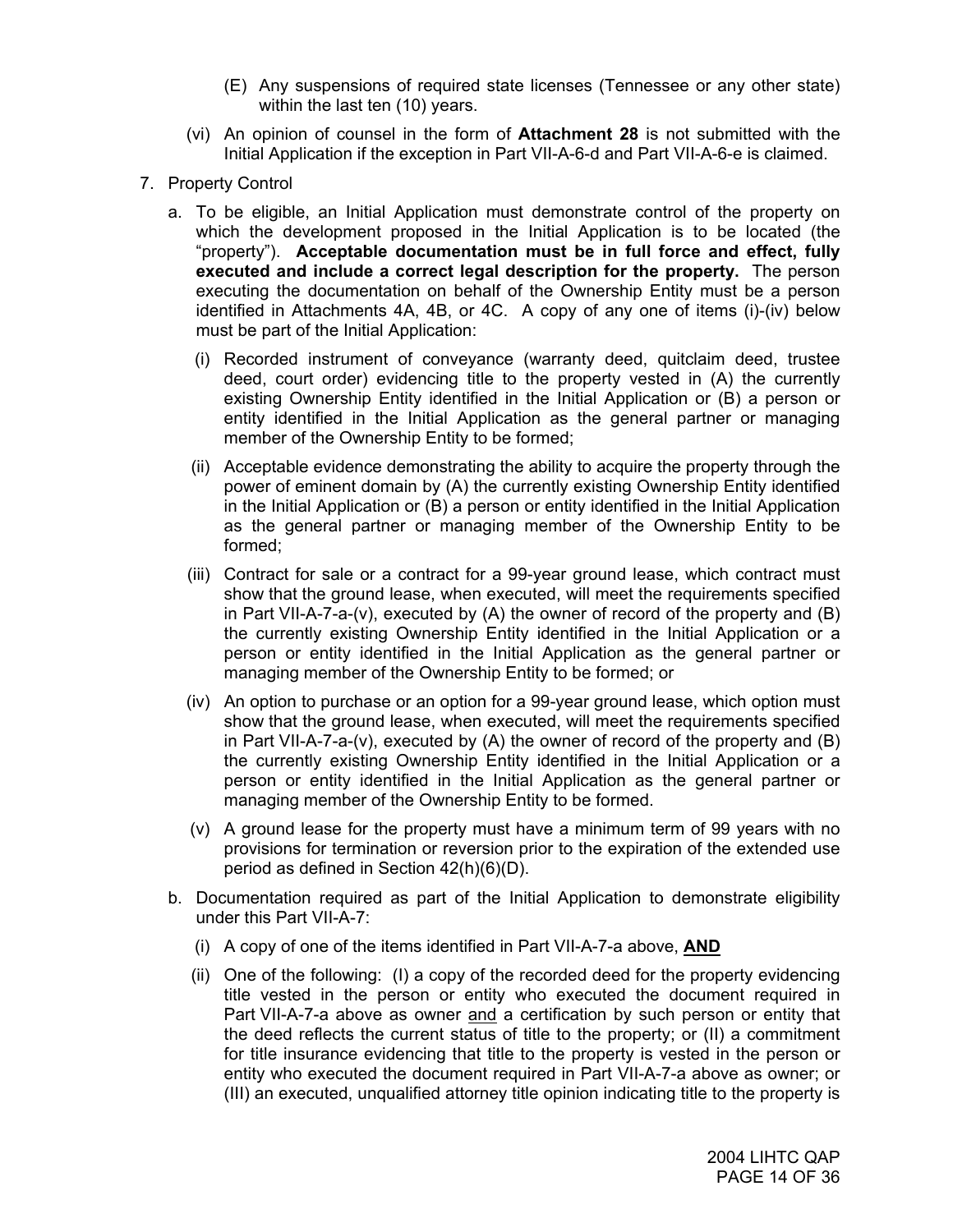vested in the person or entity who executed the document required in Part VII-A-7-a above as owner.

- c. Copies of assignments of contracts or options without copies of the underlying contract or option that meets the requirements set forth above will not be accepted.
- 8. Physical Needs Assessment
	- a. For Initial Applications proposing rehabilitation, the Initial Application must include a physical needs assessment. The physical needs assessment must be in a form and with content acceptable to THDA in its sole discretion, and must include a complete and detailed work plan showing all necessary and contemplated improvements and the projected cost. Physical needs assessments must be less than six months old at the time of submission in order to be acceptable.
- 9. Appraisal
	- a. For Initial Applications requesting acquisition Tax Credits for five or more units, an "as is" market rate appraisal not including Tax Credit benefits. The appraisal must be performed by a Certified General Appraiser licensed in Tennessee. The appraisal cannot be based solely or largely on a "cost" approach to value, but must also consider market and income approaches to value. If the development is proposed for scattered sites, the scattered sites must be appraised as a single rental development, using appraisal methodology appropriate for rental property as described here. The acquisition cost for Tax Credit purposes shall not exceed the lesser of the purchase price or the appraised value. Appraisals must be less than six months old at the time of submission in order to be acceptable.

## **B. Scoring Initial Applications**

Applicants, Initial Applications and developments that meet all eligibility requirements stated above will be evaluated according to the scoring criteria specified below based on the information provided in each Initial Application. **A minimum of 125 points of the 305 points available is required for an Initial Application to be eligible for further consideration** under this QAP.

THDA will award points only if an Initial Application is complete, contains all required documentation, no documentation is incomplete, erroneous, or inconsistent and is submitted by the application deadline, all as specified in Part VI of this QAP. If documentation is incomplete, erroneous, or there are inconsistencies between Attachments or other supporting documentation and the Initial Application form itself or any other type of inconsistency, THDA will not award points for the scoring category which was incomplete, in error, or inconsistent. Completion, correction, or clarification of such items will be subject to the requirements of Part VIII-B and -C.

## **1. Development Location and Housing Needs: Maximum 70 Points**

- a. Developments located in counties with the greatest rental housing need (**Exhibit 2**): *Maximum 60 points*
- b. Developments Located in Identified Areas of Affordable Housing Need: **Maximum 10 points** 
	- (i) Developments located completely and entirely in a Qualified Census Tract or a Difficult to Develop Area as designated by HUD (identified on **Exhibit 4**): *9 points*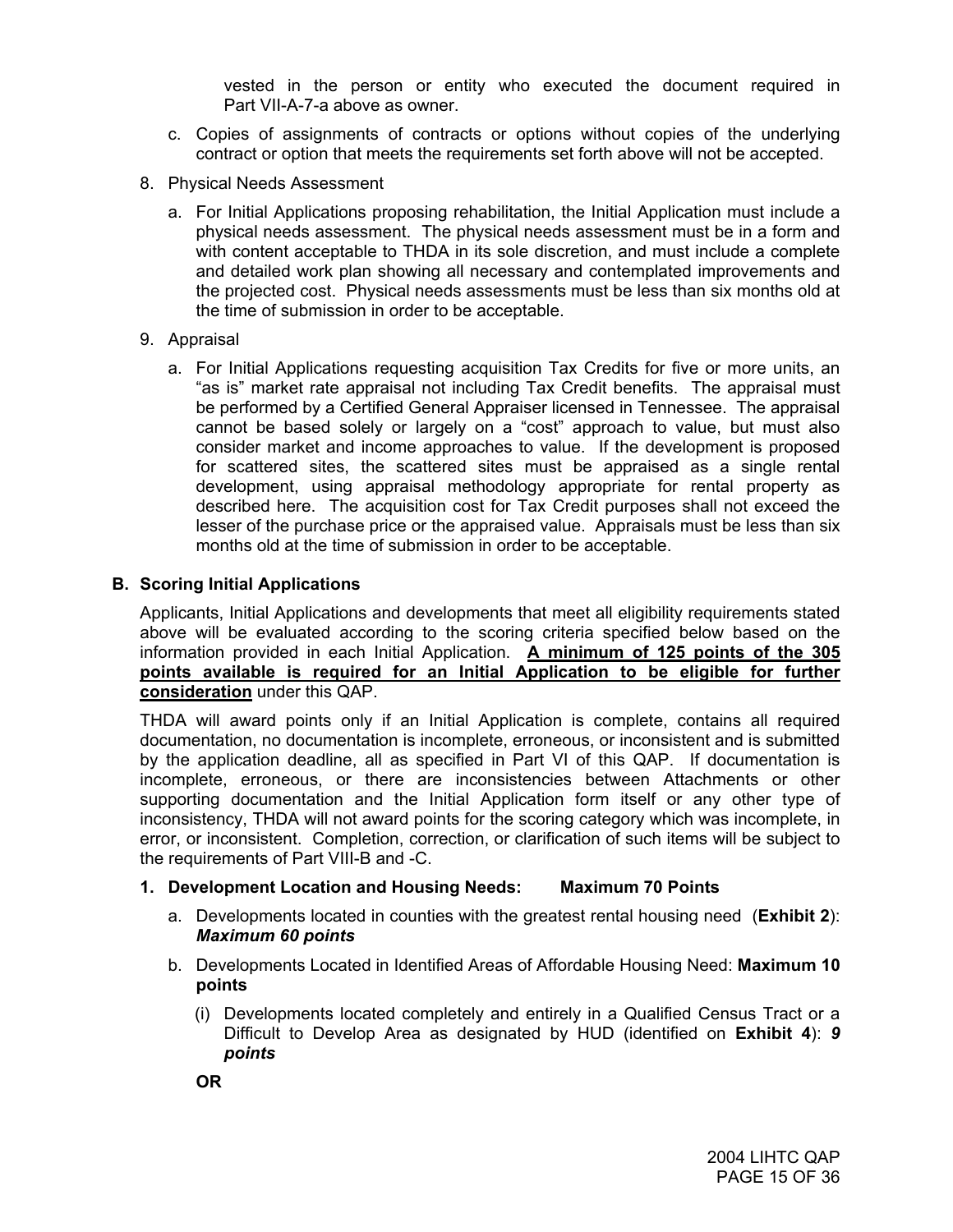(ii) Developments located completely and entirely in a Qualified Census Tract (identified on **Exhibit 4**, excluding Difficult to Develop Areas), the development of which contributes to an approved concerted community revitalization plan, as certified in the form of **Attachment 23**, by the chief executive of the jurisdiction within which the development is located: *10 points*

**OR**

 (iii) Developments located completely and entirely within a census tract (other than a Qualified Census Tract) that is, itself, completely and entirely within an area covered by an approved community revitalization plan, as certified, in the form of **Attachment 23**, by the chief executive of the jurisdiction within which the development is located: *6 points*

## **2. Development Characteristics: Maximum 45 Points**

a. Developments restricting a minimum of twenty-five percent (25%) of the low-income units to maximum rents **no greater than** a percentage of **the lesser of** (a) the maximum allowable LIHTC net rents or (b) the maximum attainable net rents specified in the market study.

| Percentage | Points   |
|------------|----------|
| 90         | 1 point  |
| 80         | 3 points |
| 7٨         | 5 points |

- b. New Construction Only
	- (i). Developments not involving rehabilitation that include written documentation from the appropriate local governmental authority demonstrating that current zoning and other local land use regulations permit the development as proposed or that no such regulations currently apply to the proposed development: *5 points*
	- (ii). Developments not involving rehabilitation designed and built to promote energy conservation by meeting the standards of the Council of American Building Officials Model Energy Code. Certification from the design architect will be required on developments of 11 units or more, from contractor on 10 units or fewer, following the issuance of the Reservation Notice. Confirmation from the supervising architect or contractor, as appropriate, will be required prior to issuing the IRS Form 8609: *10 points*
	- (iii). Developments not involving rehabilitation designed and built to meet a 15-year maintenance-free exterior standard. Certification from the design architect will be required on developments of 11 units or more, from contractor on 10 units or fewer, following the issuance of the Reservation Notice. Confirmation from the supervising architect or contractor, as appropriate, will be required prior to issuing the IRS Form 8609: *10 points*
	- (iv). Developments not involving rehabilitation designed and built with a minimum of 60% brick exterior. Certification from the design architect will be required on developments of 11 units or more, from contractor on 10 units or fewer, following the issuance of the Reservation Notice. Confirmation from the supervising architect or contractor, as appropriate, will be required prior to issuing the IRS Form 8609: *15 points*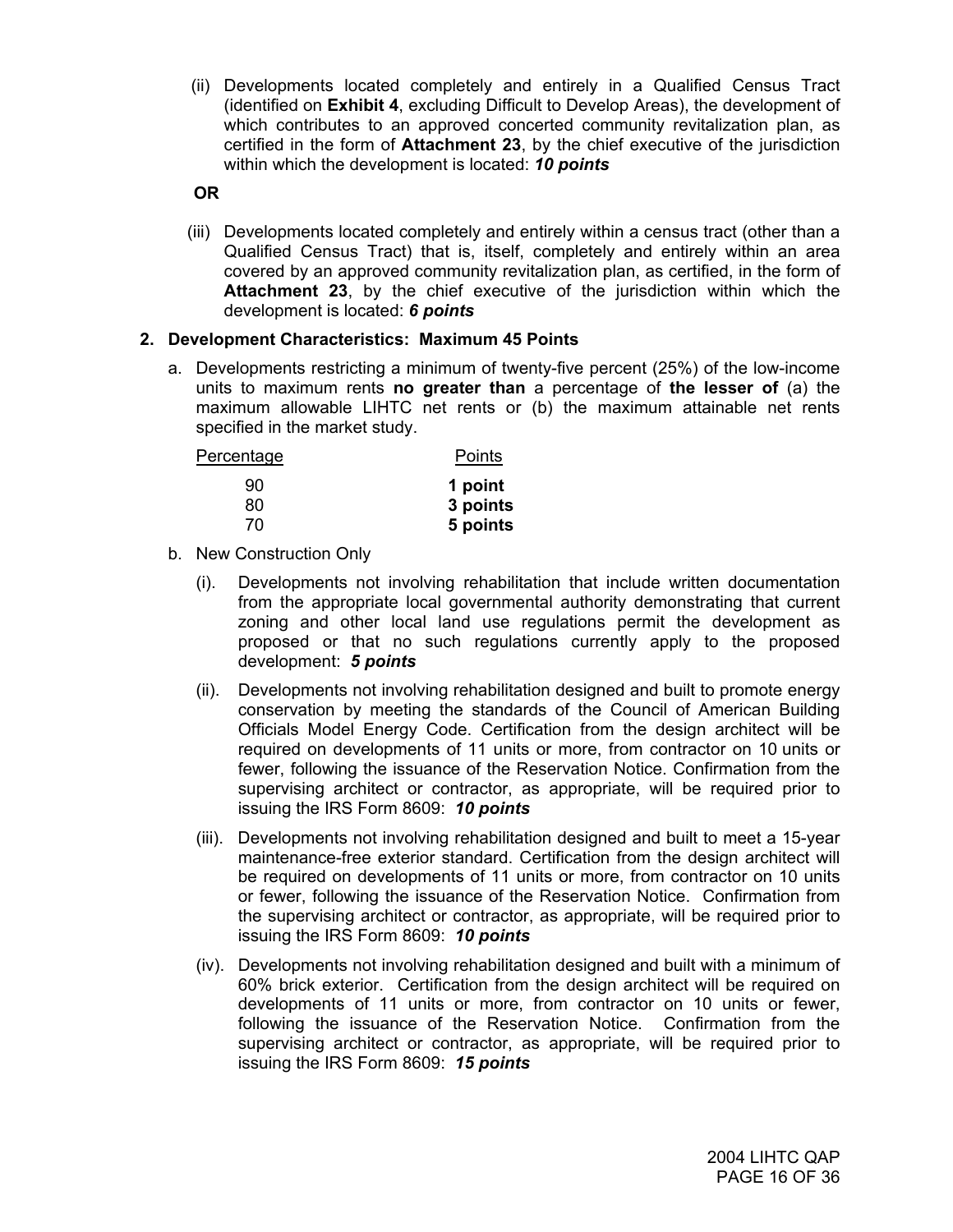- c. Rehabilitation Only
	- (i). Developments involving replacement of one or more major building components as identified in the physical needs assessment. Certification from the design architect will be required on developments of 11 units or more, from contractor on 10 units or fewer, following the issuance of the Reservation Notice. Confirmation from the supervising architect or contractor, as appropriate, will be required prior to issuing the IRS Form 8609. For purposes of this QAP, major building components are roof structures, wall structures, floor structures, foundations, plumbing systems, central heating and air conditioning systems, and electrical systems. "Major" refers to the importance of the building component and the extent of replacement. The building component must be significant to the building and its use, normally expected to last the useful life of the structure, and not be minor or cosmetic (e.g. major – roof sheathing, rafters, framing members; minor – shingles, built-up roofing). Total replacement of a building component is not required, however a minimum of fifty percent (50%) of the building component must be replaced.

| Number of systems replaced | Points    |
|----------------------------|-----------|
|                            | 10 points |
|                            | 25 points |
| 3 or more                  | 35 points |

- d. Combination of New Construction and Rehabilitation
	- (i) For developments involving a combination of new construction and rehabilitation, points will be prorated based on the percentage of units in each category.

#### **3. Sponsor Characteristics: Maximum 70 Points**

- a. If none of the following has occurred in Tennessee at any time during calendar year 2002 or calendar year 2003 with respect to individuals involved (either directly or indirectly) with the developer or the ownership entity (whether formed or to be formed) identified in the Initial Application: *50 points*
	- (i) A reservation of Tax Credits was issued and accepted for a development that the individuals identified above were involved with (either directly or indirectly) through the developer or owner, yet a Carryover Allocation was not obtained; or
	- (ii) A Carryover Allocation was made to a development that the individuals identified above were involved with (either directly or indirectly) through the developer or owner, yet an IRS Form 8609 was not obtained; or
	- (iii) An allocation of Tax Credits was made to a development that the individuals identified above were involved with (either directly or indirectly) through developer or owner, but the development failed to meet the minimum set-aside for low-income tenants as specified in the land use restrictive covenants.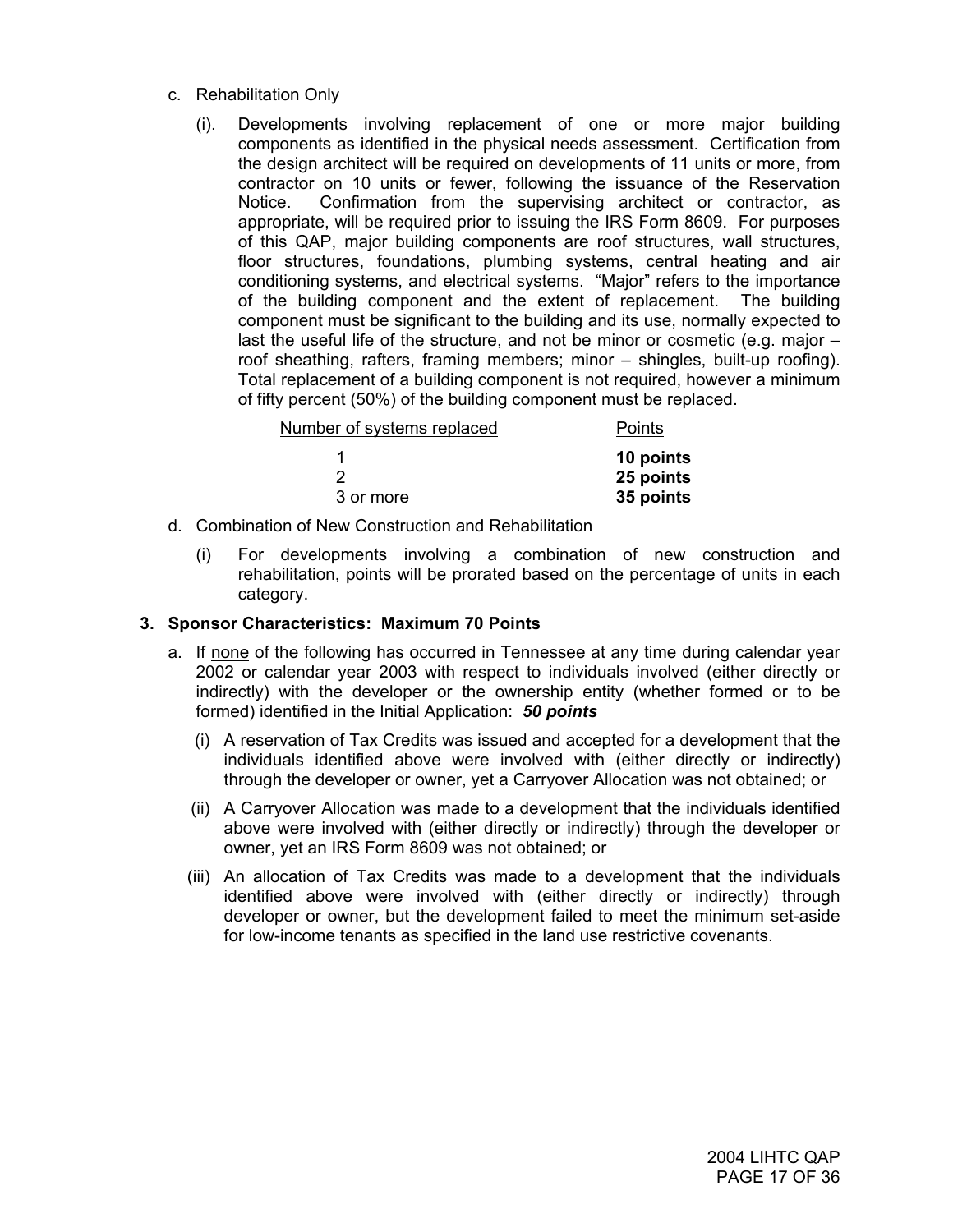b. Development qualified for the Public Housing Authority Set-Aside using the HOPE VI Program with HOPE VI funds used as part of the financing for the development: **Only Initial Applications qualified for the Public Housing Authority Set-Aside using the HOPE VI Program as described in Part VII-A-2-b-(ii) are eligible for these points**:

| HOPE VI Funds as a Percentage               |           |
|---------------------------------------------|-----------|
| of Total Financing for this Development     |           |
| (including tax credit syndication proceeds) | Points    |
| 5%                                          | 5 points  |
| 10%                                         | 10 points |
| 20%                                         | 20 points |

## **4. Developer and Consultant Fees: Maximum 20 Points**

- a. Initial Applications reflecting a combined total developer and consultant fees (as defined in Part V-A) in excess of 2% of THDA determined eligible basis attributable to the acquisition cost of the development : *0 points*
- b. Initial Applications reflecting a combined total developer and consultant fee (as defined in Part V-A) with the following limits:

| <b>Combined Fees</b> | Points    |
|----------------------|-----------|
| $0\% - 9.99\%$       | 20 points |
| 10% - 13%            | 10 points |

## **5. Special Housing Needs: Maximum 15 Points**

a. Development with units designed and built for large families, (i.e., three or more bedrooms). Certification from the design architect will be required on developments of 11 units or more, from contractor on 10 units or fewer, following the issuance of the Reservation Notice. Confirmation from the supervising architect or contractor, as appropriate, will be required prior to issuing the IRS Form 8609.

| <b>Percent of Units</b> | Points    |
|-------------------------|-----------|
| $8\% - 10\%$            | 5 points  |
| above 10%               | 10 points |

## **OR**

b. At least fifty percent (50%) of the units designed and built for single room occupancy. Certification from the design architect will be required on developments of 11 units or more, from contractor on 10 units or fewer, following the issuance of the Reservation Notice. Confirmation from the supervising architect or contractor, as appropriate, will be required prior to issuing the IRS Form 8609: *5 points* 

## **OR**

c. One hundred percent (100%) of the units designed, built and occupied by the elderly. All tenants must be age 62 or older or at least one person in each unit must be 55 or older and policies and procedures must be in place that demonstrate an intent to make units available to persons who are 55 or older. Certification from the design architect will be required on developments of 11 units or more, from contractor on 10 units or fewer, following the issuance of the Reservation Notice. Confirmation from the supervising architect or contractor, as appropriate, will be required prior to issuing the IRS Form 8609: *5 points*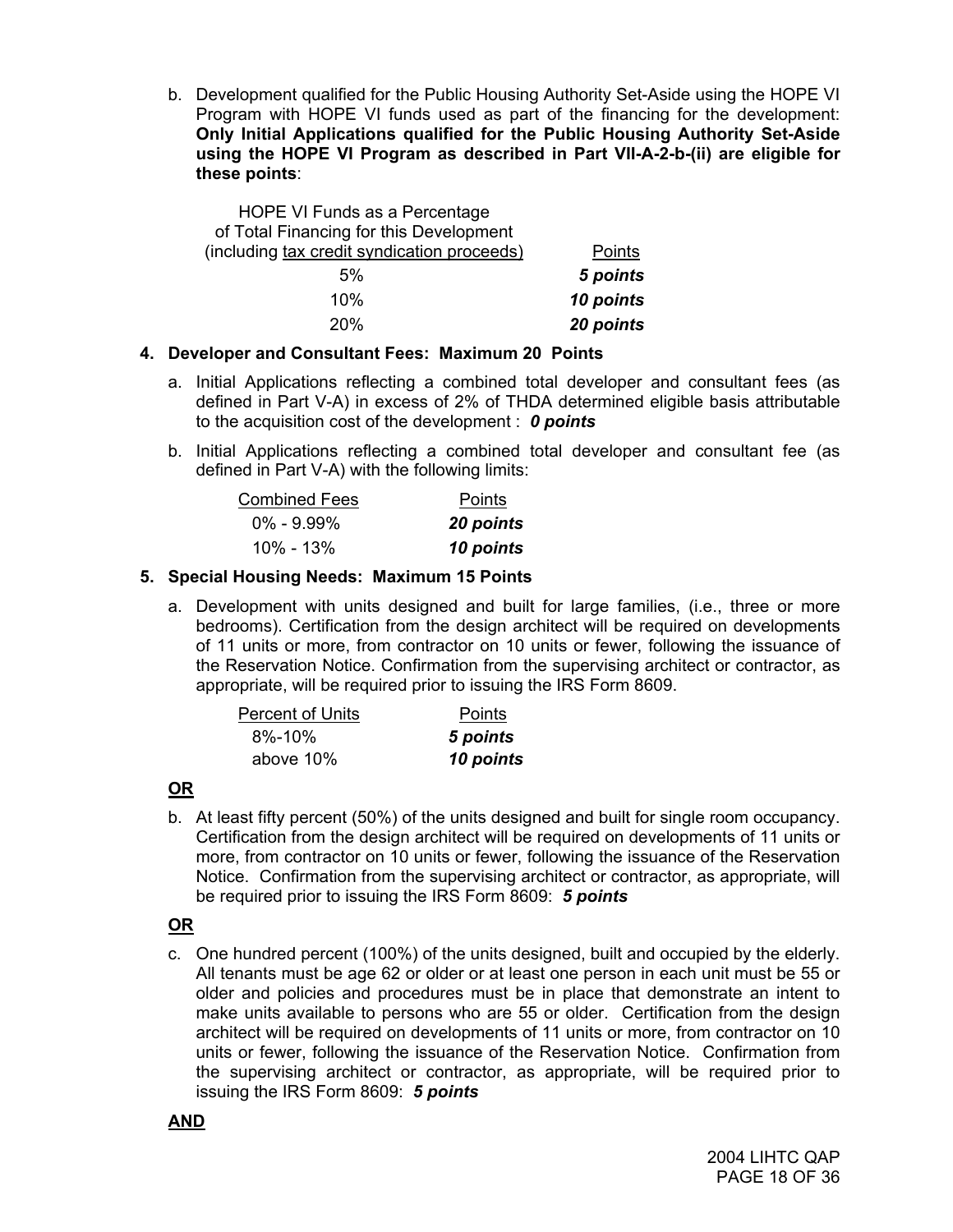- d. The greater of one unit or at least five percent (5%) of the total number of units in the development (which number shall be rounded up) must be designed and constructed to be fully equipped for persons with disabilities. Certification from the design architect will be required on developments of 11 units or more, from contractor on 10 units or fewer, following the issuance of the Reservation Notice. Confirmation from the supervising architect or contractor, as appropriate, will be required prior to issuing the IRS Form 8609. These points may be claimed in conjunction with a. or b. or c. above to a maximum of 15 points: *5 points*
- e. An Initial Application may meet the requirements for more than one of the preceding special needs categories, but **no more than 15 points will be awarded.**

## **6. Lowest Income Preference: Maximum 40 Points**

a. Election to set aside a minimum of ten percent (10%) of the units for households with incomes no higher than fifty percent (50%) of the area median income with rents maintained at or below 50% of area median income: *30 points*

## *OR*

b. Election to set aside a minimum of twenty percent (20%) of the units for households with incomes no higher than fifty percent (50%) of the area median income with rents maintained at or below 50% of area median income: *40 points*

## **7. Extended Use Preference or Tenant Ownership: Maximum 20 points**

#### *Choose only one below, a. OR b.*

#### a. Extended Use Preference: *Maximum 20 Points*

A binding commitment to extend the point in time at which the written request specified in Section 42(h)(6)(I) may be given:

| Number of                               |           |
|-----------------------------------------|-----------|
| Years                                   | Points    |
| At least 5 years                        | 20 points |
| At least 4 years, but less than 5 years | 15 points |
| At least 3 years, but less than 4 years | 10 points |

## *OR*

## b. Eventual Tenant Ownership: *5 points*

A binding commitment to offer the tenant of a single family building at the end of the fifteen-year tax credit compliance period a right of first refusal to purchase the property. The owner must provide to THDA a detailed plan with the Initial Application, specifically including how the owner will set aside a portion of the rent beginning in year two (2) of the compliance period to provide sufficient funds to the tenant at the end of the compliance period for the down payment and the closing costs to purchase the unit. The plan will be required to be updated and submitted to THDA again for approval in year 13 of the compliance period. The Restrictive Covenant Agreement will contain provisions ensuring enforcement of this provision.

#### **8. Public Housing Priority: 10 Points**

Marketing plans, lease-up plans, and operating policies and procedures which will give a priority to persons on current Public Housing waiting lists or to persons with Section 8 Housing Choice Vouchers in counties with high Section 8 voucher turnover. Initial Applications with proposed developments in areas reflected on **Exhibit 6** are eligible for these points.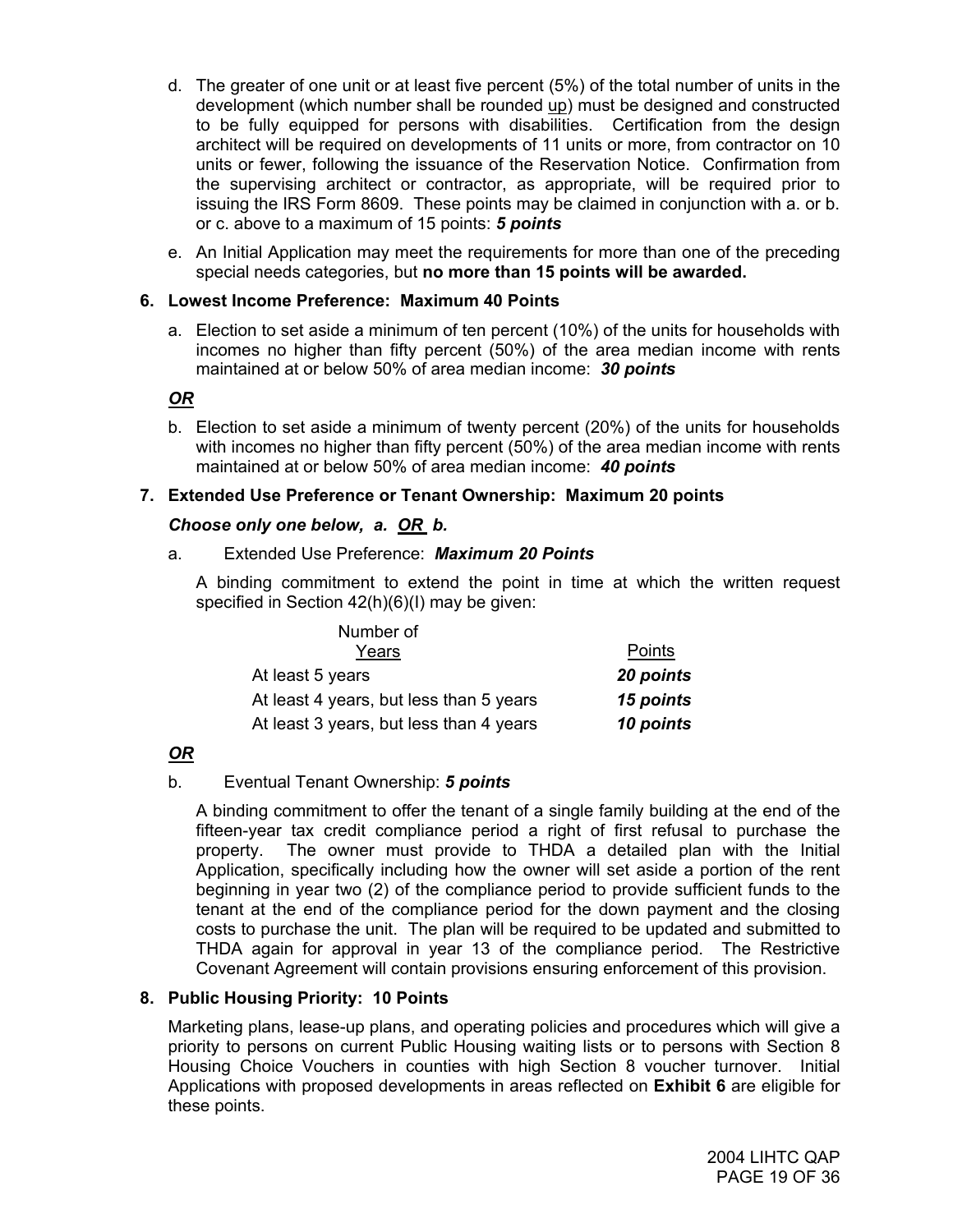## **9. Tennessee Growth Policy Act: 15 points**

Initial Applications with proposed developments located completely and wholly in a county or municipality with a growth plan approved by the local government planning advisory committee as determined by the Tennessee Advisory Commission on Intergovernmental Relations and reflected on **Exhibit 3**. Initial Applications with proposed developments in counties not subject to the Tennessee Growth Policy Act, as shown on **Exhibit 3**, will receive these 15 points.

## **Part VIII: Initial Application Eligibility and Scoring Review**

#### **A. Notice to Applicants**

- 1. THDA will notify each applicant when the eligibility determination and scoring of their Initial Application is complete. All applicants will be so notified on or before May 6, 2004. THDA will send this notice to the contact person identified and the address specified in the Initial Application. Failure to receive any notice specified in this Part VIII will not extend deadlines or modify requirements in this Part VIII. All applicants shall immediately notify THDA, in writing, of changes in the name and/or address of the contact person specified in the Initial Application. Such notification by the applicant will not be deemed to be an amendment to the Initial Application.
- 2. If THDA determines that an Initial Application meets all of the eligibility requirements of this QAP and if the score assigned by THDA in each scoring category is the same as or higher than the score assigned by the applicant in the Initial Application, then no further action by the applicant or THDA will be taken. Applicants may not submit additional items for the purpose of increasing their scores in a particular scoring category if the THDA assigned score is the same as or higher than the score assigned by the applicant in the Initial Application. The provisions of Part VIII-B do not apply.
- 3. If THDA determines that an Initial Application does not meet one or more of the eligibility requirements of this QAP or if the score assigned by THDA in any scoring category is less than the score assigned by the applicant in the Initial Application, THDA will notify the applicant of items that were erroneous, missing, incomplete, or inconsistent. THDA will also notify applicants if THDA determines that (i) any two or more developments proposed in two or more Initial Applications constitute a single development for purposes of applying the development limit specified in Part IV-B or (ii) developers or related parties reflected in two or more Initial Applications constitute a single entity for purposes of applying the developer or related party limitation specified in Part IV-C. This notice to applicants from THDA is referred to herein as the "Cure Notice".
- **4. No rankings or scoring summaries with respect to Initial Applications received by THDA will be available until all cure periods have expired and the review process is complete**.

## **B. Cure Period**

1. Applicants receiving a Cure Notice may, in compliance with the requirements of this Part VIII-B, correct erroneous items, supply missing or incomplete items and/or may clarify any inconsistencies related to the specific items identified by THDA during a cure period which shall begin on the date of the Cure Notice and shall end at 4:00 p.m. Central Time, on the date specified in the Cure Notice, which date shall be five (5) business days from the date of the Cure Notice. The Cure Notice shall specify the means and methods by which erroneous items may be corrected, missing items supplied, incomplete items completed and inconsistencies clarified. Applicants may not submit additional items for the purpose of increasing their score in a particular scoring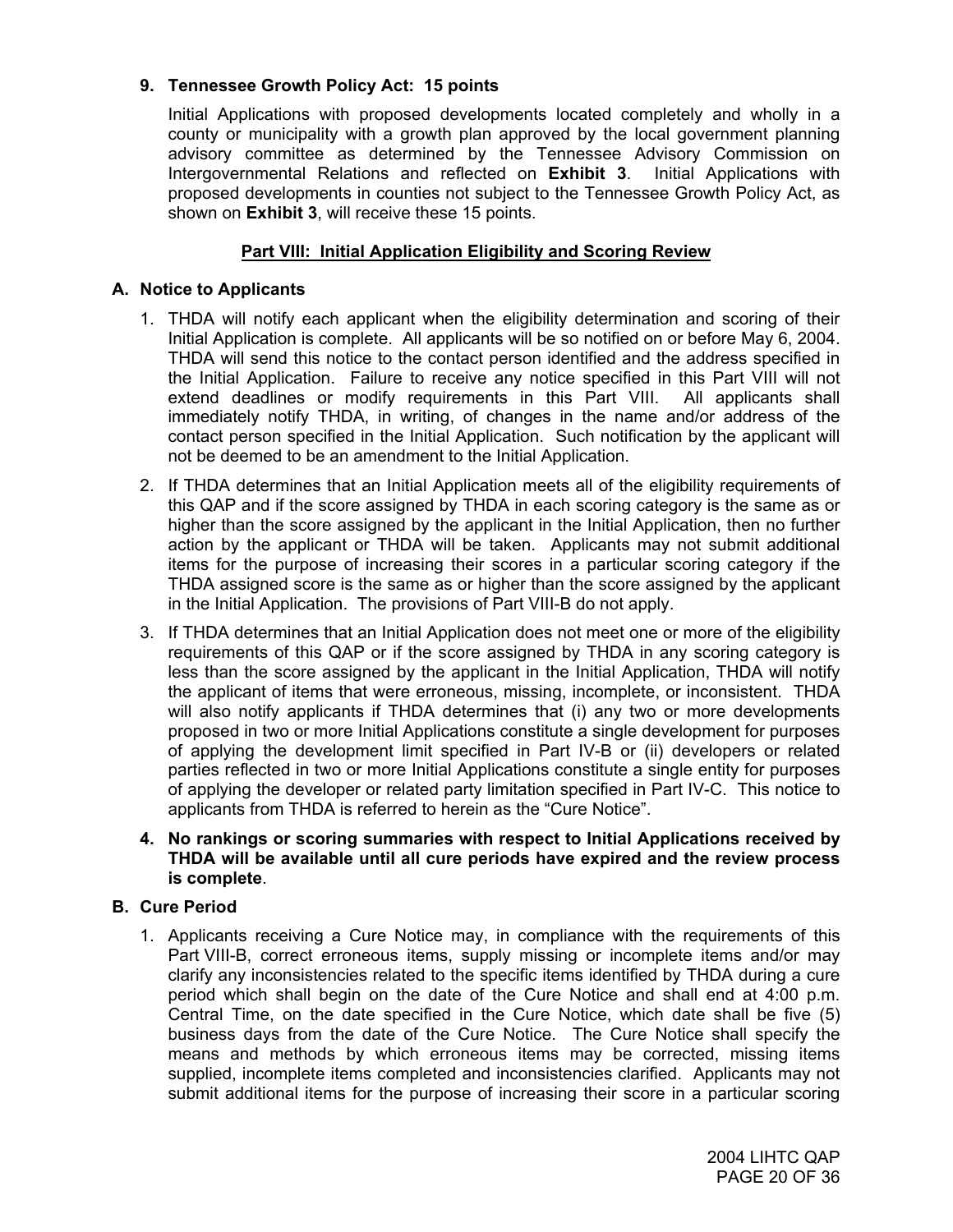category where the THDA assigned score is the same as or higher than the score assigned by the applicant in the Initial Application.

- 2. If additional documentation to address items specified in the Cure Notice is not submitted in accordance with the requirements contained in the Cure Notice, then the determination as to eligibility and scoring made by THDA is determinative. The review process described in Part VIII-C is not available to applicants who do not submit additional documentation in accordance with the Cure Notice (including, without limitation, the time deadlines specified therein.).
- 3. The cure provisions of this Part VIII-B **do not apply** to Initial Applications that are not submitted in accordance with the requirements of Part VI-B and -C.
- 4. THDA will review all documentation submitted in accordance with the Cure Notice for each relevant Initial Application. If THDA determines that an Initial Application, taking into account documentation submitted in accordance with the Cure Notice, meets all of the eligibility requirements of this QAP and if the score assigned by THDA in each scoring category is the same as or higher than the score assigned by the applicant in the Initial Application, then no further action by the applicant or THDA will be taken. Applicants may not submit additional items for the purpose of increasing their score in a particular scoring category where the THDA assigned score is the same as or higher than the score assigned by the applicant in the Initial Application, taking into account documentation submitted in accordance with the Cure Notice. The provisions of Part VIII-C will not apply.
- 5. If THDA determines that an Initial Application, taking into account documentation submitted in accordance with the Cure Notice, still does not meet any one of the eligibility requirements of this QAP or if the score assigned by THDA in any scoring category is still less than the score assigned by the applicant in the Initial Application, THDA will notify the applicant of the determination (the "Review Notice"). The Review Notice will specify the time period within which a request for review may be made.

#### **C. Review Process**

- 1. Applicants who receive a Review Notice may submit, **in writing**, a request for review to the Executive Director of THDA. This request for review must be submitted in accordance with the Review Notice. A request for review will not be considered if no documentation was submitted or if documentation was not submitted in accordance with the Cure Notice (including, without limitation, the time deadlines therein). If no written request for review is submitted or if the written request submitted does not meet all requirements of the Review Notice or this QAP, no review will occur and the THDA determination prior to the issuance of the Review Notice will be final.
- 2. The request for review must identify the eligibility item or scoring category to be reviewed, **the information in the Initial Application OR the documentation submitted during the cure period relevant to the scoring category in question**, and the reason the applicant thinks that the eligibility determination or scoring was in error. The request for review must contain no more than two 8 1/2 X 11 inch pages, with print on one side of each page, typed in 12 point font or larger (or legibly hand written). Requests not meeting this format will not be considered.
- 3. No additional documentation may be submitted in connection with this request for review. No information submitted after the expiration of the relevant cure period specified in the Cure Notice for an Initial Application will be considered. Applicants may not submit additional items for the purpose of increasing their score in a particular scoring category where the THDA assigned score is the same as or higher than the score assigned by the applicant in the Initial Application, taking into account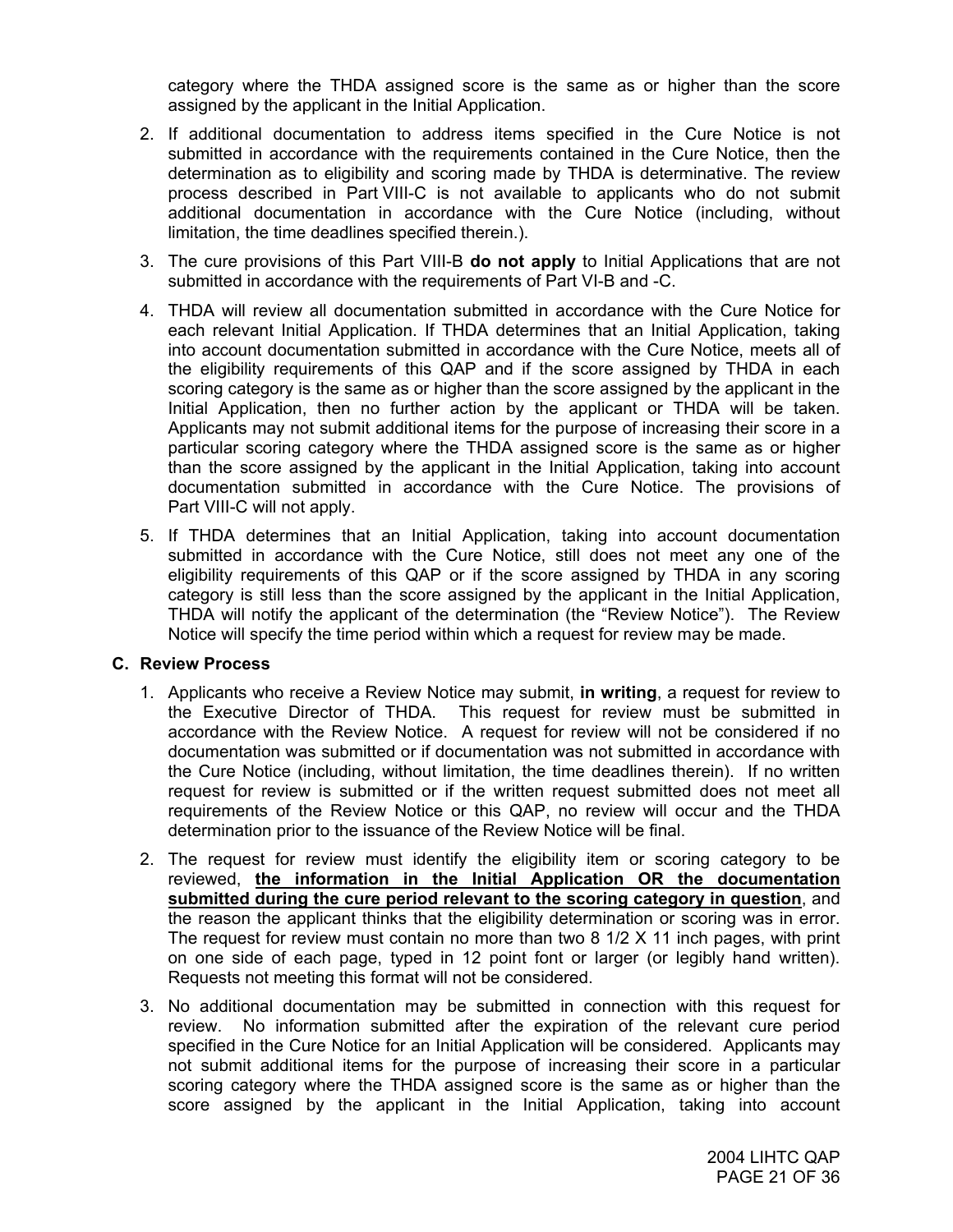documentation submitted in accordance with the Cure Notice. Requests for review that were not submitted in accordance with the Review Notice will not be considered. The provisions of Part VIII-C-4, -5, and -6 will not apply.

- 4. The Policy and Programs Committee of the Board of Directors of THDA (the "Policy and Programs Committee") will meet in special session on June 10, 2004, to evaluate the Initial Application, documentation submitted during the cure period, the Review Notice, the request for review and THDA staff analysis thereof (the "Review Meeting"). The Policy and Programs Committee will consider only documentation submitted in compliance with this Part VIII, regardless of whether the applicant or a representative thereof are present at the Review Meeting. The Policy and Programs Committee will consider whether documentation submitted as a result of the Cure Notice, taking into account the THDA staff analysis, is sufficient to meet the requirements of this QAP or is otherwise consistent with the spirit and intent of this QAP. **Any contact with THDA Executive Director, any member of the Policy and Programs Committee or any member of the THDA Board by any person or entity on behalf of any Initial Application between the date of the Review Notice and the date of the Review Meeting will be grounds for dismissal of the review request.**
- 5. Applicants or representatives thereof may contact THDA Multifamily and Special Programs staff regarding procedural matters only between the date of the Review Notice and the date of the Review Meeting, which contact, if limited as specified herein, will not constitute grounds for dismissal of a review request. Applicants or representatives thereof may, but are not required, to appear at the Review Meeting. Notice of the decision of the Policy and Programs Committee will be mailed to the applicant no later than June 18, 2004.
- 6. The final score for all Initial Applications will be determined after the Policy and Programs Committee meets. By adoption of this QAP, the THDA Board of Directors specifically delegates full authority to the Policy and Programs Committee to make the determinations specified in this Part VIII-C. The THDA Board of Directors will not consider requests to review decisions of the Policy and Programs Committee. All decisions of the Policy and Programs Committee are final. No matters with respect to eligibility under Part VII-A or with respect to scoring under Part VII-B will be considered after the date of the Policy and Programs Committee meeting.

## **D. Final scoring and ranking of Initial Applications**

After the completion of the cure period and completion of the review process set forth above, the final score for each Initial Application will be determined. Each Initial Application will be listed in order of score and such rankings will be made available to all applicants. This ranking is not confirmation of a reservation of Tax Credits. Reservations will not be made until all set-asides have been applied and all limits have been applied.

## **E. Application of Various Limits/Final Ranking**

Following the final scoring of each Initial Application, THDA will reserve the available amount of Tax Credits in the Non-Profit Set-Aside, in the Public Housing Authority Set-Aside, in the Small Developments Set-Aside, in the Rural Set-Aside, and in the Urban Set-Aside, based on the final scores assigned to each Initial Application and the amount of Tax Credits determined by THDA to be appropriate, according to the following procedures and provisions:

- 1. Non-Profit Set-Aside:
	- a. Based on the final scoring of Initial Applications, THDA will list, in ranking order, all developments qualifying in the Non-Profit Set-Aside, and will reserve Tax Credits beginning with the highest ranking Initial Application in the initial Non-Profit Set-Aside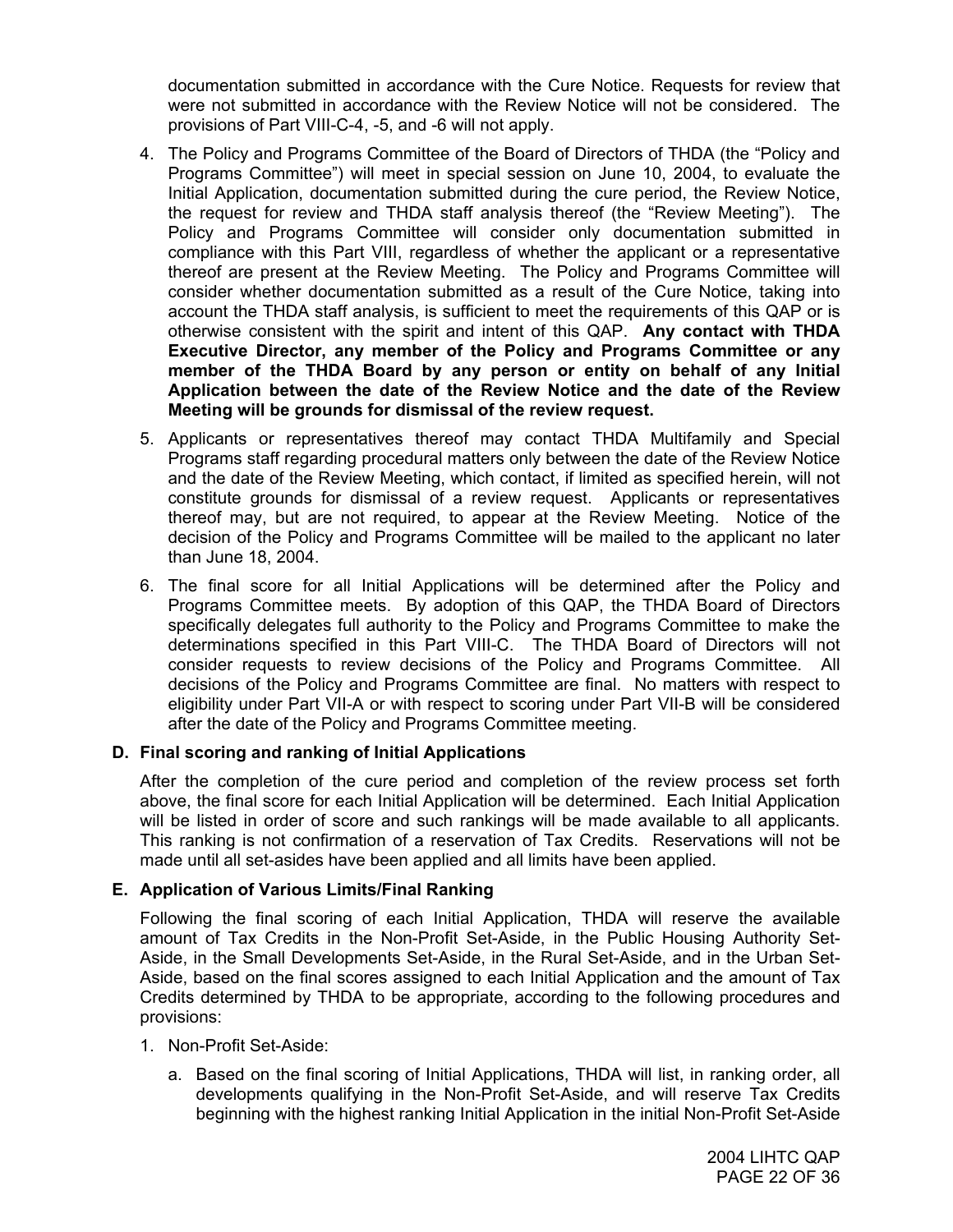and will proceed down the ranking until the point is reached where the last complete reservation can be made. **No partial reservations of Tax Credits will be made, except pursuant to Part VIII-E-5-c-(ii).** (The limitations specified in Part IV will apply.) If there are not enough Tax Credits remaining in the initial Non-Profit Set-Aside to reserve the full amount requested for the next Non-Profit Initial Application in line, the difference between the balance remaining in the initial Non-Profit Set-Aside and the amount needed to make a full reservation will be drawn from the Rural and Urban Set-Asides in amounts proportional to the Urban and Rural Set-Aside amounts.

- b. After the initial Non-Profit Set-Aside is completely reserved, other qualified Non-Profit applicants who did not receive a reservation will be included and considered, along with other applicants, the Public Housing Authority Set-Aside, the Small Developments Set-Aside, the Urban Set-Aside, or the Rural Set-Aside, whichever is applicable.
- **c. Tax Credits remaining in the initial Non-Profit Set-Aside after all of these steps will not be reserved for other Initial Applications.**
- 2. Public Housing Authority Set-Aside:
	- a. For Initial Applications in the Public Housing Set-Aside, THDA will list, in ranking order, qualified Initial Applications and will make reservations beginning with the highest ranking Initial Application and will proceed down the ranking until the point is reached when the last complete reservation has been made from the Set-Aside amount. **No partial reservations of Tax Credits will be made, except pursuant to Part VIII-E-5-c-(ii).** (The limitations specified in Part IV-B and -D will apply.) Reservations made to Initial Applications pursuant to this subsection will be deducted from the Rural and Urban Set-Asides, as appropriate, based on the county in which the development is located.
	- b. After the Public Housing Set-Aside is completely reserved, other qualified applicants for developments qualifying in Public Housing Set-Aside which have not received a reservation will be included and considered, along with other applicants, for either the Urban Set-Aside or the Rural Set-Aside, as applicable.
	- c. The limitations by specified in Part IV-B and -D will apply. Reservations made to Initial Applications pursuant to this subsection will be deducted from the Rural and Urban Set-Asides, as appropriate, based on the county in which the development is located.
- 3. Small Developments Set-Aside:
	- a. If there are Initial Applications remaining for the Small Developments Set-Aside, THDA will list, in ranking order, qualified Initial Applications and will make reservations beginning with the highest ranking Initial Application and will proceed down the ranking until the point is reached when the last complete reservation has been made from the Set-Aside amount. **No partial reservations of Tax Credits will be made, except pursuant to Part VIII-E-5-c-(ii).** (The limitations specified in Part IV will apply.) Reservations made to Initial Applications pursuant to this subsection will be deducted from the Rural and Urban Set-Asides, as appropriate, based on the county in which the development is located.
	- b. After the Small Developments Set-Aside is completely reserved, other qualified applicants for developments qualifying as Small Developments which have not received a reservation will be included and considered, along with other applicants, for either the Urban Set-Aside or the Rural Set-Aside, as applicable.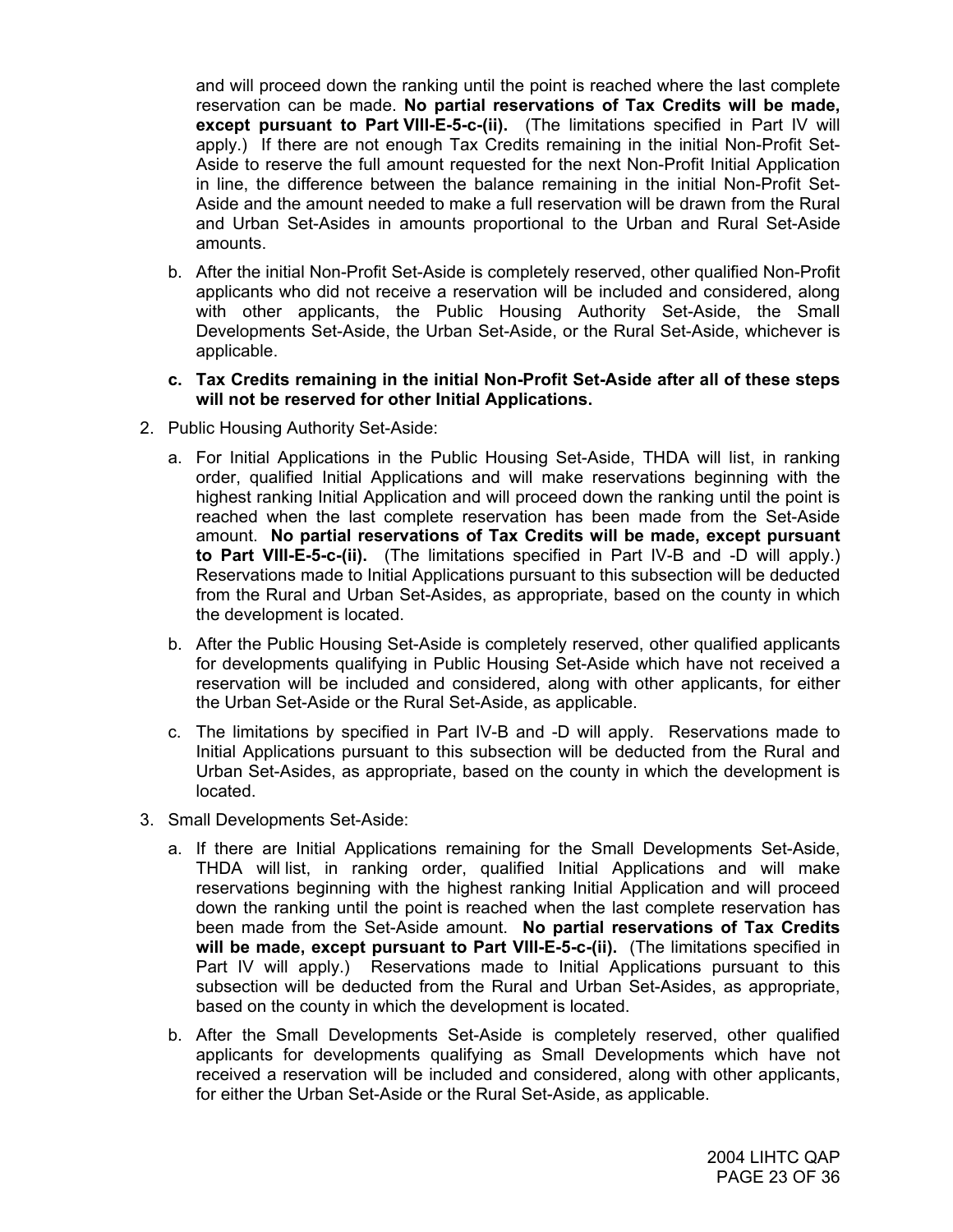4. Rural and Urban Set-Asides:

THDA will then list remaining qualified Initial Applications, in ranking order, in the Rural and Urban Set-Asides and will make reservations to qualified Initial Applications beginning with the highest ranking Initial Application in each Set-Aside and will proceed down the rankings in each Set-Aside category until the point is reached where the last complete reservation in each Set-Aside category has been made. **No partial reservations of Tax Credits will be made, except pursuant to Part VIII-E-5-c-(ii).** (The limitations specified in Part IV will apply.)

- 5. Combining Remaining Tax Credits and Remaining Applications:
	- a. Any Tax Credits remaining in the Rural Set-Aside and the Urban Set-Aside after steps 1 through 4 above are complete will be combined with any other Tax Credits that are unallocated for any reason (from Part III-A above).
	- b. All remaining qualified Initial Applications will then be listed, in ranking order, in two final lists: Non-Profit and Other. **Throughout the remainder of the reservations, THDA will ensure that at least ten percent (10%) of Tax Credits have been reserved to Non-Profit Initial Applications, even if a lower ranking Non-Profit Initial Application must be reserved Tax Credits before a higher-ranking Other Initial Applications.** THDA will reserve any remaining Tax Credits to the remaining Initial Applications beginning with the highest ranking Initial Application, subject to the priority for Non-Profit Initial Applications and the Set-Asides described in this QAP, and continuing down the lists until the last complete reservation is made. **No partial reservations of Tax Credits will be made, except pursuant to Part VIII-E-5-c-(ii).** (The limitations specified in Part IV will apply.)
	- c. (i) If the steps above leave THDA with insufficient Tax Credits to make a complete reservation to the next highest ranking Initial Application, THDA will hold the Tax Credits remaining until enough Tax Credits have been recaptured or returned for a complete reservation to be made. THDA will then make a complete reservation to the next highest ranking Initial Application (The limitations specified in Part IV will apply.)
		- (ii) If the Tax Credits remaining are likely to exceed one percent (1%) of the total Tax Credits available for reservation, thereby eliminating THDA from applying for Tax Credits from the National Pool in a subsequent year, then any remaining Tax Credits shall be offered as a partial reservation to the next highest ranking applicant, pursuant to this section, until the Tax Credits are accepted. (The limitations in Part IV will apply.) Acceptance of a partial reservation according to this provision would not classify a development as an "existing" application in subsequent years, but any limitation on Tax Credits per development in subsequent years would apply to any such partial reservation.

#### **6. Tax Credits remaining in the Non-Profit Set-Aside after all qualified Non-Profit Initial Applications have received reservations of Tax Credits, can not be reserved to other Initial Applications.**

7. Tie Breaker

In the event there is a tie between two or more Initial Applications at the cutoff for receipt of a Tax Credit reservation, the Initial Application requesting the least Tax Credits per square foot of heated, low-income, residential floor space will be given priority. If this first tie breaker still results in a tie, the Executive Director of THDA and the Chair of THDA, or his designee, will, in their sole discretion, determine which Initial Application will be given priority.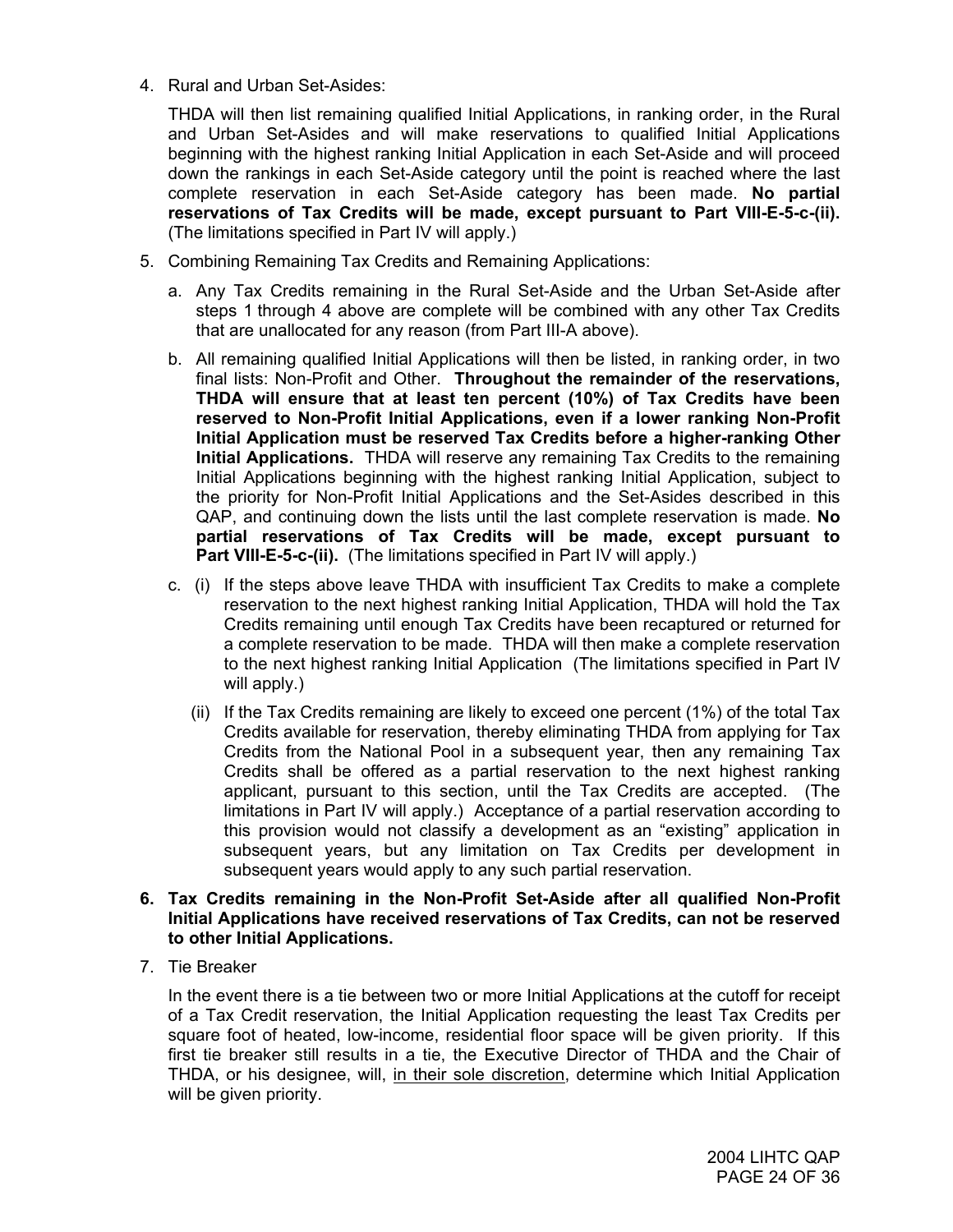## **A. Reservation Notice**

THDA will notify, in writing, each successful applicant of an initial reservation of Tax Credits (the "Reservation Notice"). In determining the initial amount of Tax Credits to be reserved, THDA will use the costs, incomes and expenses submitted in the Initial Application, as determined by THDA to be reasonable. **The final amount of Tax Credits allocated to each successful applicant may be less than, but will not be more than, the amount requested in the Initial Application, the amount specified in the Reservation Notice or the amount reflected in a Carryover Allocation**. Allocations will be determined in connection with a Carryover Allocation and in connection with an evaluation at the time the development is placed in service, in accordance with Section 42(m)(2) and this QAP.

## **B. Submission of Additional Information and Documentation**

The Reservation Notice will specify what additional information and documentation is required and will specify a date by which such information and documentation must be submitted to THDA. At a minimum, the applicant will be required to provide the following information and documentation, which information and documentation shall be in a form and with substance acceptable to THDA, by the date(s) specified in the Reservation Notice:

- 1. Firm commitment letters for construction financing, permanent financing, and competitive state or Federal loans or grants (i.e.: AD-622 for USDA/RD [formerly FmHA]), executed as specified in the letter and otherwise in a form and with substance acceptable to THDA;
- 2. Most recent utility allowance documents (from USDA/RD [formerly FmHA], HUD, local PHA, or utility company) demonstrating the basis for calculations of utility costs for the size and type of units proposed;
- 3. Written documentation from each service provider that all necessary utilities (i.e.: electricity, gas (if proposed development utilizes gas), sewer, and water) are available at the site;
- 4. Written documentation from the appropriate local governmental authority demonstrating that current zoning and other local land use regulations permit the development as proposed or that no such regulations currently apply to the proposed development (as new construction, acquisition and rehabilitation, or rehabilitation only);
- 5. Detailed information about the syndication transaction including, without limitation, a firm commitment letter from the purchaser of the tax credits executed as specified in the letter;
- 6. For Initial Applications receiving points under Part VII-A-4-a-(ii); Part VII-B-2-c, -d, or -e; and/or Part VII-B-5-a, -b, -c, or -d, certification from the design architect or construction contractor, as applicable; and
- 7. Market Study:
	- a. A market study performed by an **independent third party** must be provided for all proposed developments within the time period specified in the Reservation Notice. This study, in a form and with content acceptable to THDA in its sole discretion, must support the need and demand for the type of housing proposed, taking into account all other subsidized developments in the market area and including data on comparable units being 90% rent occupied and the market feasibility of the proposed rent structure. **The market study must include all information identified in this Part IX-B-7.**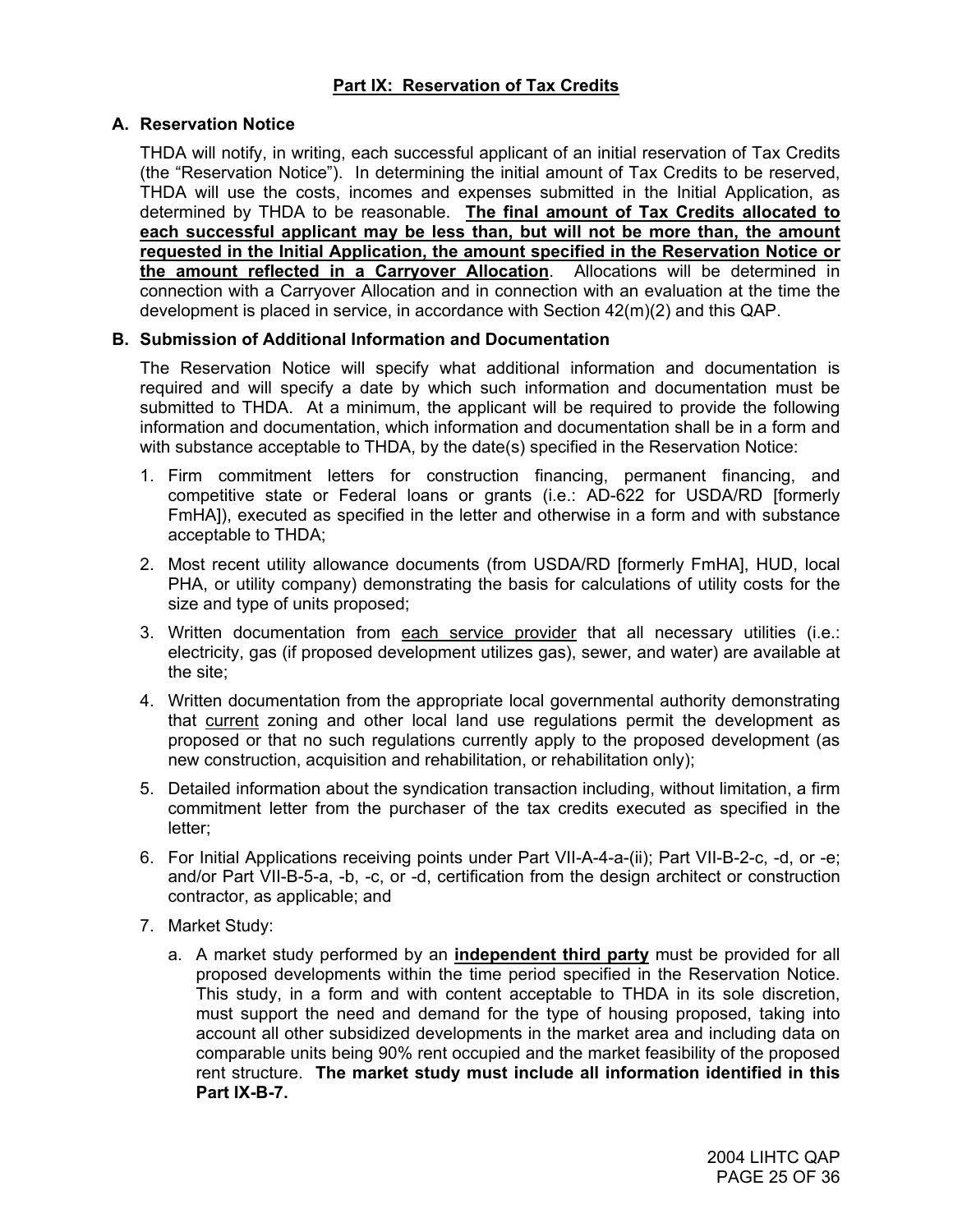**b. Market studies must be less than six months old at the time of submission in order to be acceptable.** 

## **c. The market study must include, without limitation:**

- (i) Name and telephone number of person performing the study, their qualifications to perform the market study, and a statement indicating the person and/or entity performing the study has no identity of interest with any person or entity involved in the Development, including, without limitation, the ownership entity and any of its partners, any other member of the development team, or any individuals involved in any such entities;
- (ii) On site field study by person performing the market study;
- (iii) Data identifying and describing the market areas, neighborhood and site, including geographic and demographic information;
- (iv) Data identifying existing units and rent types including any existing LIHTC developments, any proposed developments which have a LIHTC Reservation Notice, and any proposed developments which have a LIHTC Carryover Allocation which will be built or renovated in the market area or neighborhood;
- (v) Data to support a proposed rent structure of 90% or less of the maximum allowable net LIHTC rents for the market area or neighborhood, if such a rent structure was proposed in the Initial Application;
- (vi) Data identifying vacancies of rental units in the market area and neighborhood;
- (vii) Data identifying income qualified households at or below the LIHTC income limits in the market area or neighborhood;
- (viii) Current and projected need based on market conditions supported by data from various market sources including waiting list information from all Section 8 and local public housing authorities serving the market area or neighborhood;
- (ix). Projected absorption time (rent up) of the proposed units by the market area or neighborhood;
- (x) Data identifying and supporting the need for rental housing for the elderly (55 years and older) and persons with disabilities, if such structure is proposed in the Initial Application;
- (xi) Land value analysis and information with regard to comparable land sales; and
- (xii) Color photographs of the proposed site and surrounding neighborhood.
- **e. Based on the information and analysis presented in the market study, and based on other information available to THDA, THDA may determine, in its sole discretion, that market demand is not sufficient to support the proposed development.**

#### **C. Status Reports**

All developments with a Reservation Notice shall provide status reports outlining progress toward completion by dates, in a form and with substance as specified by THDA in the Reservation Notice. Information requested will be development specific and may include such items as construction progress.

#### **D. Recapture of Tax Credits During Reservation Period**

1. THDA will cancel a Reservation Notice for failure to fully satisfy conditions imposed in connection with the Reservation Notice and for failure to provide satisfactory information or documentation required by the Reservation Notice by the deadlines specified in the Reservation Notice. This means that the Tax Credits referred to in the Reservation Notice are not available for the development specified in the Reservation Notice and will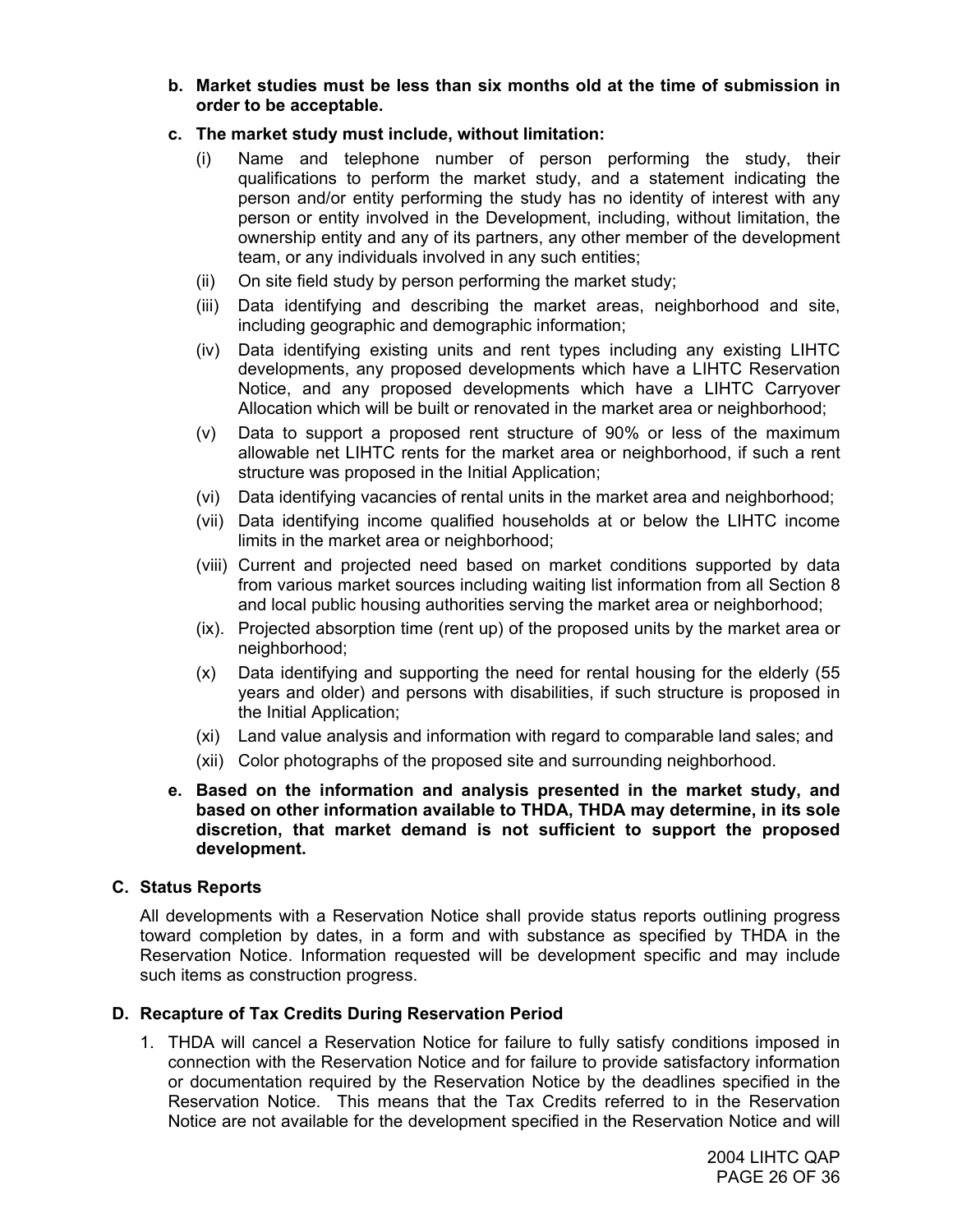be made available to other qualified developments. Deadlines specified in the Reservation Notice are the dates upon which Tax Credits are deemed recaptured by THDA unless the conditions related to each deadline have been met on or before such deadline or unless an extension has been granted under Part XIV-C.

- 2. Tax credits made available through a Reservation Notice may be voluntarily returned. Any such return means Tax Credits are not available for the development referenced in the Reservation Notice.
- 3. Any Tax Credits recaptured either by cancellation of a Reservation Notice under Part IX-D-1 above or by voluntary return under Part IX-D-2 above will be reserved to the fullest extend practical to other qualified Initial Applications for Tax Credits as provided in this QAP.

## **Part X: Carryover Allocation**

## **A. Qualifying for a Carryover Allocation**

A development with a Reservation Notice but which will not be placed in service by December 31, 2004, may be eligible for a Carryover Allocation. In order to qualify for a Carryover Allocation, the ownership entity identified in the Initial Application must have ownership of the property on or before November 17, 2004, and must have spent a minimum of ten percent (10%) of the reasonably expected basis in the development on or before May 2, 2005.

#### **B. Carryover Allocation Requirements**

- 1. To file for a Carryover Allocation, the owner must, no later than November 17, 2004:
	- a. Complete a Carryover Allocation Application (**Form furnished by THDA**);
	- b. Submit a copy of the recorded warranty deed showing ownership by the ownership entity identified in the Initial Application or a fully executed 99-year ground lease showing the Ownership Entity as identified in the Initial Application as the lessee;
	- c. Submit any other development specific materials THDA may require; and
	- d. Make an irrevocable gross rent floor election (**Form furnished by THDA**).
- 2. The owner must execute a Carryover Allocation document (**Form furnished by THDA**) no later than December 31, 2004.
- 3. To meet the Carryover Allocation requirements, the owner must submit the Cost Certification (**Form furnished by THDA**) for the ten percent (10%) test no later than May 2, 2005.

## **C. Tax Credits Available**

The amount of Tax Credits to be allocated by a Carryover Allocation will be determined by THDA in connection with an evaluation at the time a Carryover Allocation is requested and in accordance with Section 42(m)(2). **This amount may be less than, but will not be more than, the Tax Credit amount in the Reservation Notice.**

## **D. Status Reports**

All developments with a Carryover Allocation shall provide status reports outlining progress toward completion by dates, in a form and with substance as specified by THDA in the Carryover Allocation. Information requested will be development specific and may include such items as construction progress.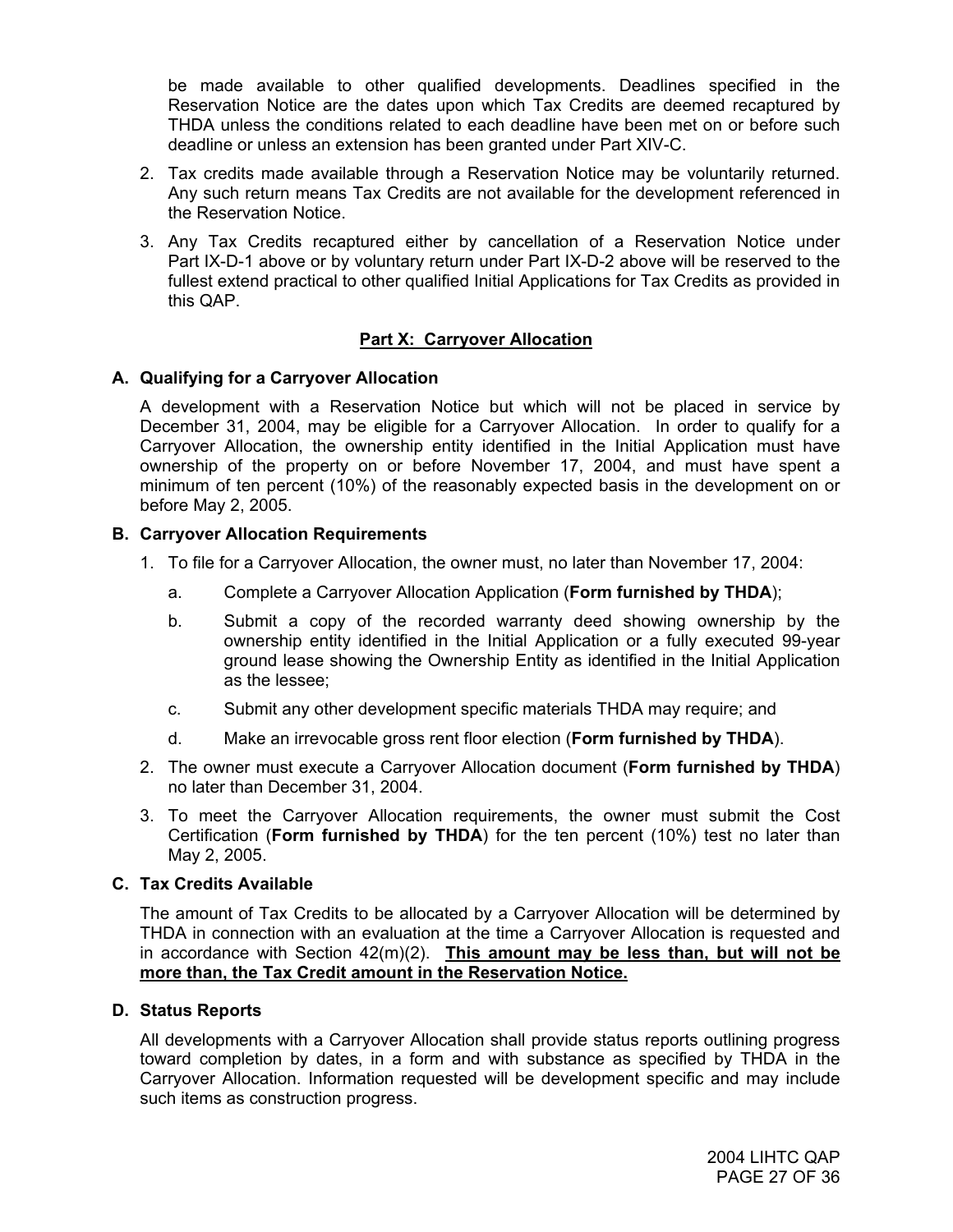## **E. Recapture of Tax Credits During Carryover Period**

- 1. THDA will cancel a Carryover Allocation for failure to fully satisfy conditions imposed in connection with the Carryover Allocation. This means that the Tax Credits referred to in the Carryover Allocation are not available for the development specified in the Carryover Allocation and will be made available to other qualified developments. Deadlines specified in the Carryover Allocation are the dates upon which Tax Credits are deemed recaptured by THDA unless the conditions related to each deadline have been met on or before such deadline. Such Tax Credits are recaptured by THDA, without further notice, effective as of the deadline established in the Carryover Allocation which was not met.
- 2. Tax Credits allocated by a Carryover Allocation may be voluntarily returned. Any such return means that Tax Credits are not available for the development referenced in the Carryover Allocation.
- 3. Any Tax Credits recaptured either by cancellation of a Carryover Allocation under Part X-E-1 above or by voluntary return under Part X-E-2 above will be made available as follows:
	- a. Any Tax Credits returned before October 1, 2004, will be reserved to other qualified Initial Applications for Tax Credits as provided in this QAP;
	- b. Any Tax Credits returned on or after October 1, 2004, will be reserved pursuant to a QAP for 2004, if available.

## **Part XI: Placed In Service**

## **A. Placed In Service Requirements**

- 1. After all units in a development are placed in service, THDA will make a final allocation of Tax Credits and will issue IRS Form(s) 8609 only after receipt of the following, in a form and with substance satisfactory to THDA, in its sole discretion:
	- a. Final Application (**Form furnished by THDA**);
	- b. Applicant's Verification Form for each building in the development **(Form furnished by THDA)**;
	- c. Final Cost Certification of actual costs, incomes and expenses, including actual syndication proceeds, from an independent CPA licensed in Tennessee **(Form furnished by THDA)**;
	- d. Original Recorded Land Use Restrictive Covenants **(Form furnished by THDA)**;
	- e. Copy of the recorded warranty deed indicating ownership;
	- f. Certifications as may be required under Part VII-A and Part VII-B of this QAP;
	- g. Certificate of Occupancy for each building;
	- h. Required Compliance Monitoring Fee; and
	- i. Verification from THDA Compliance Section of THDA Owner's Compliance Training attendance in accordance with Part XIII-K of this QAP; and
	- j. Other documentation as THDA may reasonably require.
- 2. THDA must receive a copy of the promissory note and recorded deed of trust for permanent financing of the development within fifteen (15) business days of the date of recording of the deed of trust. Failure to provide such documentation shall be deemed an event of noncompliance hereunder. THDA reserves the right to issue revised IRS Form(s) 8609 following receipt of the copy of the promissory note and recorded deed of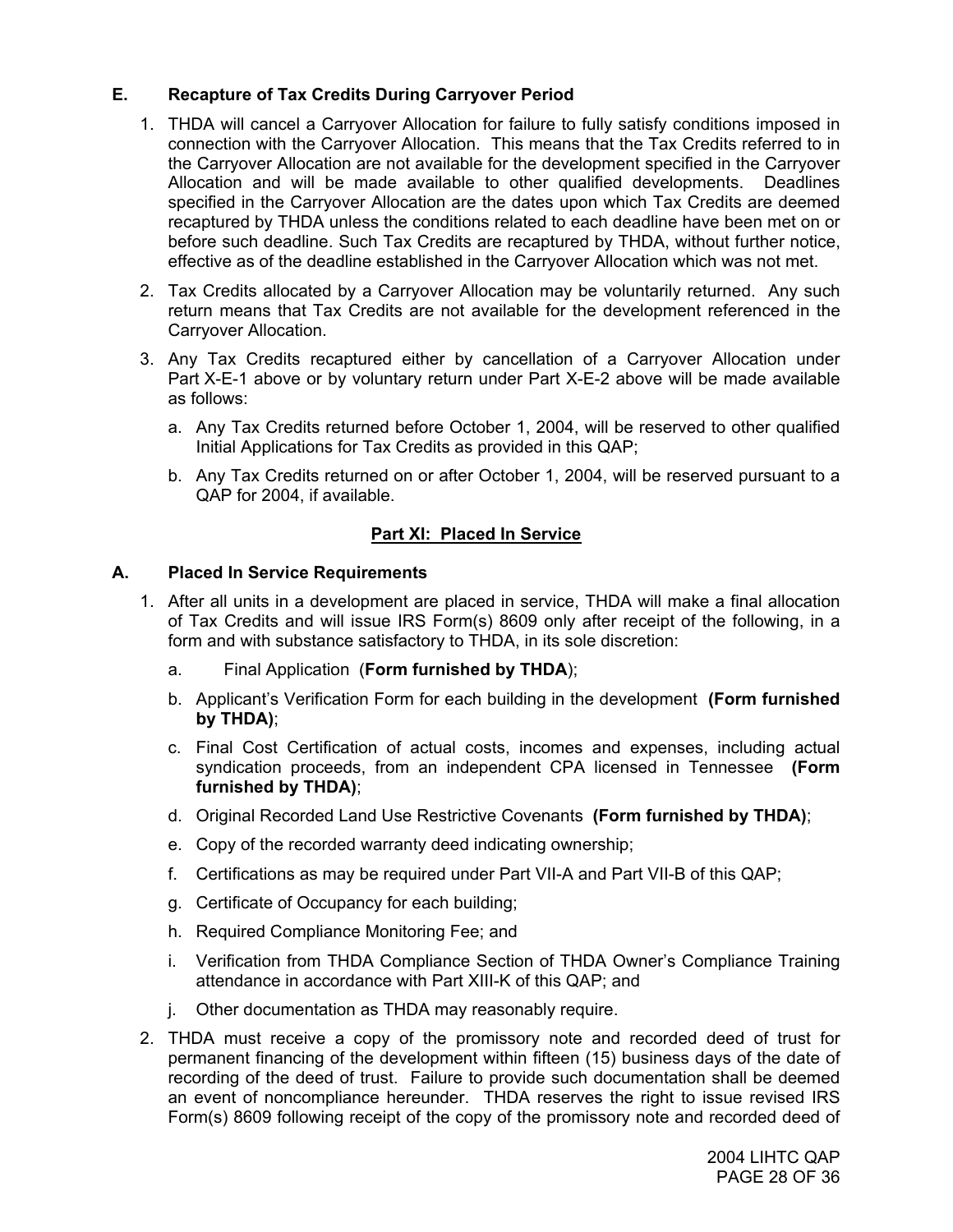trust if the terms of the promissory note and/or deed of trust vary from the terms specified in the Final Application.

#### **B. Tax Credits Available**

The amount of Tax Credits allocated when a development is placed in service will be determined by THDA based on an evaluation of the above required information and documentation and in accordance with Section 42(m). **This amount may be less than, but will not be more than, the amount reserved in the Reservation Notice or allocated in the Carryover Allocation**. **THDA reserves the right to make adjustments in the amount of Tax Credits finally allocated based on the information submitted and Section 42 requirements.**

## **Part XII: Developments to be Financed With Tax Exempt Bonds**

A development financed with tax-exempt bonds may be eligible for an allocation of Tax Credits outside the competitive process described in this QAP. The development must meet the following conditions:

- A. If fifty percent (50%) or more of the aggregate basis of a development is financed with taxexempt bonds, the development is eligible to apply for Tax Credits outside the competitive allocation process described in this QAP. If less than fifty percent (50%) of the aggregate basis of a development is financed with tax-exempt bonds, the competitive allocation process described in this QAP applies. Either counsel or a Certified Public Accountant licensed in Tennessee must certify to THDA that this financing requirement is met.
- **B. Developments which are not subject to the competitive allocation process must, nevertheless, make application for Tax Credits to THDA in accordance with the terms of the THDA tax-exempt bond Commitment Letter based on bonds issued as a result of an allocation of 2004 volume cap by THDA. All such developments must meet all eligibility requirements of this QAP. THDA will, in its sole discretion, determine the appropriate amount of Tax Credits to be allocated, and will issue a Reservation Notice. In determining the initial amount of Tax Credits to be reserved, THDA will use the costs, incomes and expenses submitted in the Initial Application, as determined by THDA to be reasonable. The final amount of Tax Credits allocated may be less than the amount specified in the Reservation Notice. Allocations will be determined in connection with an evaluation at the time the development is placed in service, in accordance with Section 42(m)(2) and this QAP. Any such allocation of Tax Credits will not count against the limits on Tax Credits by county or by developer specified in Part IV. All requirements of Section 42 and this QAP apply to such developments.**
- C. Initial Applications for developments pursuant to this Part XII will be subject to the eligibility requirements in Part VII-A and to the minimum scoring requirements in Part VII-B.
- D. Developments receiving Tax Credits pursuant to this Part XII will be subject to all fees and compliance requirements and procedures as described in this QAP.
- E. Initial Applications for developments pursuant to this Part XII may be submitted to THDA outside the initial application deadlines stated in this QAP.
- F. If a development or proposed development is the subject of a pending competitive Tax Credit Initial Application and becomes the subject of a Multifamily Tax Exempt Bond Authority Application, the issuance of a bond Commitment Letter by THDA shall constitute the withdrawal of the competitive Tax Credit Initial Application.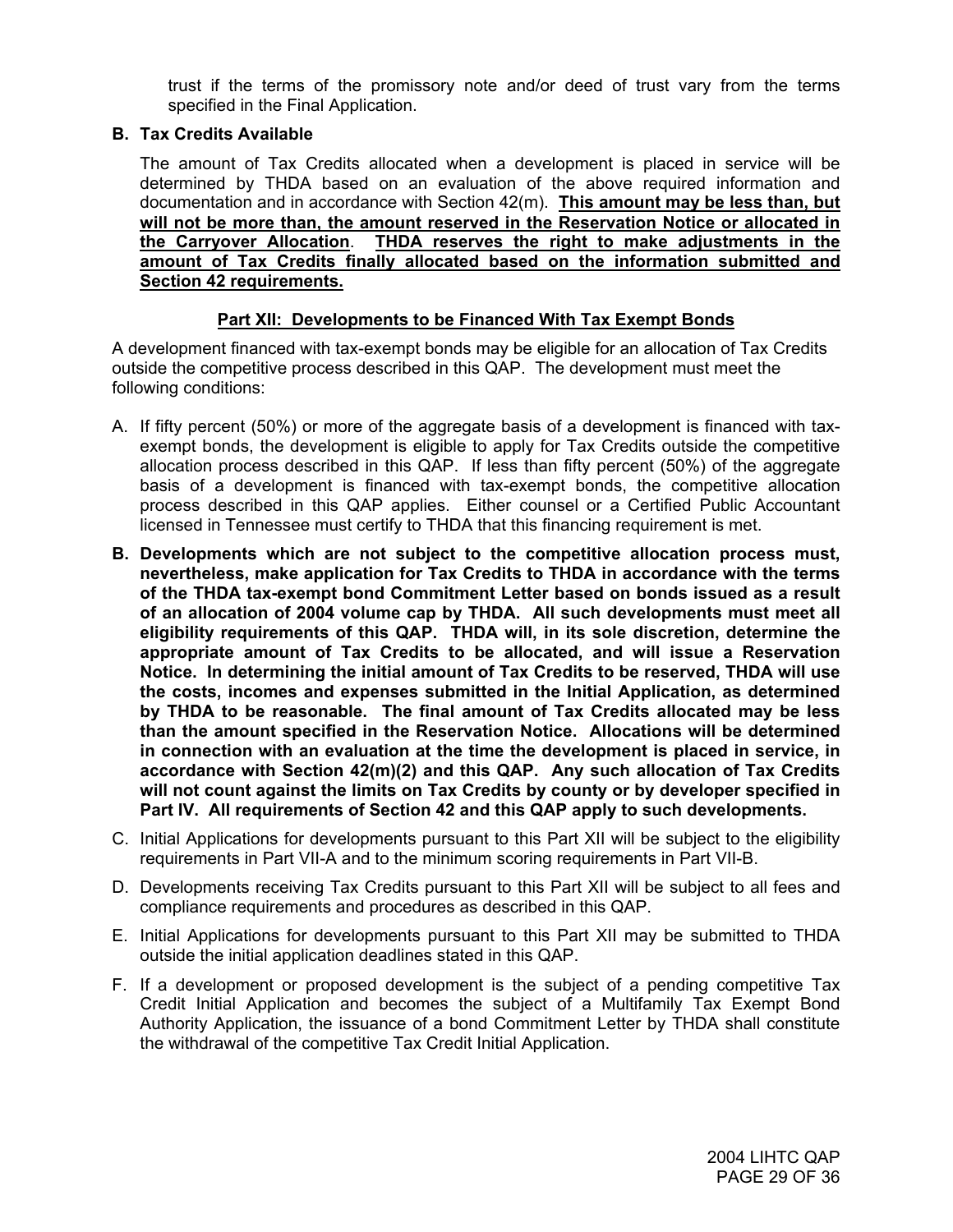## **Part XIII: Compliance Monitoring**

Compliance monitoring procedures apply to all buildings placed in service in Tennessee which have received Tax Credits allocated under Section 42. The current compliance monitoring procedures and requirements are as follows:

- A. Owners must certify annually (Owner's Annual Certification of Compliance) under penalty of perjury that:
	- 1. The development meets the minimum requirements of the appropriately selected test (i.e. 40/60 or 20/50) per Section 42(g)(1);
	- 2. There was no change in the applicable fraction (as defined in Section 42(c)(1)(B)) of any building in the development;
	- 3. The owner has received an annual income certification from each low-income resident and has documentation to certify that tenant income has not increased above 140% of the income limitation required under Section  $42(q)(2)(D)(ii)$ ;
	- 4. Each low-income unit is rent restricted under Section 42(g)(2);
	- 5. All units in the project were for use by the general public, including the requirement that no finding of discrimination under the Fair Housing Act, 42 U.S.C. 3601-3619, occurred for the project.
	- 6. Each building in the development is suitable for occupancy, taking into account local health, safety, and building codes (or other habitability standards) and the state or local government unit responsible for making local, health, safety, or building code inspections did not issue a violation report for any building or low-income unit in the project;
	- 7. There has been no change in the eligible basis (as defined in Section 42(d)) of any building in the development;
	- 8. All resident facilities included in the eligible basis under Section 42(d) of any building in the development, such as a swimming pool, other recreational facilities, and parking areas, are provided on a comparable basis without charge to all residents of the development;
	- 9. If a low-income unit has been vacant during the year, reasonable efforts have been made to rent that unit to residents having a qualifying income and while the unit has been vacant no units of comparable or smaller size have been rented to residents not having a qualifying income;
	- 10. If the income of residents of a low-income unit in the development increased above the limit allowed in Section  $42(g)(2)(D)(ii)$ , the next available unit of a comparable or smaller size was rented to residents having a qualifying income;
	- 11. An extended low-income housing commitment, as described in Section 42(h)(6), was in effect, including the requirement under Section 42(h)(6)(B)(iv) that an owner cannot refuse to lease a unit in the project to an applicant because the applicants holds a voucher under Section 8 of the United States Housing Act of 937, 42 U.S.C. 1437f;
	- 12. All low-income units in the project were used on a non-transient basis (except for transitional housing for the homeless provided under Section 42 (i)(3)(B)(iii) or singleroom occupant units rented on a month-by-month basis under Section 42(i)(3)(B)(iv)).
	- 13. If the owner received its credit allocation from the portion of the state ceiling set-aside for a project involving "qualified non-profit organizations" under Section 42(h)(5), that its non-profit entity materially participated in the on-going operation of the development within the meaning of Section 469(h);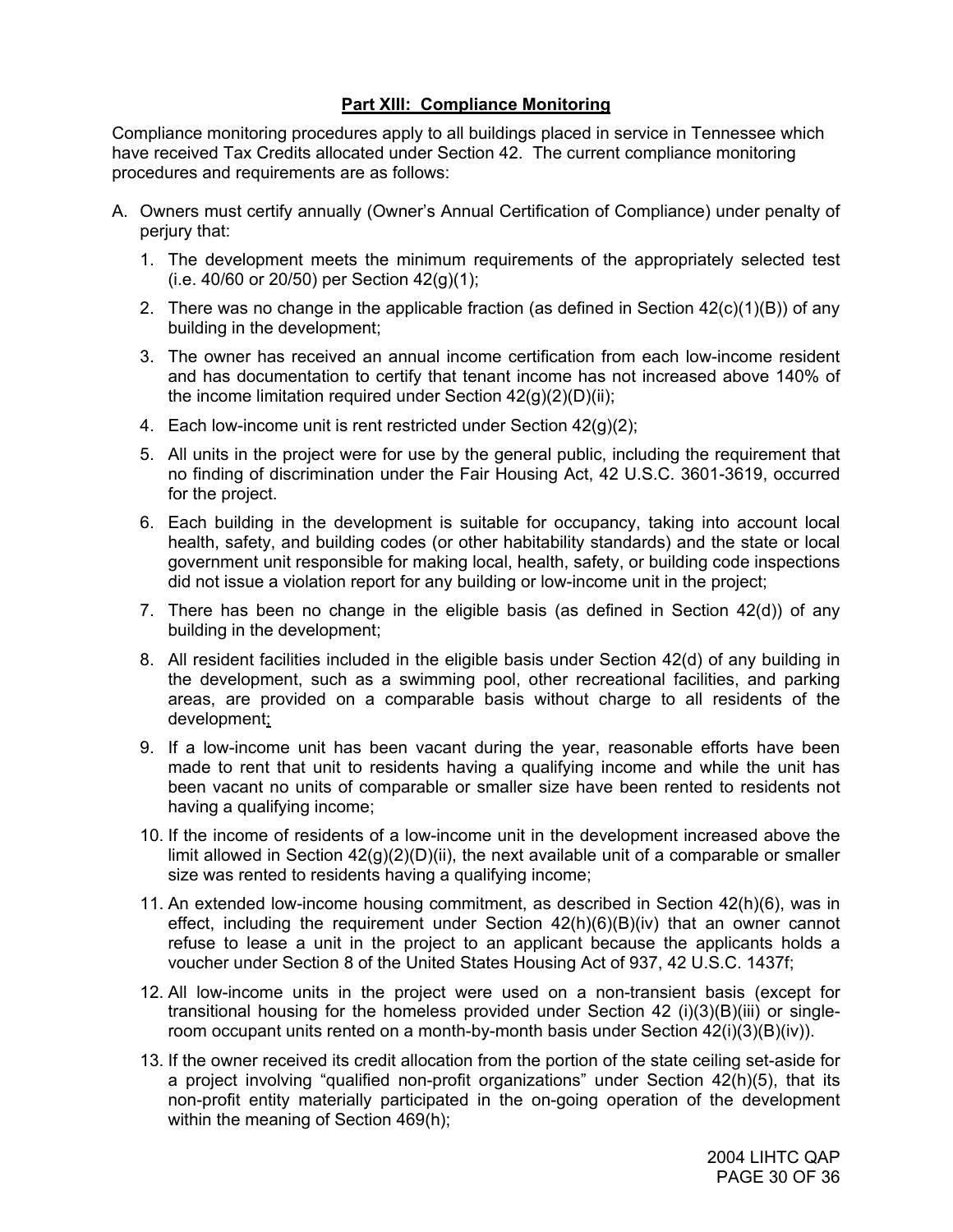- 14. If the building is financed by USDA/RD (formerly FmHA) under the Section 515 program, the owner certifies that the building complies with the requirements for USDA/RD assistance.
- B. THDA will conduct yearly on-site inspections of no less than 33% of developments receiving Tax Credits. We will review at least 20% of the prior year's tenant files for adherence to Section 42 occupancy and rent restrictions. We will conduct physical inspections of 20% of the units at every development to evaluate the suitability of the development for occupancy, taking into account local, health, safety, and building codes (or other habitability standards).
- C. As a part of the site inspection, a review will be conducted of the owner's marketing efforts to attract special needs populations and Section 8 applicants as outlined in the extended low-income housing commitment.
- D. Developments which may be, but are not required to be, exempt from annual on-site file reviews and physical inspections are those developments financed by the USDA/RD Section 515 loan program.
- E. THDA will charge fees to cover the administrative expenses of monitoring compliance and other expenses incurred in carrying out its duties as the Housing Credit Agency including but not limited to reasonable fees for legal and professional services.
- F. Owners will be allowed a 90-day correction period to provide missing documentation or to correct noncompliance. This correction period begins the earlier of the date notification specifying the missing documentation or the noncompliance is mailed, or the date of the inspection at which the missing documentation or the noncompliance is noted. An extension of up to 90 days may be requested in writing and may be granted by THDA if it is determined that there are extreme circumstances beyond the control of the owner.
- G. THDA will notify the Internal Revenue Service of an owner's noncompliance or failure to certify compliance no later than 45 days after the end of the time allowed for correction, whether or not the noncompliance or failure to certify compliance is corrected. THDA will notify the Internal Revenue Service by filing form 8823 Low-Income Housing Credit Agencies Report of Noncompliance.
- H. THDA has the right to inspect any low-income development during the compliance period including but not limited to on-site inspections and review of all records relating to compliance with Section 42 requirements. THDA may require copies of the tenant certifications and supporting documentation to be forwarded to THDA.
- I. Awareness of Section 42 provisions and compliance with requirements of Section 42 are the responsibility of the owner of the building for which the Tax Credits are allocated. THDA's monitoring of compliance with Section 42 does not make THDA or the State of Tennessee liable for an owner's noncompliance.
- J. THDA shall be entitled to amend the compliance monitoring provisions of this QAP and its Tax Credit Program as required by applicable federal statutes or regulations as amended, from time-to-time. Such amendment is expressly permitted by this QAP, and the making of such amendment will not require further public hearings. THDA, in accordance with Section 42, may impose additional requirements at its discretion in order to fulfill the objectives of its housing initiatives.
- K. Owners or their representatives are required to attend Owner's compliance training sessions provided by THDA within the 12 months prior to the submission of the Final Application for a development. THDA may, under extraordinary circumstances, extend the deadline, but will not issue the final allocating document (IRS form 8609) until such training has been completed.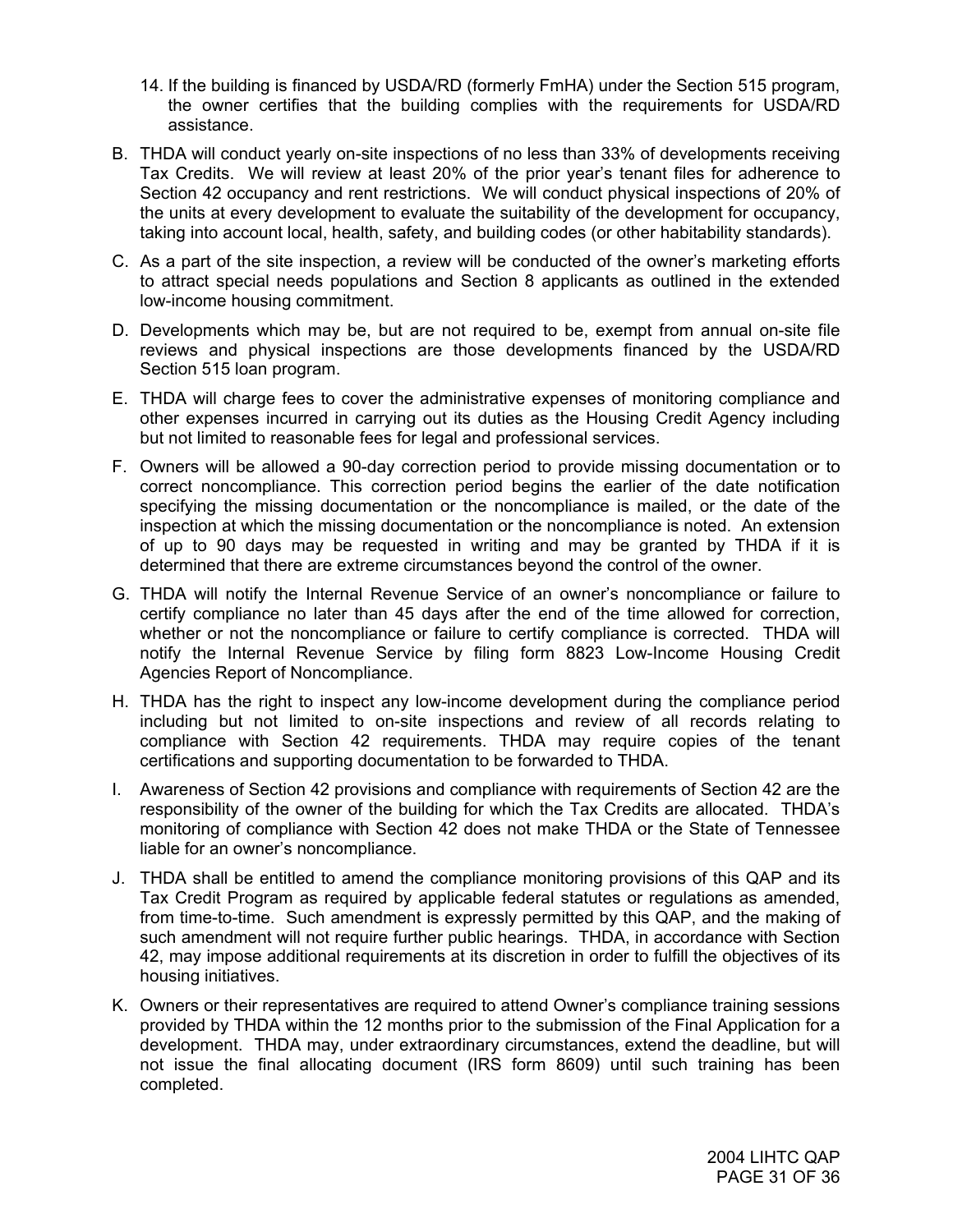- L. Owners or their management staff shall attend Manager's compliance training sessions provided by THDA after the final allocation and during the compliance period if it is determined that noncompliance exists which could be corrected by a better understanding of the requirements.
- M. Owners shall maintain tenant records within Tennessee.

## **Part XIV: Amendments/Modifications/Deadlines**

## **A. QAP Amendments**

THDA may amend any part of this QAP following public notice and approval by the THDA Board of Directors.

#### **B. Modifications**

- 1. Eligibility for Tax Credits and reservations of Tax Credits are based solely on the information contained in the Initial Application, including without limitation, elections made or points claimed in the Initial Application.
- 2. Modifications to an Initial Application will not be considered or approved after the Initial Application Deadline but before the issuance and acceptance of a Reservation Notice, except for changes or modifications identified by THDA during the Initial Application Cure Period and Review Process, which changes or modifications may be made only in accordance with the requirements of Part VIII-B.
- 3. Subject to Part XIV-B-1 above, THDA will consider other changes or amendments, including, without limitation, site changes, ownership changes, developer changes or other changes, only after a Reservation Notice has been issued by THDA and executed by the proper party as identified in the Initial Application and only after the Initial Application Cure Period and Review Process is complete. In addition, THDA will not consider proposed changes or modifications unless all requirements contained in the Reservation Notice, including the payment of the Reservation Fee, are met to THDA's sole satisfaction and an Amendment Fee as specified in Part XV is received by THDA.
- 4. Once a Carryover Allocation Agreement is issued by THDA, no further changes or modifications, including, without limitation, site changes, ownership changes, developer changes or other changes that would affect eligibility or scoring of the Initial Application are permitted until after all units in the development as proposed in the Initial Application are placed in service.
- 5. Modifications permitted under this Part XIV-B may be made only with the express written approval of THDA, which approval may be granted or withheld at THDA's sole discretion.

## **C. Deadlines/Extension of Deadlines**

- 1. No extensions or changes to timetables stated in this QAP, in any Reservation Notice, in any Carryover Allocation, in any Placed in Service documentation, or in any other documentation distributed or sent by THDA may be made without the express written approval of THDA, which approval may be granted or withheld at THDA's sole discretion.
- 2. Due to the competitive nature of the Tax Credit reservation and allocation process, time is of the essence of this QAP.
- 3. Deadlines established in Section 42 cannot be waived or extended**.**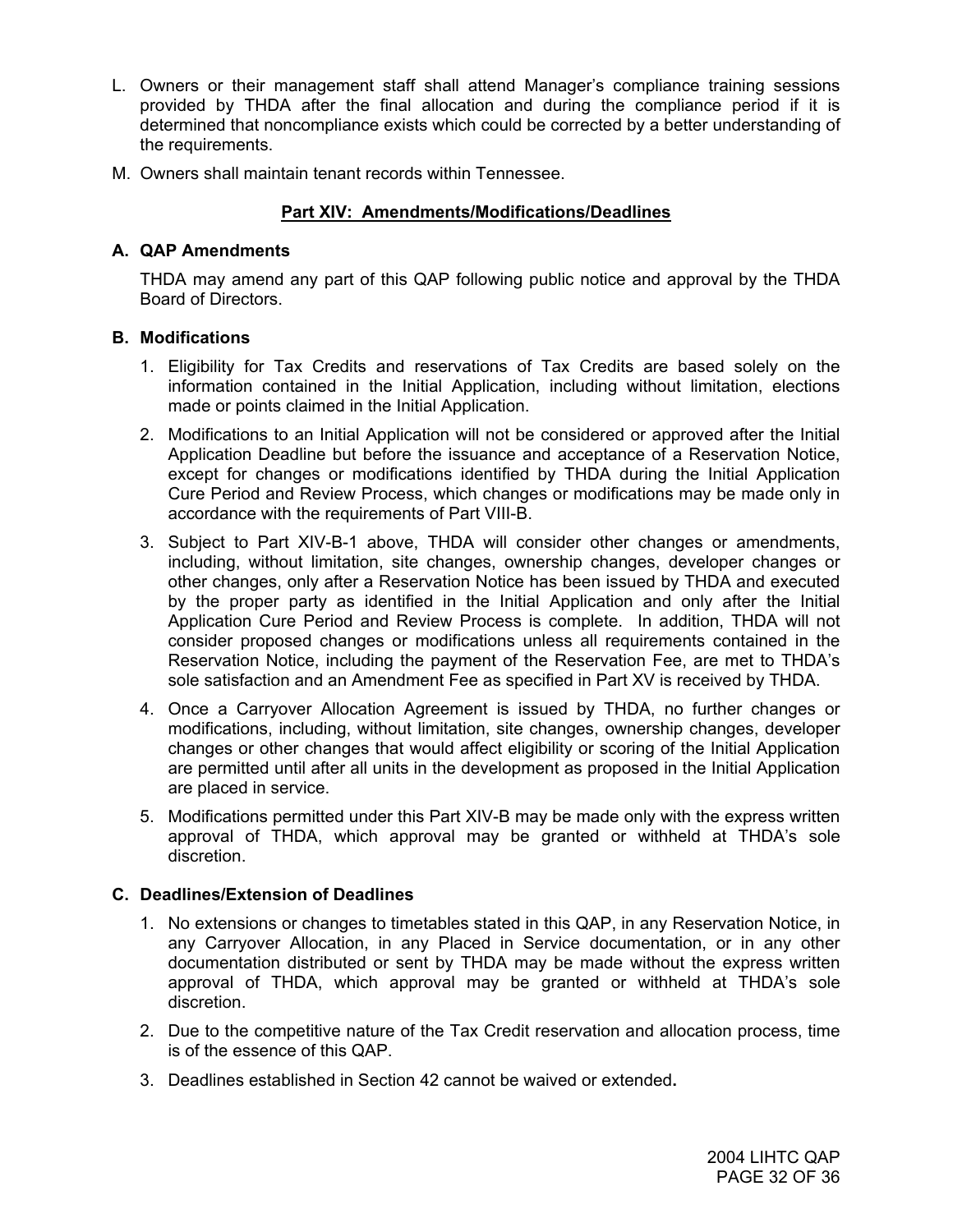- 4. **Tax Credits will be recaptured if there is a failure to meet requirements by established deadlines.**
- 5. No person or entity shall be entitled to rely on any waiver or extension previously granted for the purpose of obtaining subsequent waivers or extensions.
- 6. Process for Requesting Extension of a Deadline

 An extension of deadlines established in the Reservation Notice, the Carryover Allocation Agreement, or in any other THDA documentation may be requested, **in writing,** in a form and with substance satisfactory to THDA in its sole discretion. Any such deadline extension request shall be submitted to the Executive Director of THDA on or before the deadline for which an extension is requested, together with a fee in an amount as specified in Part XV-G. Deadline extension requests will not be considered if they are not received by THDA on or before on or before the deadline for which an extension is requested or if the appropriate fee is not included with such a request. In the sole discretion of the Executive Director, such requests may be granted if the applicant documents good cause for the request and demonstrates that new deadlines can be met. Deadlines established in Section 42 cannot be waived or extended.

## **Part XV: PROGRAM FEES**

## **NOTE: NO FEES ARE REFUNDABLE**

#### **A. Application Fee**

| <b>Number Of Units</b> | <b>Application Fee</b> |
|------------------------|------------------------|
| $1 - 4$                | \$300                  |
| $5 - 50$               | \$1,200                |
| 51-100                 | \$1,700                |
| $101 +$                | \$30 per unit          |

The Application Fee must be submitted with the Initial Application, and is **not refundable**, except as provided in Part VII-A-5-c.

#### **B. Reservation Fee**

1. A Reservation Fee equal to 5.0% of the total annual Tax Credit amount approved by THDA is due by the date specified in the Reservation Notice.

#### 2. **The Reservation Fee is not refundable.**

#### **C. Modification Fee**

- 1. A modification fee in an amount equal to the greater of \$500 or one half of one percent (0.5%) of the total amount of Tax Credits specified in the Reservation Notice must be received by THDA prior to any evaluation of proposed modifications or changes as specified in Part XIV-B.
- 2. Payment of this fee does not guarantee approval of proposed changes or modifications..
- 3. Only proposed changes or modifications that meet the requirements of Part XIV-B., as determined by THDA in its sole discretion, may be approved.
- 4. Subsidy Layering Review required or requested after submission of the Initial Application will be deemed a modification under this Part XV-C and under Part XIV-B.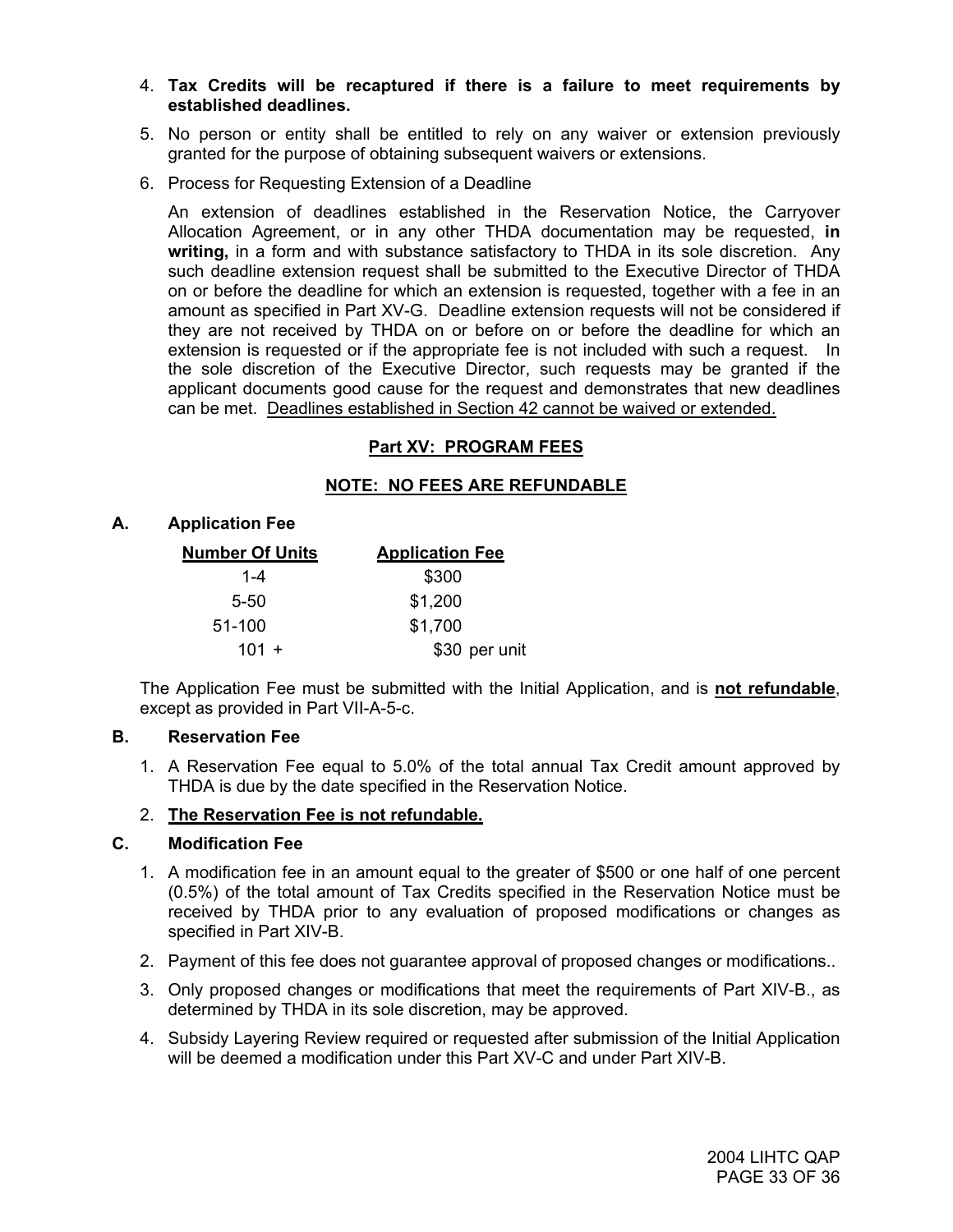## **D. Fee to Amend IRS Form(s) 8609**

An amendment fee in an amount equal to \$50 per IRS Form(s) 8609 to be amended, with a minimum fee of \$250, must be received by THDA prior to the release of the Owner's copies of amended IRS Form(s) 8609, if amended IRS Form(s) 8609 are requested by the Owner and THDA, in its sole discretion, determines that the previously generated IRS Form(s) 8609 for the development were generated in accordance with information provided to THDA by the Owner.

## **E. Monitoring Fee**

- 1. When the development is placed in service, a compliance Monitoring Fee is due to THDA, payable in the form of a certified check (this fee also applies to USDA/RD [formerly FmHA] developments). The Monitoring Fee must be delivered to THDA prior to the release of IRS form 8609 for the development. The Monitoring Fees for developments receiving Tax Credits according to this Plan are as follows: \$400 per unit
- 2. Owners seeking to correct non-compliance will be charged additional fees to cover additional costs which may be incurred by staff to correct the non-compliance issue.
	- a. Reinspection of a file: \$200
	- b. Reinspection of a property:
		- (i) Standard mileage rate in effect by the State of Tennessee at the time of the reinspection from Nashville to the property and back to Nashville;
		- (ii) applicable state allowed per-diem for one staff person;
		- (iii) Lodging expenses as allowed under State of Tennessee travel regulations; and
		- (iv) Any other expenses incurred by THDA relating to the property reinspection.
	- c. Fees will be due to THDA prior to issuance of reinspection findings.
- **3. At any time following the fifth year of monitoring for each development, THDA will evaluate the need for an additional Monitoring Fee. THDA may, at its sole discretion, charge a single additional Monitoring Fee not greater than the initial Monitoring Fee stated above. THDA will charge this additional Monitoring Fee only if the costs of monitoring for Tax Credit compliance, in the aggregate, appear likely to exceed the aggregate amount of initial Monitoring Fees collected. A decision by THDA to charge any such additional fee shall not constitute an amendment to this Plan.**

## **F. Late Fee for Failing to Submit Timely Compliance Certification Forms**

Owners failing to submit the required Owner's Annual Certification of Compliance forms and supporting documentation by the date required by THDA will be charged a late fee of \$100 per month, for each month, or portion of a month, until the Certification and supporting documentation is received and considered satisfactory by THDA, or until an IRS Form 8823 is filed with the Internal Revenue Service. This fee will be due upon submission of the forms required. Receipt of Certification without the applicable late fee will be considered incomplete.

## **G. Deadline Extension Fee**

Deadlines established in this QAP, in a Reservation Notice, in a Carryover Allocation Agreement, or in other documentation from THDA may be extended only as specified in Part XIV-D. and only with the prior written approval of THDA, which approval may be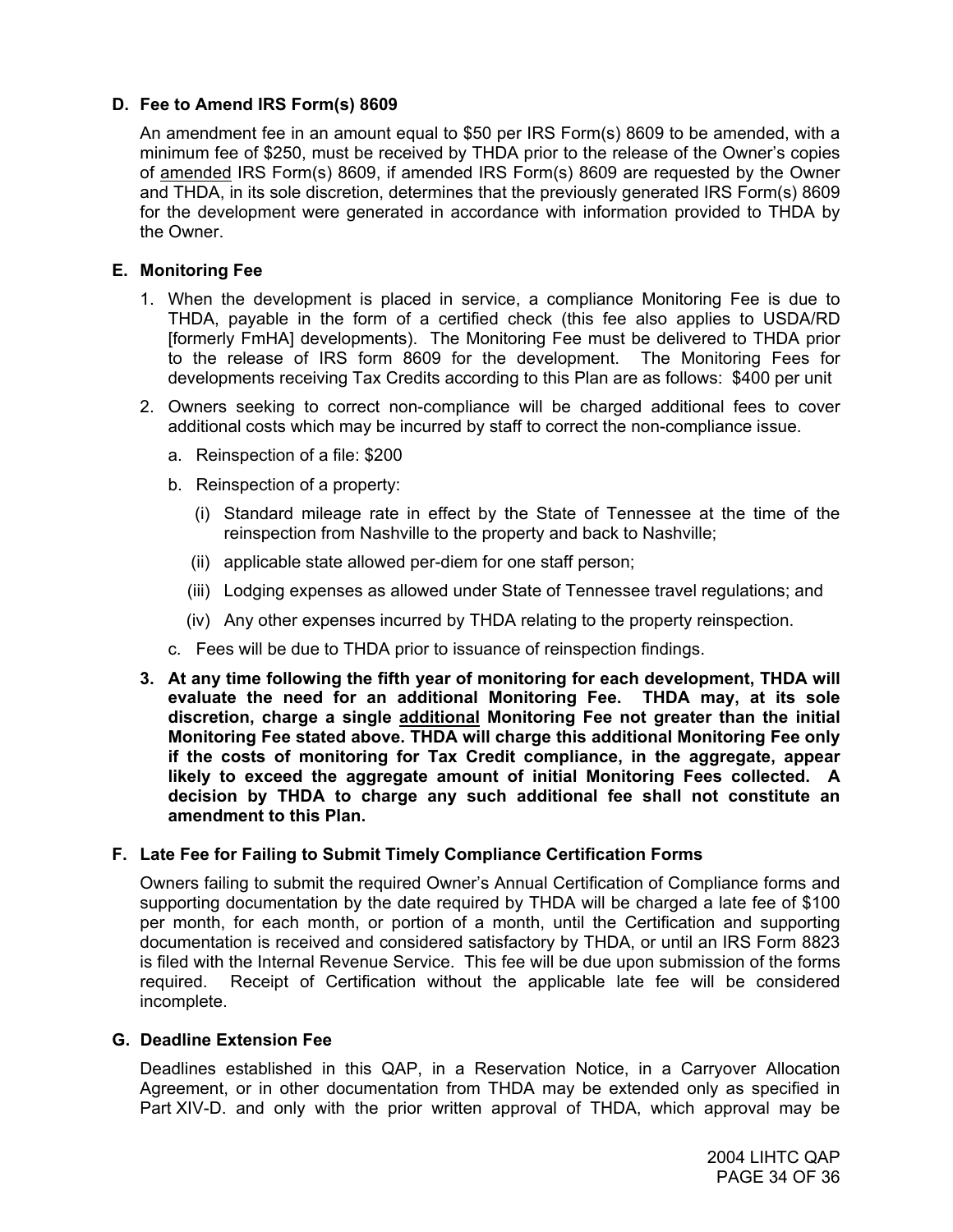withheld in THDA's sole discretion. A deadline extension request must be submitted in accordance with Part XIV-C-6. and must be accompanied by a fee in the amount of \$500.00 for each such request. This deadline extension fee applies to the deadlines established for the following items:

Acceptance of Reservation Notice deadline Carryover Application deadline Carryover 10% test certification

Placed in Service Application deadline

Other deadlines established in THDA documentation

## **PART XVI: MISCELLANEOUS PROVISIONS**

## **A. Cost Certifications, Market Studies, and Appraisals**

Cost certifications, market studies, and appraisals must be completed by independent and unrelated third parties with **no** interest in any application or development except for an agreement to be paid reasonable fees for preparing the cost certification, market study, physical needs assessment or appraisal. Persons or companies who serve or who have served as consultants or advisors to any parties identified in the Initial Application or related parties will not be considered to be independent. THDA will not accept cost certifications, market studies, physical needs assessments and appraisals prepared by parties THDA has determined, in its sole discretion, are not independent.

## **B. Document Review**

- 1. THDA will review and evaluate only those materials submitted in compliance with the requirements of this QAP. THDA will not evaluate any materials submitted outside the deadlines established for submission of such materials and will assume no obligation to request additional information from applicants for any purpose. THDA may require additional information and /or documentation if THDA, in its sole discretion, determines that additional information and /or documentation is necessary for clarification and /or explanation. Review by THDA of documents submitted with Initial Applications or other documents submitted in connection with Tax Credits reserved or allocated under this QAP is for THDA's own purposes and is not for the purpose of advising, certifying, representing or warranting to others as to the feasibility or viability of any proposed development.
- 2. THDA makes no representations or warranties to applicants, developers, owners or anyone else as to compliance with Section 42, Treasury regulations, or any other laws or regulations applying to Tax Credits or Tax Credit developments or as to the feasibility or viability of any proposed Tax Credit development.

## **C. No THDA Liability**

No member, officer, agent, or employee of THDA shall have any personal liability with respect to any matters arising out of, or in relation to, Tax Credits reserved or allocated under this QAP or the monitoring of properties which have received Tax Credits.

## **D. Enforcement**

In the event THDA seeks enforcement of the representation and warranties made by virtue of the submission of an Initial Application for Tax Credits or any other matter connected with any reservation, allocation or monitoring of Tax Credits, THDA shall be entitled to recover all damages, costs, expenses and fees, including without limitation, court costs, attorneys fees and staff time, from the applicant or any other party connected with Tax Credits reserved or allocated under this QAP.